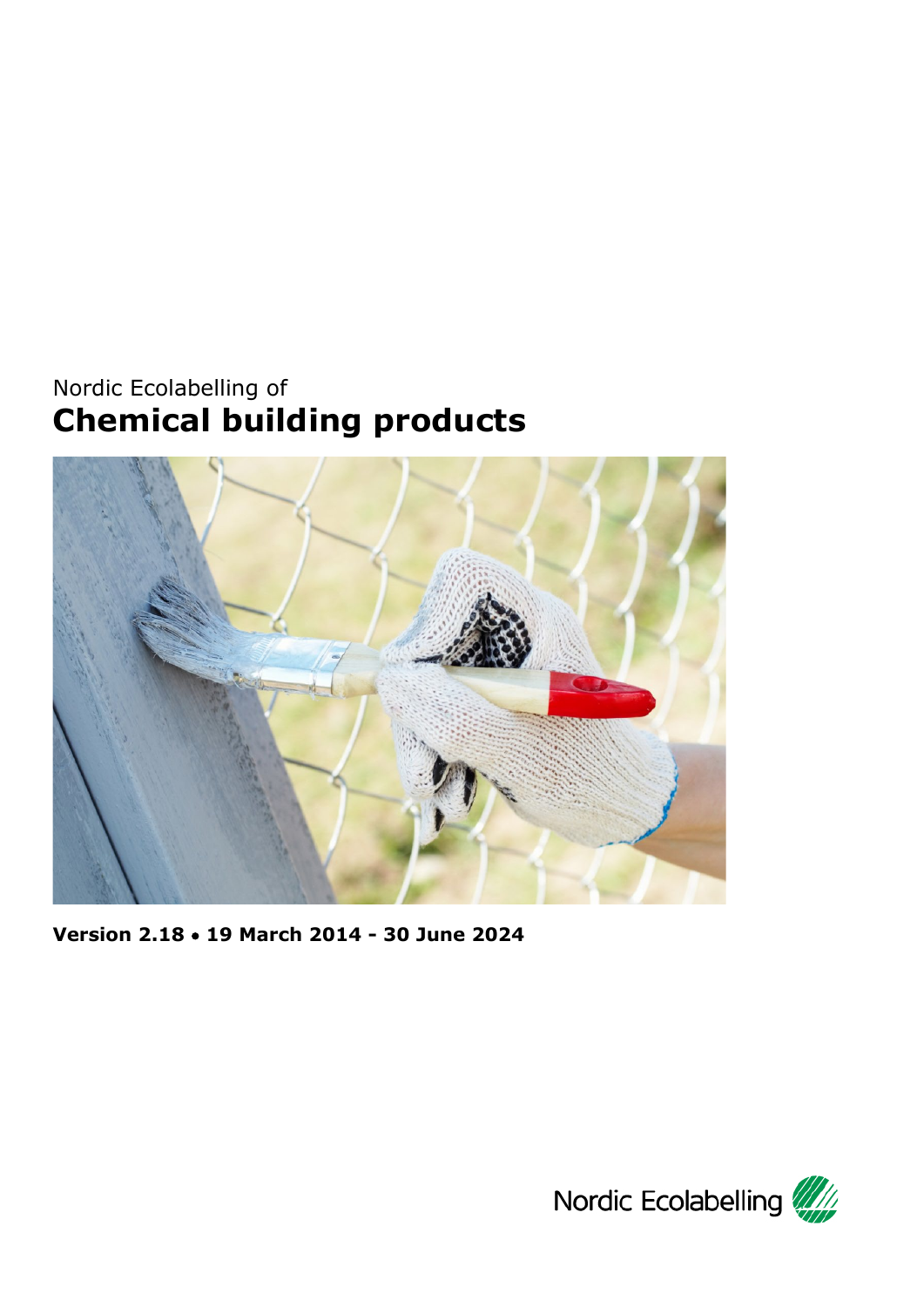# **Content**

| product?                                                                       | What is a Nordic Swan Ecolabelled Chemical building                                                                                                                                                                                                                                                                                                                                                                                                                                                          | 4                                                             |  |
|--------------------------------------------------------------------------------|--------------------------------------------------------------------------------------------------------------------------------------------------------------------------------------------------------------------------------------------------------------------------------------------------------------------------------------------------------------------------------------------------------------------------------------------------------------------------------------------------------------|---------------------------------------------------------------|--|
|                                                                                | Why choose the Nordic Swan Ecolabel?                                                                                                                                                                                                                                                                                                                                                                                                                                                                         |                                                               |  |
|                                                                                | <b>What can carry the Nordic Swan Ecolabel?</b>                                                                                                                                                                                                                                                                                                                                                                                                                                                              | 4                                                             |  |
|                                                                                | How to apply                                                                                                                                                                                                                                                                                                                                                                                                                                                                                                 | 5                                                             |  |
| 1<br>$\overline{2}$<br>2.1<br>2.2<br>2.3<br>2.4<br>2.5<br>2.6<br>2.7<br>3<br>4 | <b>General environmental requirements</b><br><b>Product specific requirements</b><br>Adhesives, incl. multipurpose adhesives/construction adhesives<br>Sealant<br>Filler<br>Outdoor paints and varnishes<br>Industrial paints and varnishes<br>Impregnating agents for tile, stone and concrete<br>Anti-corrosion paint for industry and infrastructure<br>Requirements concerning packaging, labelling, consumer<br>information and recycling<br>Quality, management, regulatory and marketing requirements | 7<br>16<br>16<br>17<br>18<br>19<br>22<br>24<br>25<br>26<br>27 |  |
|                                                                                | <b>Regulations for the Nordic Ecolabelling of products</b>                                                                                                                                                                                                                                                                                                                                                                                                                                                   | 29                                                            |  |
|                                                                                | <b>Follow-up inspections</b>                                                                                                                                                                                                                                                                                                                                                                                                                                                                                 | 29                                                            |  |
|                                                                                | Criteria version history                                                                                                                                                                                                                                                                                                                                                                                                                                                                                     | 29                                                            |  |
| <b>New criteria</b>                                                            |                                                                                                                                                                                                                                                                                                                                                                                                                                                                                                              |                                                               |  |
| <b>Terms and definitions</b>                                                   |                                                                                                                                                                                                                                                                                                                                                                                                                                                                                                              |                                                               |  |

| Appendix 1 | Declaration from the manufacturer of the chemical building<br>product |
|------------|-----------------------------------------------------------------------|
| Appendix 2 | Declaration from the manufacturer of the raw material/ingredient      |
| Appendix 3 | Example of recipe structure                                           |
| Appendix 4 | Comparative tests for adhesives, fillers and sealants                 |
| Appendix 5 | Analysis and test laboratories                                        |
|            |                                                                       |

<span id="page-1-0"></span>097 [Chemical building products,](#page-0-0) version [2.19,](#page-0-1) 15 March 2022

This document is a translation of an original in Swedish. In case of dispute, the original document should be taken as authoritative.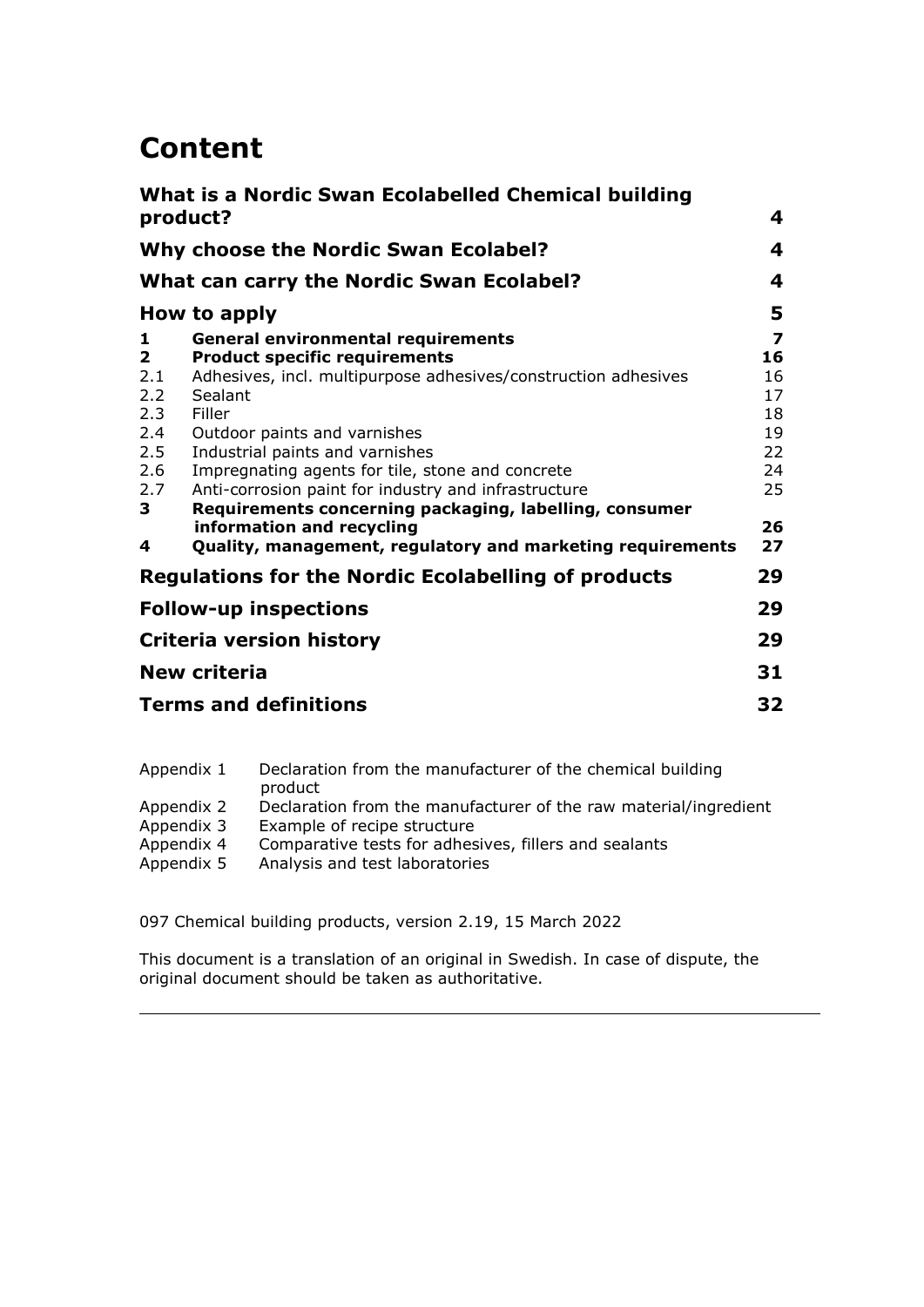## **Addresses**

In 1989, the Nordic Council of Ministers decided to introduce a voluntary official ecolabel, the Nordic Ecolabel. These organisations/companies operate the Nordic ecolabelling system on behalf of their own country's government. For more information, see the websites:

#### **Denmark**

Ecolabelling Denmark Danish Standards Foundation Göteborg Plads 1, DK-2150 Nordhavn Fischersgade 56, DK-9670 Løgstør Tel: +45 72 300 450 info@ecolabel.dk www.ecolabel.dk

#### **Norway**

Ecolabelling Norway Henrik Ibsens gate 20 NO-0255 Oslo Tel: +47 24 14 46 00 info@svanemerket.no www.svanemerket.no

#### **Finland**

Ecolabelling Finland Urho Kekkosen katu 4-6 E FI-00100 Helsinki Tel +358 9 61 22 50 00 joutsen@ecolabel.fi www.ecolabel.fi

#### **Sweden**

Ecolabelling Sweden Box 38114 SE-100 64 Stockholm Tel: +46 8 55 55 24 00 info@svanen.se www.svanen.se

#### **Iceland**

Ecolabelling Iceland Umhverfisstofnun Suðurlandsbraut 24 IS-108 Reykjavik Tel: +354 5 91 20 00 ust@ust.is [www.svanurinn.is](http://www.svanurinn.is/)

> This document may only be copied in its entirety and without any type of change.

It may be quoted from provided that Nordic Ecolabelling is stated as the source.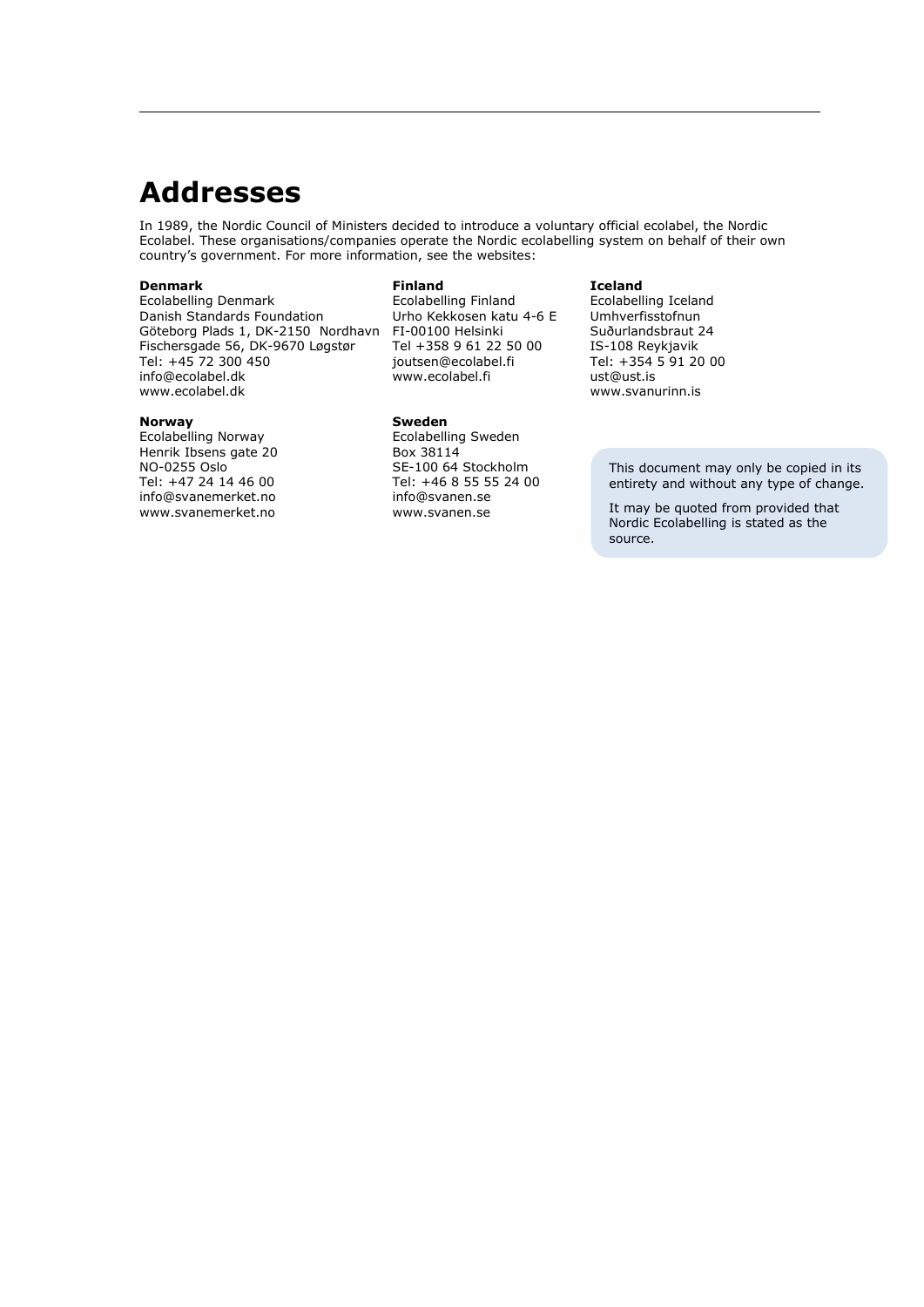# <span id="page-3-0"></span>**What is a Nordic Swan Ecolabelled Chemical building product?**

A Nordic Swan Ecolabelled chemical building product is amongst the least environmentally harmful within its product group. The Nordic Swan Ecolabel shows that the product fulfills strict environmental and health requirements.

For chemical building products less impact on the environment and health since chemicals labelled as environmentally harmful or with health related classifications are limited in combination with less pollution to air and water.

Nordic Swan Ecolabelled chemical building products:

- Contain low levels of substances that are harmful to health and the environment
- Have low emissions to air and water
- Are effective and meet tough performance standards

# <span id="page-3-1"></span>**Why choose the Nordic Swan Ecolabel?**

- Environmental issues are complex. It can take a long time and extensive resources to gain an understanding of a specific area. Nordic Ecolabelling can be seen as aid in this work.
- The Nordic Swan Ecolabel is a cost-effective and simple way of communicating environmental work and commitment to customers and suppliers.
- Reducing environmental impact often creates scope for lowering costs, such as by cutting the consumption of energy and reducing amounts of packaging and waste.
- The Nordic Swan Ecolabel not only covers environmental issues but also quality requirements, since the environment and quality often go hand in hand. This means that a Nordic Swan Ecolabel licence can also be seen as a mark of quality.

# <span id="page-3-2"></span>**What can carry the Nordic Swan Ecolabel?**

Chemical building products refers to liquid or non-hardened products for use in building work both indoors and outdoors, and on different substrates. Until further notice, the product group covers the following products for manual and machine application:

- Adhesives, including multipurpose adhesive/construction adhesive \*
- Sealants
- Fillers/screed (including primers to these)
- Outdoor paints and varnishes<sup>\*\*</sup> (including primers to these)
- Paints and varnishes only for industrial application\*\*\*
- Impregnating agents for tiles, stone and concrete\*\*\*\*
- Anti-corrosion paint for industry and infrastructure\*\*\*\*\*\*\*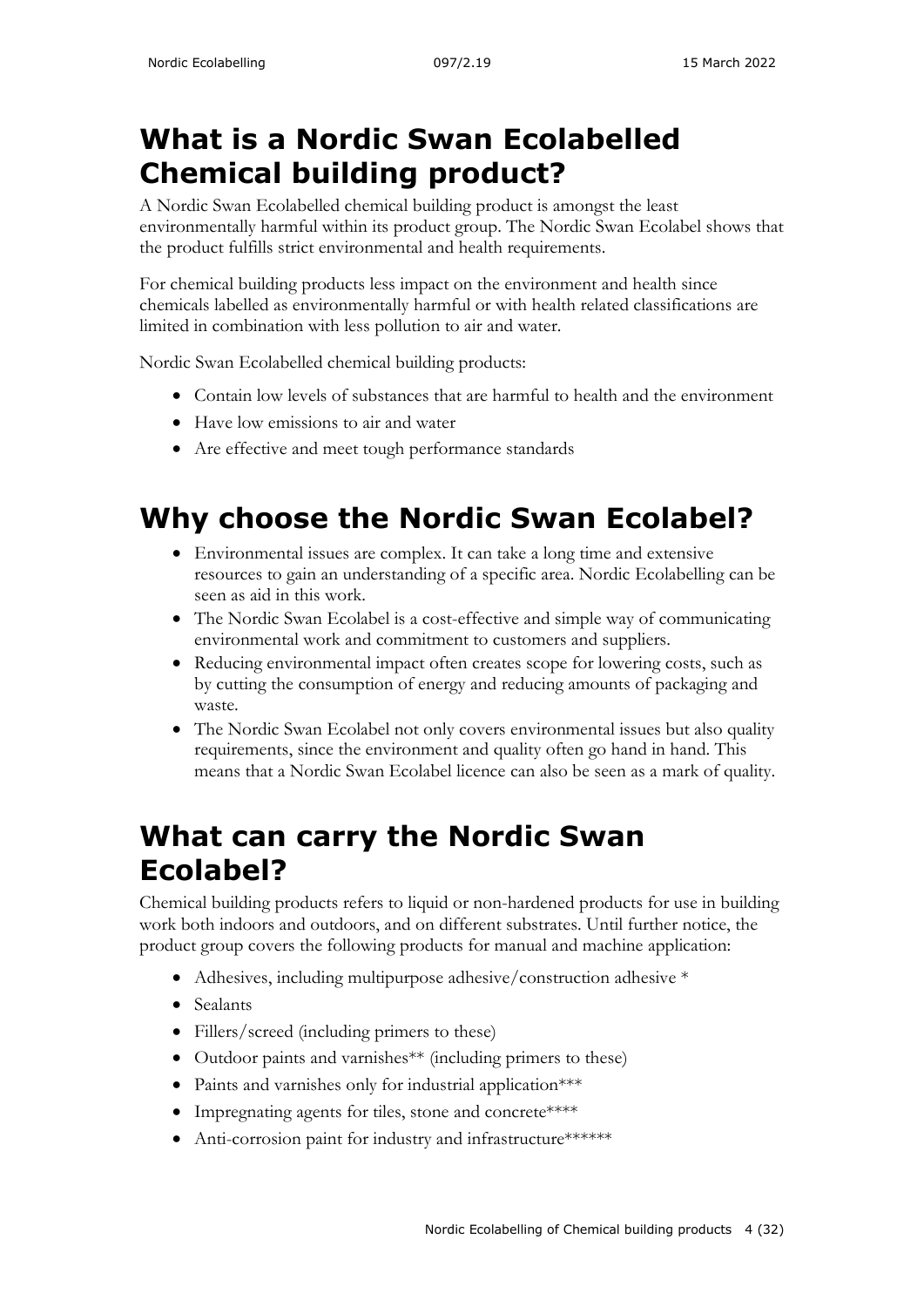*Here adhesives refer to products such as wood adhesive, grab adhesive, tile adhesive, wallpaper paste and the like. The product group does not include adhesives for industrial use for purposes such as furniture production or panelling. In version 2.12, the product group was, however, expanded with multipurpose adhesives /construction adhesives intended for industrial use.*

*\*\* Outdoor paints and varnishes cover products that are applied manually.*

*\*\*\* Industrial paints and varnishes refers here to paints that are used and manufactured for industrial applications such as painting furniture/panels for indoor and outdoor usage. Criteria already exist for the Nordic Ecolabelling of indoor paints and varnishes, and thus these cannot be ecolabelled under the criteria below.* 

*\*\*\* Impregnating agents for tiles, stone and concrete refer to products that have special technical properties that protect the material.*

*\*\*\*\*\* Anti-corrosion paint for industry and infrastructure refers to paints containing anticorrosive pigments.*

*Note that tinting pastes/colourants can be Nordic Ecolabelled only if they are part of a Nordic Ecolabelled tinting system. Calculation of the content are then done for the complete tinting system (tinting paste, base paint and hardener).* 

Solid building products such as insulation materials and plastic products, pure concrete, etc. cannot be Nordic Swan Ecolabelled under these criteria. However, Nordic Ecolabelling criteria exist for, for example small houses, windows and external doors, floors, furniture and fitments (including internal doors and stairs), building panels and sustainable wood/ durable wood-alternative to conventionally impregnated wood.

## <span id="page-4-0"></span>**How to apply**

#### **Application and costs**

For information about the application process and fees for this productgroup, please refer to the respective national web site. For addresses see page 3.

#### **What is required?**

The application must consist of an application form/web form and documentation showing that the requirements are fulfilled.

Each requirement is marked with the letter O (obligatory requirement) and a number. All requirements must be fulfilled to be awarded a licence.

The text describes how the applicant shall demonstrate fulfilment of each requirement. There are also icons in the text to make this clearer. These icons are:

 $\boxtimes$  Enclose

 $\mathcal{L}$ The requirement checked on site.

All information submitted to Nordic Ecolabelling is treated confidentially. Suppliers can send documentation directly to Nordic Ecolabelling, and this will also be treated confidentially.

#### **License validity**

The ecolabel licence is valid providing the criteria are fulfilled and until the criteria expire. The validity period of the criteria may be extended or adjusted, in which case the licence is automatically extended and the licensee informed.

Revised criteria shall be published at least one year prior to the expiry of the present criteria. The licensee is then offered the opportunity to renew their licence.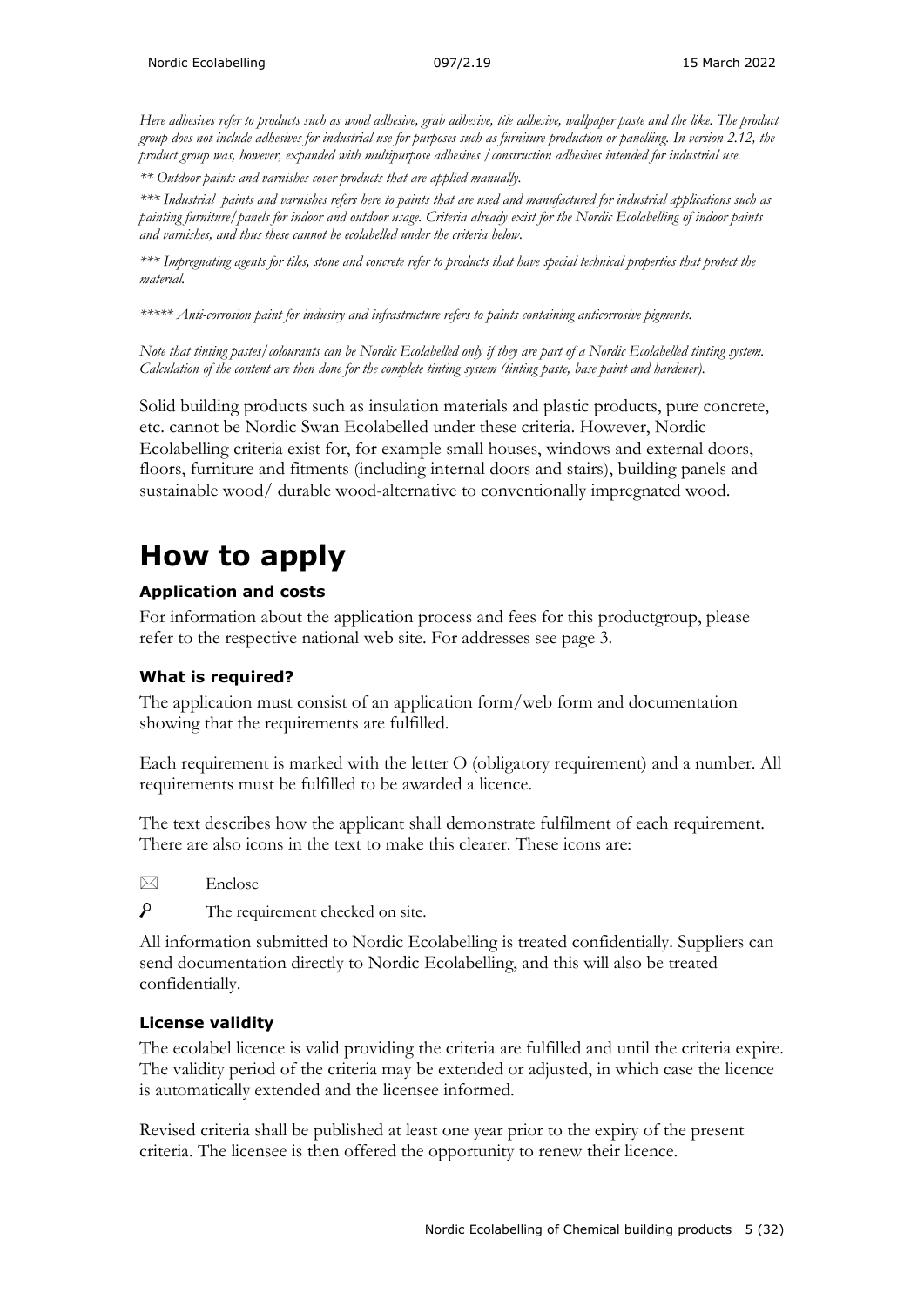#### **On-site inspection**

In connection with handling of the application, Nordic Ecolabelling normally performs an on-site inspection to ensure adherence to the requirements. For such an inspection, data used for calculations, original copies of submitted certificates, test records, purchase statistics, and similar documents that support the application must be available for examination.

### **Queries**

Please contact Nordic Ecolabelling if you have any queries or require further information. See page 3 for addresses. Further information and assistance (such as calculation sheets or electronic application help) may be available. Visit the relevant national website for further information.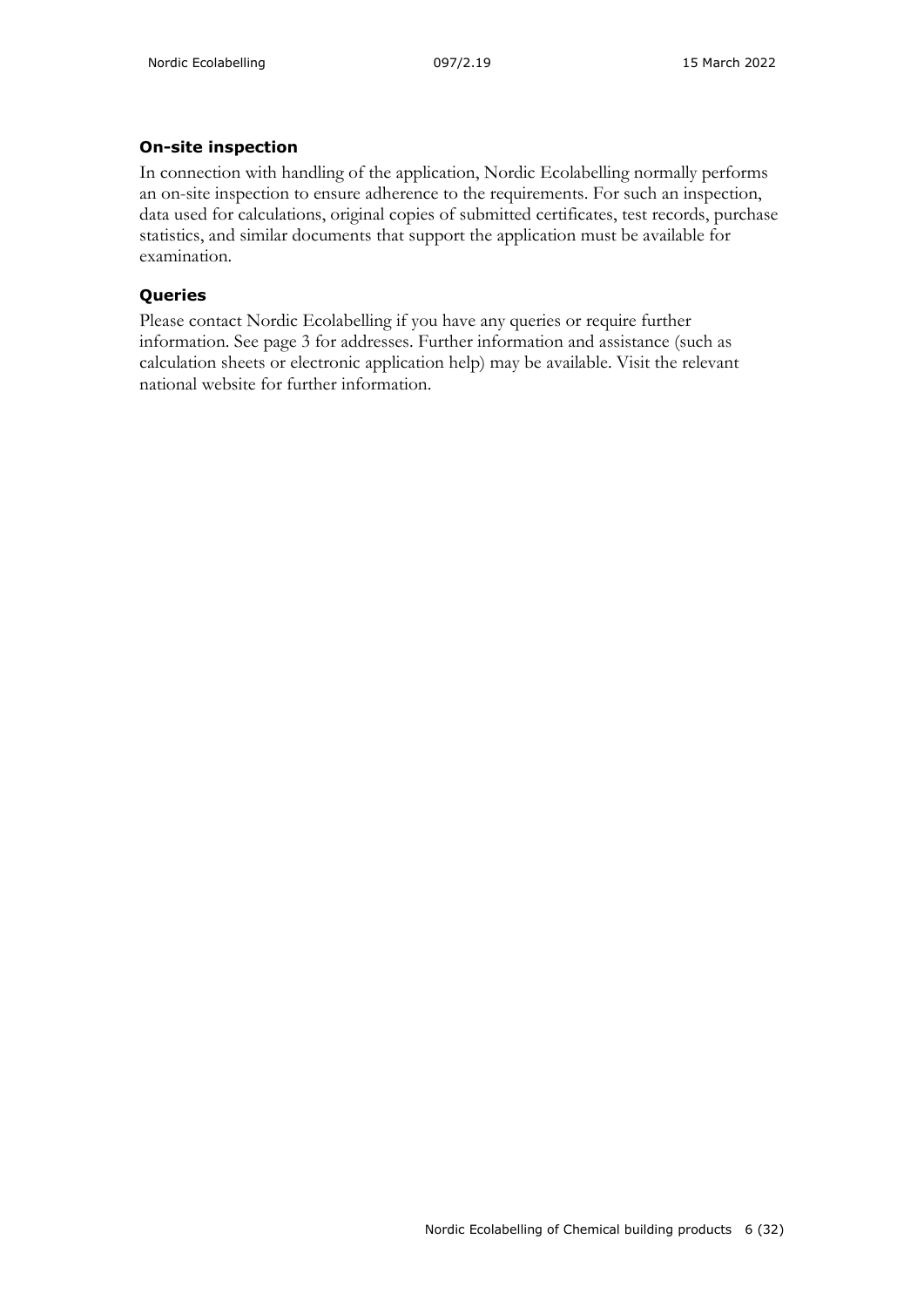## <span id="page-6-0"></span>**1 General environmental requirements**

The requirements in Chapter 1 "General environmental requirements" apply to all constituent substances unless otherwise stated.

The term constituent substance refers to all substances in the product, including additives in the ingredients (such as preservatives and stabilisers) but does not include impurities from primary production. Impurity refers to residues from primary production which may be found in the finished product at concentrations below 100 ppm (0.0100% by weight, 100 mg/kg), but not substances that have been added to a raw material or the product actively and for a particular purpose, irrespective of quantity. Impurities of over 1.0% concentration in the primary product are, however, regarded as constituent substances. Substances known to be degradation products of the constituent substances are also themselves considered to be constituent substances.

### **O1 Information about the product**

The applicant must give detailed information on the chemical building product to which the application relates. The following information is required:

- Describe the product and its application method and the way in which it fulfils the definition of a product that qualifies for a Nordic Swan Ecolabel.
- If the product forms part of a component system that jointly ensures the functioning of the product, the entire product must be Nordic Swan Ecolabelled and not simply parts of it (e.g. two-component varnishes comprising a base and a hardener). The requirement thus refers to the individual product and not to products in the same range (a range is here e.g. systems for exterior painting comprising primer, undercoat and paint).
- Formulation detailing complete composition with a specification of all constituent substances (see definition of constituent substances in Chapter 1). The description must include:
- The chemical name
- The trade name and CAS no. of the ingredients
- The function of each ingredient
- The boiling point (for constituent organic substances, where relevant)
- $\boxtimes$  Description of the product in accordance with the definition of what may be Nordic Swan Ecolabelled.
- $\boxtimes$  Description of how the product is to be used to achieve functionality (as a single component or part of a multi-component system) and what application method it is intended for.
- $\boxtimes$  Formulation detailing complete composition with a specification of all constituent substances, as for example set out in Appendix 3.

### **O2 Classification of the product**

The product must not be classified or labelled according to table 1 below. The classification must be in line with current legislation (CLP Regulation (EC) No 1272/2008).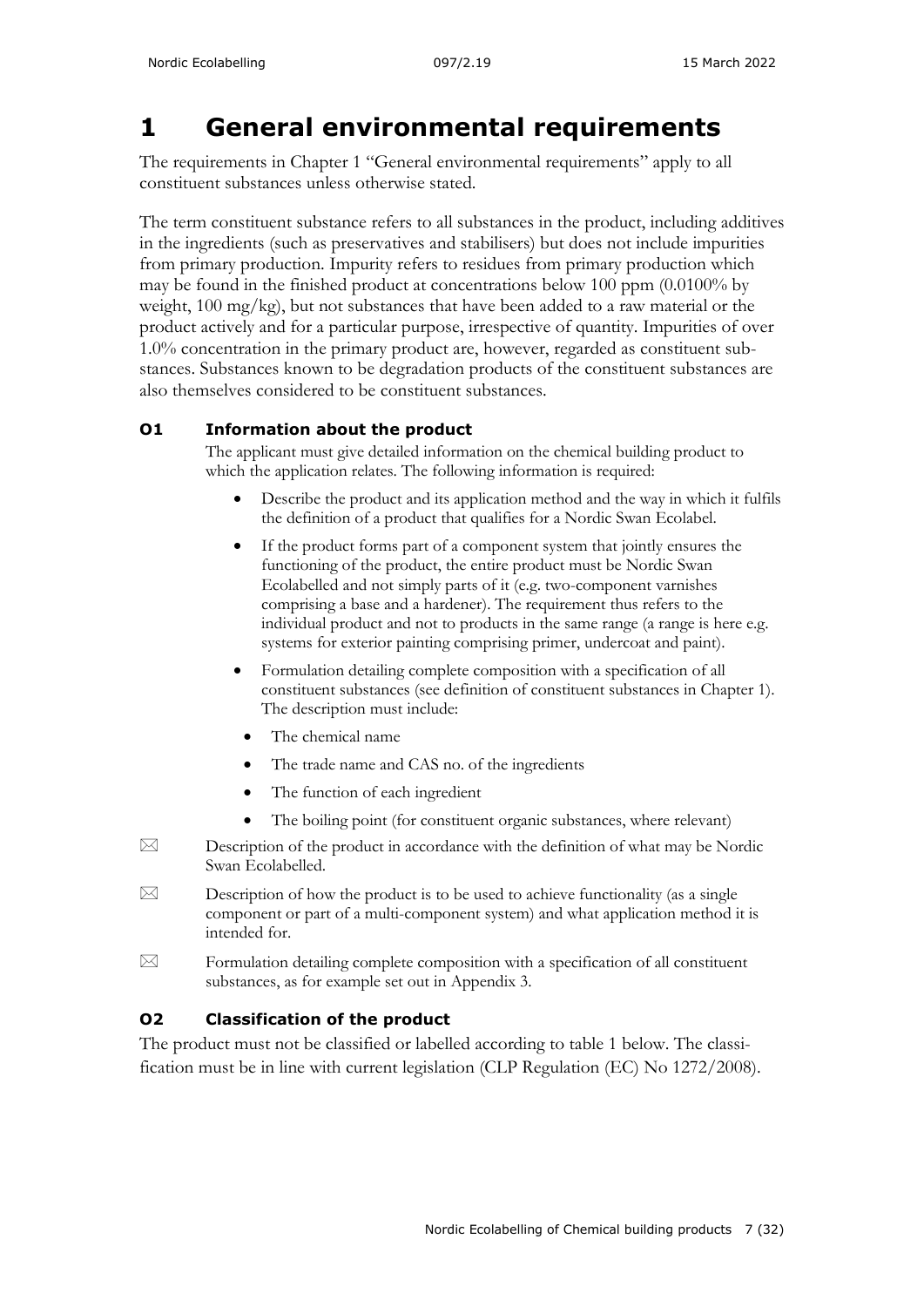| <b>Classification according to CLP Regulation 1272/2008</b>                                                                   |                                                                                                                                                                                                                   |  |  |  |
|-------------------------------------------------------------------------------------------------------------------------------|-------------------------------------------------------------------------------------------------------------------------------------------------------------------------------------------------------------------|--|--|--|
| Hazard class and category                                                                                                     | H-phrase                                                                                                                                                                                                          |  |  |  |
| Toxic to aquatic organisms<br>Category acute 1<br>Chronic 1-4                                                                 | H400 ****, H410 ****,<br>H411 ****, H412 ***) ****,<br>H413 ****                                                                                                                                                  |  |  |  |
| Hazardous to the ozone layer                                                                                                  | H420                                                                                                                                                                                                              |  |  |  |
| Acute toxicity<br>Category 1-4                                                                                                | H300, H310, H330,<br>H301, H311, H331,<br>H302, H312, H332, H370, H372                                                                                                                                            |  |  |  |
| Specific target organ toxicity<br>(STOT) with single and repeated<br>exposure<br>STOT SE category 1-2<br>STOT RE category 1-2 | H370, H371,<br>H372, H373                                                                                                                                                                                         |  |  |  |
| Aspiration hazard<br>Category 1                                                                                               | H304                                                                                                                                                                                                              |  |  |  |
| Airway or skin sensitising<br>Category 1                                                                                      | H334, H317**, and the product<br>must not contain constituent<br>substances in quantities that<br>result in the label EUH208<br>"Contains (name of sensitising<br>substance), may cause an allergic<br>reaction"* |  |  |  |
| Skin corrosion or irritation<br>Skin corr. 1A/1B/C                                                                            | H314                                                                                                                                                                                                              |  |  |  |
| Carcinogenic<br>Carc 1A/1B/2                                                                                                  | H350, H350i, H351                                                                                                                                                                                                 |  |  |  |
| Mutagenic<br>Mut $1A/B/2$                                                                                                     | H340, H341                                                                                                                                                                                                        |  |  |  |
| Toxic for reproduction<br>Repr 1A/1B/2                                                                                        | H360, H361, H362                                                                                                                                                                                                  |  |  |  |
| Explosive<br>Category 1.1-1.6                                                                                                 | H200, H201, H202, H203,<br>H204, H205                                                                                                                                                                             |  |  |  |
| Oxidising                                                                                                                     | H240, H241, H242, H270, H271,<br>H <sub>272</sub>                                                                                                                                                                 |  |  |  |
| Highly flammable                                                                                                              | H220, H221, H224, H242                                                                                                                                                                                            |  |  |  |

#### **Table 1 Classification of the product**

*\* Exemption from this risk phrase if it is due to the content of in-can preservatives, see also O5 concerning preservatives. Exemption also for multipurpose adhesives /construction adhesives provided that the application device / package will prevent the user from coming into contact with the product when applied.*

*\*\* Outdoor paints and varnishes are also exempted from this where they are classified as H317 or require the label "Contains (name of sensitising substance), may cause an allergic reaction" if this is due to the content of preservatives uesd as film preservativesif they according to O5 perform the weathering test for growth, see further requirements on preservatives in O5.*

*\*\*\* Outdoor paints classified as H412 are exempted from this requirement if the classifiacation is due to preservatives/biocides.*

*\*\*\*\* Exemption from this risk phrase if the content is due to zinc or zinc compounds in two-component products in anti-corrosion paints for industry and infrastructure.*

Note that responsibility for correct classification lies with the manufacturer.

 $\boxtimes$  Safety data sheet in accordance with Annex II of REACH (Directive 1907/2006) for each product in the application.

 $\boxtimes$  Documentation of content of above exempted preservatives as a declaration of the concentration of the preservative and if it has been added as an in-can or filmpreservative.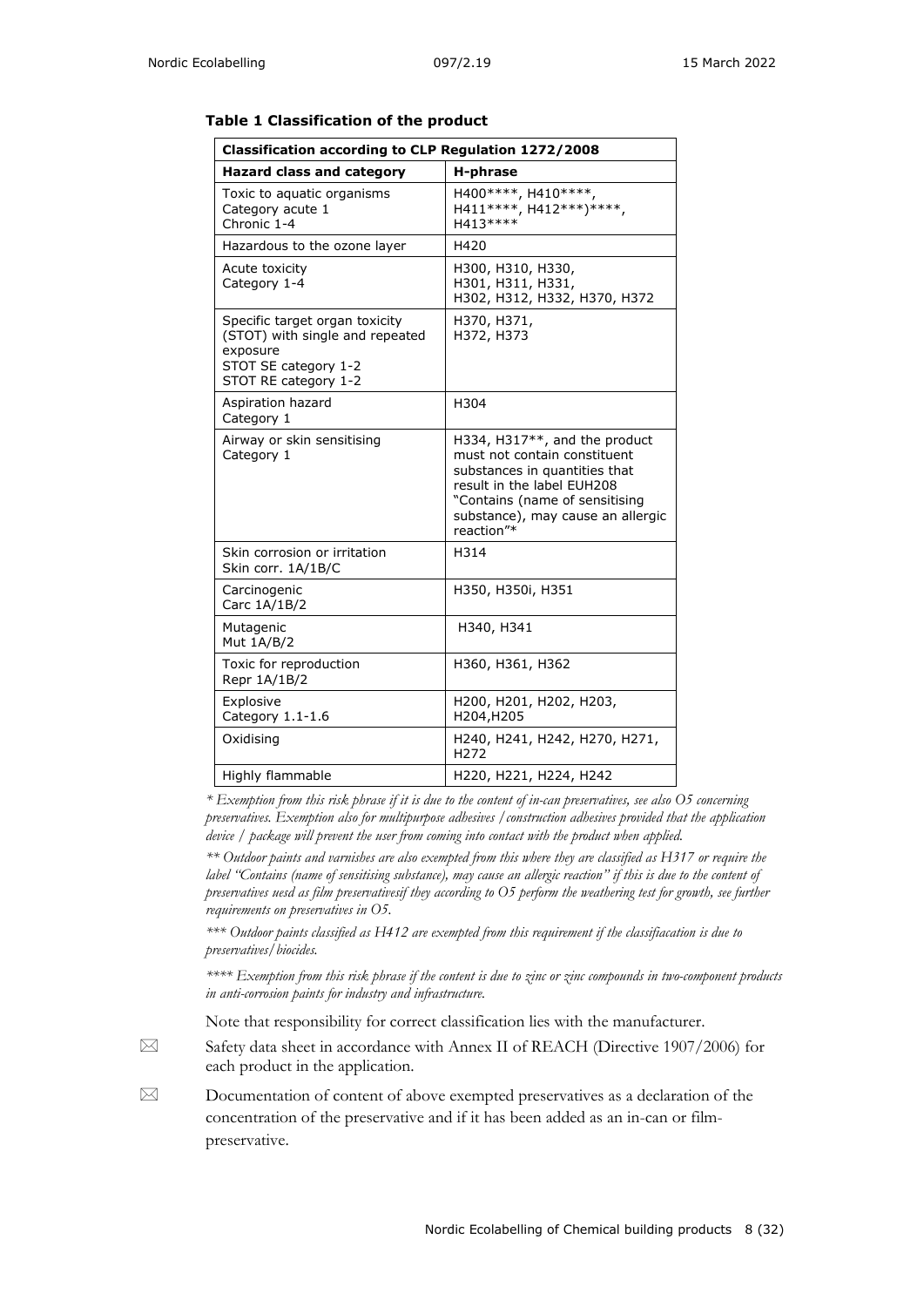$\boxtimes$  Multipurpose adhesives/construction adhesives labelled with EUH208: Documentation (e.g. schematic or text) that the application device / package will prevent the user from coming into contact with the product when applied.

#### **O3 Classification of constituent chemical substances**

The product must not contain chemical substances that are or may degrade into substances that are classified as carcinogenic (Carc), mutagenic (Mut),toxic for reproducetion (Rep), airway sensitising, acute toxic or specific target organ toxicity with repeated exposure according to CLP Regulation (No) 1272/2008.

| Table 2 Classification of constituent substances |
|--------------------------------------------------|
|                                                  |

| Classification according to CLP Regulation 1272/2008                            |                   |  |  |  |
|---------------------------------------------------------------------------------|-------------------|--|--|--|
| Hazard class and category                                                       | H-phrase          |  |  |  |
| Carcinogenic<br>Category Carc 1A/1B/2                                           | H350, H350i, H351 |  |  |  |
| Mutagenic<br>Category Mut 1A/B/2                                                | H340, H341        |  |  |  |
| Toxic for reproduction<br>Repr 1A/1B/2                                          | H360, H361, H362  |  |  |  |
| Airway sensitising                                                              | H334              |  |  |  |
| Specific target organ toxicity with repeated exposure<br>STOT SE 1<br>STOT RE 1 | H370, H372        |  |  |  |

*Note that the manufacturer is responsible for correct classification.*

#### Exemptions:

- Vinyl acedate (CAS#: 108-05-04) as residual monomer in polymers(limied to max 1000 ppm in requirement O7).
- Preservatives that are used to preserve the product are exempted from the requirement of classification as specific target organ toxicity with repeated exposure, kategori 1 (further requirements concerning preservatives are stated in  $O5$ ).
- Formaldehyde (CAS#: 50-00-0) as an impurity in newly produced polymers, see separate requirement O6.
- Newly produced sealants and construction adhesives\* may contain methanol  $(CAS#: 67-56-1)$  to a maximum level of  $0.10\%$ .
- Respirable crystalline silica/quartz is exempted from the classification as STOT RE 1 with H372. Respirable crystalline silica can be up tp 1% in the raw material, see requirement O10 regarding constituent powder substances.
- Bisphenol A (CAS#: 67-56-1) up to 5ppm in epoxy paints are exempted.
- Glyoxal (CAS#: 107-22-2) up to maximum 100 ppm in the final product if the pH is above 8 in the final product.
- The dispersant trimethylol propane (CAS #: 77-99-6) self-classified as H361 in up to 1% in pigments.
- Titanium dioxide (CAS#: 13463-67-7) which is added in powder form during raw material production (additional requirements for titanium dioxide is stated in O9).

*\*Construction adhesives refers to adhesives used on non-absorbing substrates, such as metals and glazed surfaces. Construction adhesives are used on smaller surfaces, like for example mounting mirrors.*

 $\boxtimes$  Declaration in line with Appendices 1 and 2 from the manufacturer of the product and the manufacturer of each raw material. Documentation of exemptions for each substance is done on appendix 1 and 2 together with a statement why the substance is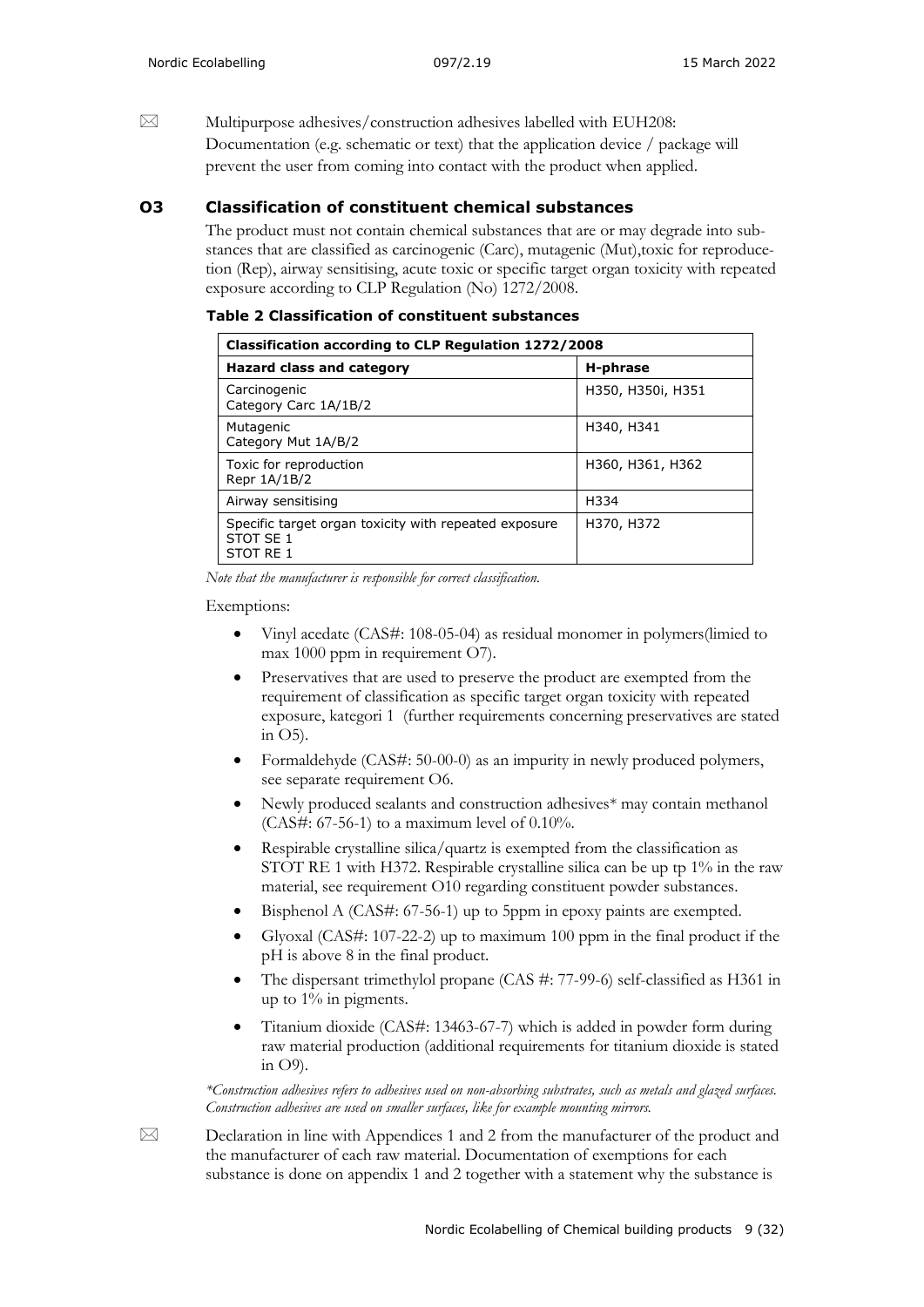present in the product/raw material. If methanol is included in sealents it must be documented with test results.

 $\boxtimes$  Safety data sheet for all constituent substances in line with Annex II to REACH (Regulation (EC) No 1907/2006).

#### **O4 Environmentally harmful substances**

Constituent chemical substances classified as environmentally harmful with risk phrases H410, H411, H412 according to CLP Regulation (No) 1272/2008 are limited in the product according to the following formula (calculation model taken from current classification rules, except that here the limit value is tougher):

#### **M\*100\*H410 + 10\*H411 + H412 ≤ 11%**

*Where:*

*H410 is the concentration of substances classified with H410 in percent*

*H411 is the concentration of substances classified with H411 in percent*

*H412 is the concentration of substances classified with H412 in percent*

*Where M is the multiplying factor for H410 linked to the substance's LC50 or EC50 value, read in accordance with Table 3 below (from the CLP classification rules).* 

#### **Table 3 Concentration limits and multiplying factors for substances classified as H410**

| <b>Acute toxicity</b>              |              | <b>Chronic toxicity</b>            |                                                                     |                                                             |
|------------------------------------|--------------|------------------------------------|---------------------------------------------------------------------|-------------------------------------------------------------|
| $L(E)$ C50 value (mg/l)            | м-<br>factor | NOEC value (mg/l)                  | M-factor<br>non<br>readily<br>biodegra-<br>dable<br>sub-<br>stances | M-faktor<br>readily<br>biodegr<br>adable<br>sub-<br>stances |
| $0,1 < L(E)$ C50 $\leq 1$          | 1            | $0.01 < NOEC \le 0.1$              | 1                                                                   |                                                             |
| $0.01 < L(E) C50 \le 0.1$          | 10           | $0.001 < NOEC \le 0.01$            | 10                                                                  | 1                                                           |
| $0.001 < L(E)$ C50 $\leq 0.01$     | 100          | $0,0001 < NOEC \le 0,001$          | 100                                                                 | 10                                                          |
| $0,0001 < L(E)$ C50 $\leq 0,001$   | 1000         | $0.00001 < NOEC \le 0.0001$        | 1000                                                                | 100                                                         |
| $0,00001 < L(E)$ C50 $\leq 0,0001$ | 10 000       | $0.000001 < NOEC \le 0.00001$      | 10 000                                                              | 1000                                                        |
| Continues with factor 10 intervals |              | Continues with factor 10 intervals |                                                                     |                                                             |

*If information about a substance's harmfulness to the environment (in the form of data concerning toxicity and degradability or toxicity and bioaccumulation) is not available, the substance is treated as a worst case, i.e. as environmentally harmful – H410, and multiplication factor 1000.*

*For tinting systems a worst case calculation is done with the colour with most tinting paste and the base paint with most environmentally hazardous substances.*

Preservatives are exempted from the requirement. Requirements O2 and O5 must still be fulfilled.

Zinc and zinc compounds in two-component products are exempted from the requirement in anti-corrosion paint for industry and infrastructure.

 $\boxtimes$  Declaration in line with Appendices 1 and 2 from the manufacturer of the product and the manufacturer of each raw material.

 $\boxtimes$  Safety data sheet for all constituent substances in line with Annex II to REACH (Regulation (EC) No 1907/2006).

 $\boxtimes$  Calculation clearly showing that the requirement is fulfilled.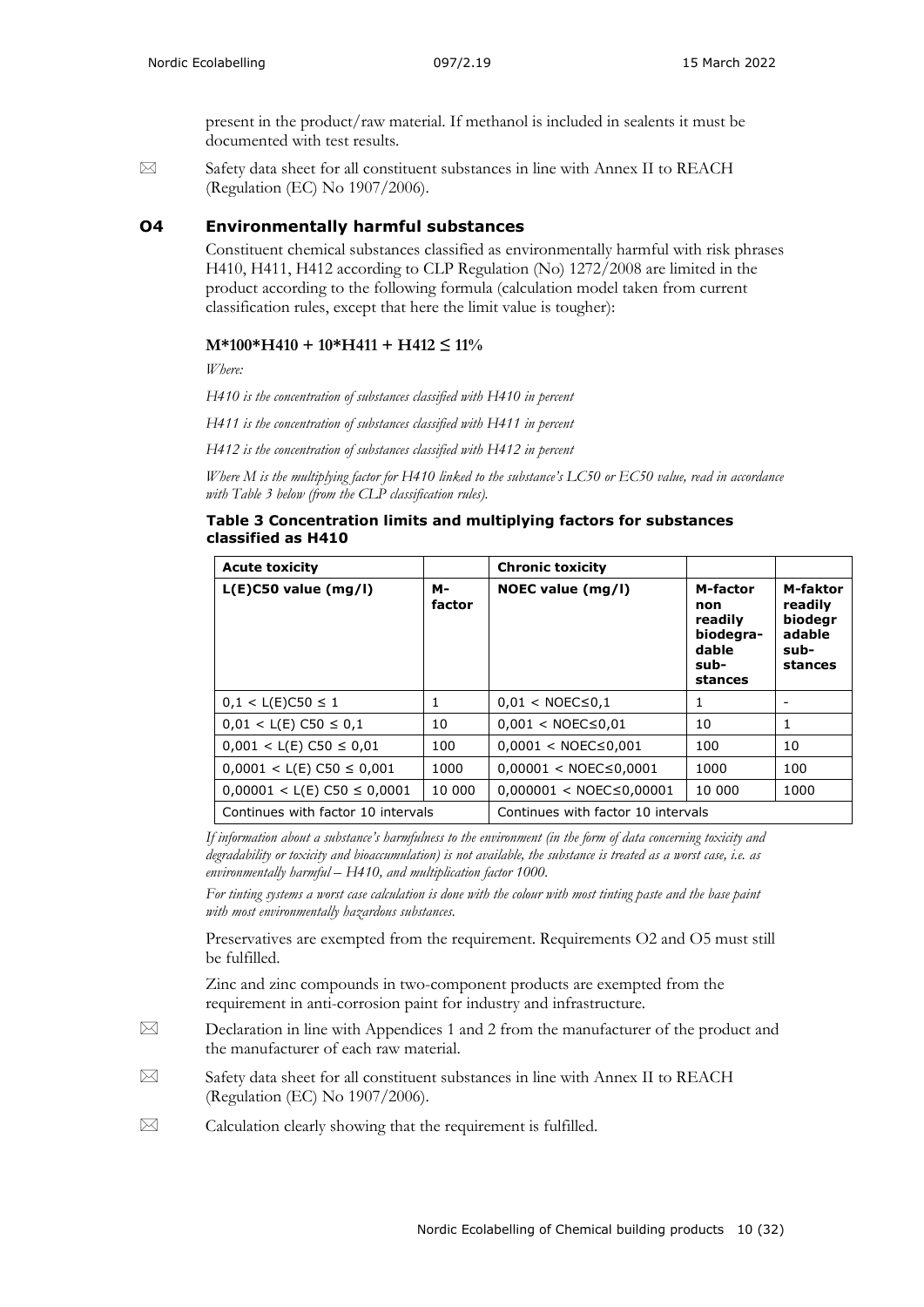#### **O5 Preservatives**

• No preservatives added to the product or its ingredients may be bioaccumulative.

*The bioaccumulative properties of a substance can be tested on fish in line with OECD test method 305 A-E. If the bioconcentration factor (BCF) is*  $\geq$  500, the substance is considered to be bioaccumulative. If there is no BCF *for a substance, that substance is considered to be bioaccumulative if logKow ≥ 4 under the OECD's guidelines 107 or 117 or equivalent.* 

*Note that if there is a measured BCF value and a logKow value, it is always the highest measured BCF that is used, rather than the logKow value.*

• The total levels of isothiazolinone compounds, iodopropynyl butylcarbamate (IPBC) and 3:1 blends of 5-chloro-2-methyl-2H-isothiazol-3-one and 2-methyl-2Hisothiazol-3-one (here called CMIT+MIT (3:1)) must not exceed the limit values in Table 4 below:

|  |  |  | Table 4. Restrictions on preservatives |
|--|--|--|----------------------------------------|
|--|--|--|----------------------------------------|

| The highest amount allowed of each preservative/combination of preservatives are limited<br>according to the following: |                                                         |                                                          |                                                    |                                                                                                                                                                                          |                                                                     |                                               |
|-------------------------------------------------------------------------------------------------------------------------|---------------------------------------------------------|----------------------------------------------------------|----------------------------------------------------|------------------------------------------------------------------------------------------------------------------------------------------------------------------------------------------|---------------------------------------------------------------------|-----------------------------------------------|
|                                                                                                                         | <b>Isothiazo</b><br>linone<br>compoun<br>ds             | Iodoprop<br>ynyl<br>butylcarb<br>amate<br>(IPBC)         | $IPBC + iso-$<br>thiazolinon<br>$\mathbf{e}$       | CMIT+MIT<br>(3:1)<br>5-chloro-2-<br>methyl-2H-<br>isothiazol-3-<br>one (CAS<br>26172-55-4)<br>and 2-methyl-<br>2H-isothiazol-<br>3-one (CAS<br>2682-20-4) in<br>blends with<br>ratio 3:1 | <b>MIT</b><br>2-methyl-2H-<br>isothiazol-3-one<br>$(CAS 2682-20-4)$ | Total amount<br>of preservatives              |
| <b>Adhesives and</b><br>sealants, incl.<br>multipurpose<br>adhesives/con<br>struction<br>adhesives                      | 300 ppm<br>$(0.03%$ by<br>weight,<br>300<br>mq/kg)      | 2000 ppm<br>$(0.2%$ by<br>weight,<br>2000<br>mq/kg)      | 2100 ppm<br>$(0.21\%$ by<br>weight, 2100<br>mg/kg) | 15 ppm<br>(0.0015% by<br>weight, 15<br>mg/kg)                                                                                                                                            | 15 ppm (0.0015%<br>by weight, 15<br>mq/kg)                          | 2700 ppm (02700<br>by weight, 2700<br>mq/kg)  |
| <b>Fillers</b>                                                                                                          | 500 ppm<br>$(0.05%$ by<br>weight,<br>500<br>mg/kg)      | 2000 ppm<br>$(0.2%$ by<br>weight,<br>2000<br>mg/kg)      | 2500 ppm<br>$(0.25%$ by<br>weight, 2500<br>mg/kg)  | 15 ppm<br>(0.0015% by<br>weight, 15<br>mg/kg)                                                                                                                                            | 15 ppm (0.0015%<br>by weight, 15<br>mg/kg)                          | 3100 ppm (0,3100<br>by weight, 3100<br>mg/kg) |
| <b>Outdoor paints</b><br>and varnishes                                                                                  | 1500 ppm<br>$(0.15%$ by<br>weight,<br>1500<br>$mg/kg)*$ | 4500 ppm<br>$(0.45%$ by<br>weight,<br>4500<br>$mg/kg)**$ | 5000 ppm<br>$(0.50\%$ by<br>weight, 5000<br>mq/kg) | 15 ppm<br>(0.0015% by<br>weight, 15<br>mg/kg)                                                                                                                                            | 15 ppm (0.0015%<br>by weight, 15<br>mg/kg)                          | 6700 ppm (0,6700<br>by weight, 6700<br>mg/kg) |
| <b>Industrial</b><br>paints and<br>varnishes for<br>indoor<br>products                                                  | 500 ppm<br>$(0.05%$ by<br>weight,<br>500<br>mq/kg)      | 2000ppm<br>$(0.20%$ by<br>weight,<br>2000<br>mq/kg)      | 2500ppm<br>$(0.25%$ by<br>weight, 2500<br>mg/kg)   | 15 ppm<br>(0.0015% by<br>weight, 15<br>mg/kg)                                                                                                                                            | 15 ppm (0.0015%<br>by weight, 15<br>mq/kg)                          | 3100 ppm (0,3100<br>by weight, 3100<br>mg/kg) |
| <b>Industrial</b><br>paints and<br>varnishes for<br>outdoor<br>products                                                 | 1500 ppm<br>$(0.15%$ by<br>weight,<br>1500<br>$mg/kg)*$ | 4500 ppm<br>(0.45% by<br>weight,<br>4500<br>mg/kg)**     | 5000 ppm<br>$(0.50\%$ by<br>weight, 5000<br>mg/kg) | 15 ppm<br>(0.0015% by<br>weight, 15<br>mq/kg)                                                                                                                                            | 15 ppm (0.0015%<br>by weight, 15<br>mg/kg)                          | 6700 ppm (0,6700<br>by weight, 6700<br>mg/kg) |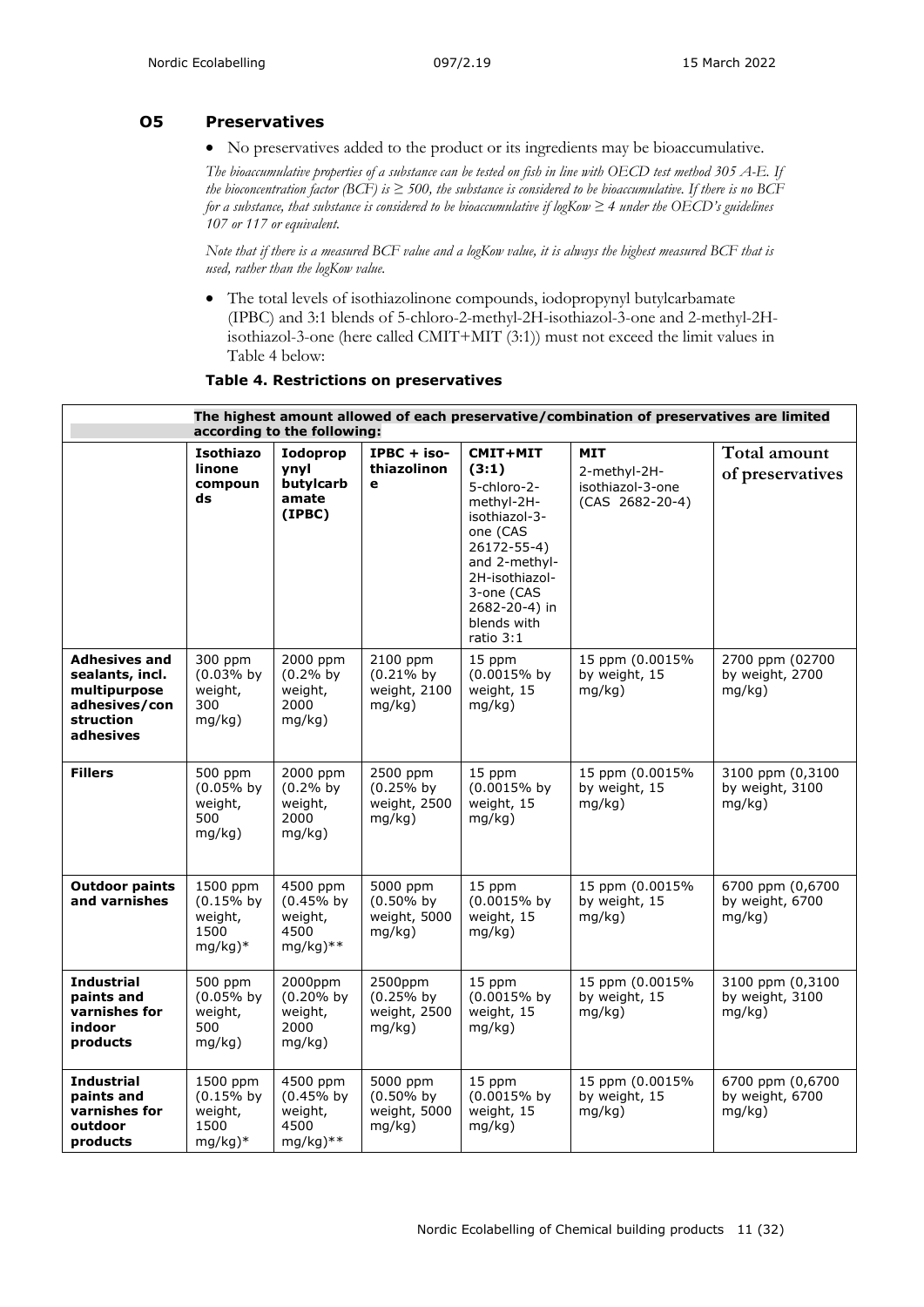| Impregnating<br>agents for tile,<br>stone and<br>concrete     | $100$ ppm<br>$(0,0100$ by<br>weight,<br>100<br>$mg/kg)$ **<br>$\ast$ | Not<br>allowed |             | 15 ppm<br>$(0,0015$ by<br>weight, 15<br>mq/kg) | 15 ppm (0.0015%<br>by weight, 15<br>mq/kg) | 600 ppm (0,0600<br>by weight, 600<br>mq/kg) |
|---------------------------------------------------------------|----------------------------------------------------------------------|----------------|-------------|------------------------------------------------|--------------------------------------------|---------------------------------------------|
| Anti-corrosion<br>paint for<br>industry and<br>infrastructure | Not<br>allowed                                                       | Not<br>allowed | Not allowed | Not allowed                                    | Not allowed                                | Not allowed                                 |

*\* If the content of izothiazolinones is >500ppm and causes classification with H317 or the phrase "Contains (name of sensitising substance), may cause an allergic reaction", the requirements for weathering tests for growth in O23 needs to be fulfilled.*

*\*\* If the content of Iodopropynyl butylcarbamate (IPBC) causes classification with H317 or the phrase "Contains (Iodopropynyl butylcarbamate (IPBC)), may cause an allergic reaction", the requirements for weathering tests for growth in O23 needs to be fulfilled.*

*\*\*\* 2-Methyl-3,2H,-isothiazolone (MI, CAS 2682-20-4) is not allowed to be added to impregnating agents for tile, stone and concrete*

The term preservative refers to both preservatives for tinned products and preservatives for the surface finish.

- $\boxtimes$  Documentation that none of the added preservatives are bioaccumulative, cf. OECD test method no. 305 A-E or 107, 117.
- $\boxtimes$  Duly completed declaration, see Appendix 2, from the manufacturer of each raw material.
- $\boxtimes$  Calculation clearly showing that the requirement concerning preservatives is fulfilled.

#### **O6 Formaldehyde**

Products must not contain actively added formaldehyde (CAS no. 50-00-0).

*Note that the definition of ingoing substances has been waived regarding potential formaldehyde releasing substances.*

The level of free formaldehyde (from formaldehyde not intentionally added or from formaldehyde-releasing substances) in the end product must not exceed 10 ppm  $(0.001\% \text{ by weight}, 10 \text{ mg/kg})^*$ .

In case bronopol (CAS#: 52-51-7) or formaldehyde releasers are required for in-can preservation, the level of free formaldehyde must not exceed 25 ppm (0,0025% by weight,  $25 \text{ mg/kg}$  in the final product<sup>\*</sup>.

For tinting systems the colour with the tinting paste and the base paint predicted to contain the highest theoretical amount of formaldehyde (worst case) shall also be determined and measured.

In fillers and paint products, formaldehyde is permitted as an impurity in newly produced polymers at a concentration of no more than 200 ppm (0.02% by weight, 200 mg/kg)\*\*, on condition that the content of free formaldehyde in the end product does not exceed 10 ppm  $(0.001\%$  by weight, 10 mg/kg $)^*$ .

In adhesives, sealants and multipurpose adhesives/construction adhesives formaldehyde is permitted as an impurity in newly produced polymers at a concentration of no more than 250 ppm  $(0.025\%$  by weight, 250 mg/kg)<sup>\*\*</sup>, on condition that the content of free formaldehyde in the end product does not exceed 10 ppm (0.001% by weight, 10 mg/kg)\*.

*\* Measured with the Merckoquant method or other equivalent test method.* 

*\*\* Measured with the VdL-RL 03-methode "In-can concentration of formaldehyde determined by the acetylacetone method" or the Merckoquant method or other equivalent test method.*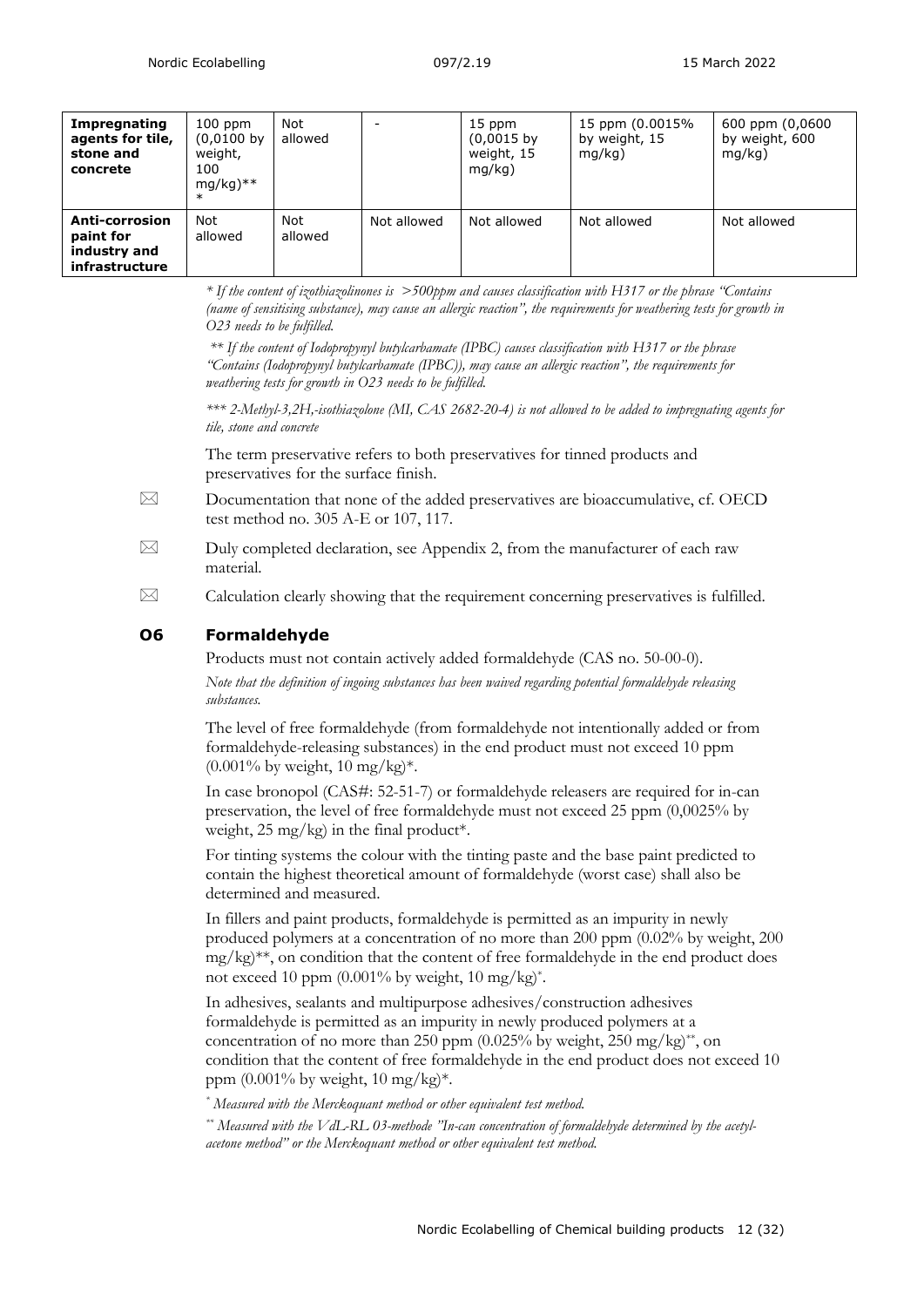- $\boxtimes$  Declaration in line with Appendices 1 and 2 from the manufacturer of the product and the manufacturer of each raw material.
- $\boxtimes$  Statement on the levels in the product (if any) as measured using the Merckoquant method. The measurement can also been done according to the VdL-RL 03 method ("Concentration of free formaldehyde determined using the acetyl-acetone method". Other equivalent test method can also be used.
- $\boxtimes$  The test laboratory must fulfill the requirements in appendix 5.

#### **O7 Residual monomers in polymers**

The total level of residual monomers in polymers present in the product >1 % may be no more than 100 ppm, where they are classified:

| Classification according to CLP Regulation 1272/2008                    |                  |  |  |  |
|-------------------------------------------------------------------------|------------------|--|--|--|
| Hazard class and category                                               | H-phrase         |  |  |  |
| Carcinogenic<br>Category Carc 1A/1B/2                                   | H350, H351       |  |  |  |
| Mutagenic<br>Category Mut 1A/B/2                                        | H340, H341       |  |  |  |
| Toxic for reproduction<br>Repr 1A/1B/2                                  | H360, H361, H362 |  |  |  |
| Specific target organ toxicity with single<br>exposure<br>STOT SE 1-2   | H370, H371       |  |  |  |
| Specific target organ toxicity with<br>repeated exposure<br>STOT RE 1-2 | H372, H373       |  |  |  |
| Respiratory sensitisation                                               | H334             |  |  |  |

The quantity of residual monomers is to be stated for newly produced polymers.

Exemption: Vinyl acetate can be in the polymer as restmonomer up to 1000 ppm.

The classifications is in accordance with the prevailing CLP Regulation EC (No) 1272/2008.

 $\boxtimes$  Declaration in line with Appendix 2 from the manufacturer of each raw material.

#### **O8 Heavy metals**

The following heavy metals or heavy metal compounds must not be present in the product or in its constituent chemical substances:

- Cadmium
- Lead
- Chromium<sup>VI \*\*</sup>
- Mercury
- Arsenic
- Barium (with the exception of barium sulphate, and other equally insoluble barium compounds)
- Selenium
- Antimony\*

Traces of the above mentioned metals, from impurities can be included up to 100ppm (100 mg/kg, 0.01% by weight) per single metal in the raw material.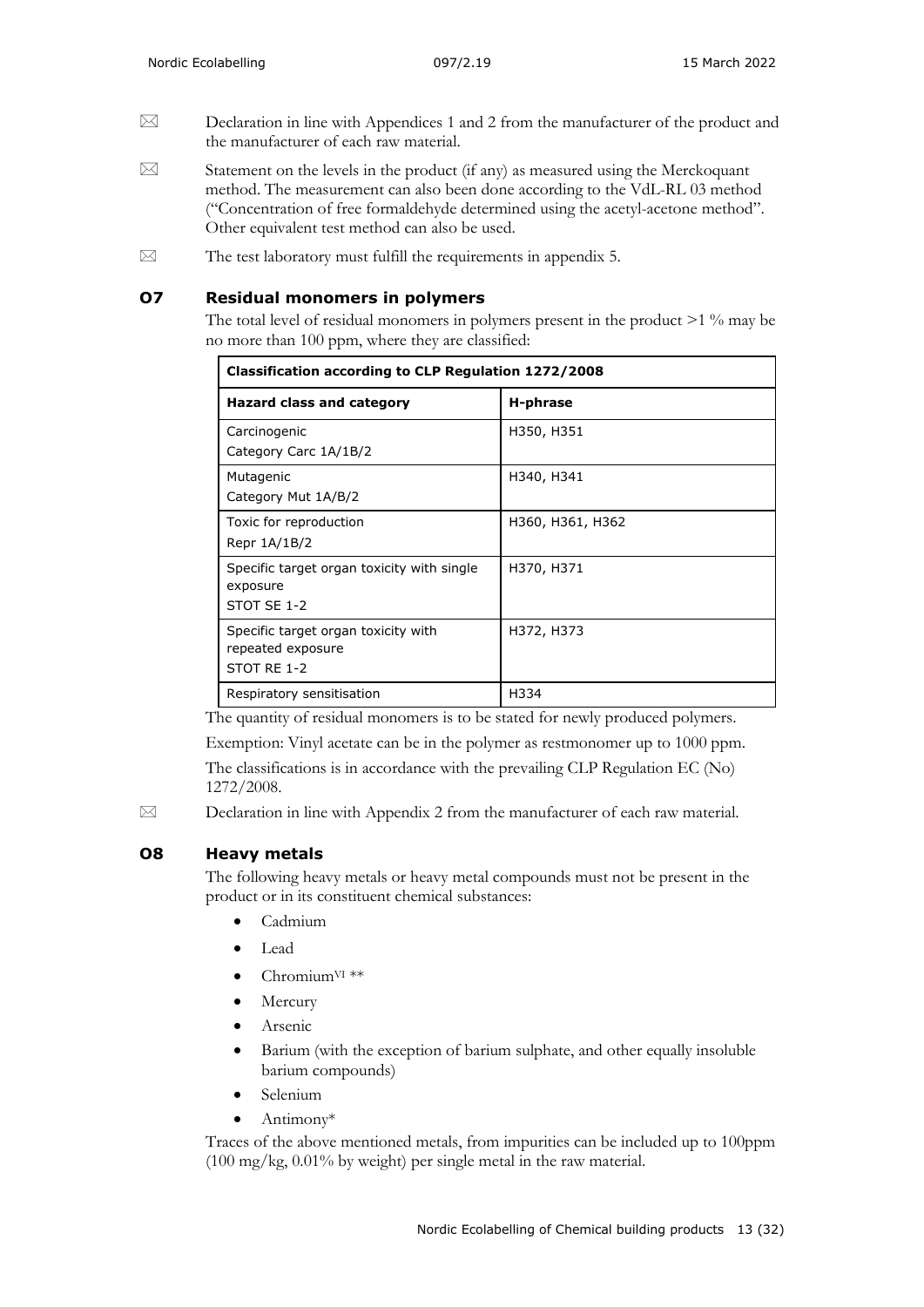*\* An exception is made for antimony contained in a TiO2 rutile lattice, on the following terms: test results (according to DIN 53770-1) must prove that the molecular structure is inert and that the environmental and health effects of the pigment are on the same level as, or better than, the results for C.I Pigment Brown 24 CAS no. 68186-90-3 and C.I Pigment Yellow 53 CAS no. 8007-18-9 in the report: UNEF Publications, OECD SIDS Initial Assessment Profile [\(www.inchem.org\)](http://www.inchem.org/).*

*\*\* For cement based products, please note the EU requirement to cement of max 2 ppm (2mg/kg) Cr(VI) (REACH Annex XVII no 47.1).*

 $\boxtimes$  Duly completed declaration, see Appendices 1 and 2 from the manufacturer of the product and the manufacturer of each raw material

 $\boxtimes$  For pigment that contains antimony integrated into a TiO2 rutile lattice, documentation must be submitted to show that the molecular structure is inert and that the environmental and health effects of the pigment are on the same level as, or better than, the results for C.I Pigment Brown 24 CAS no. 68186-90-3 and C.I Pigment Yellow 53 CAS no. 8007-18-9 in the report: UNEF Publications, OECD SIDS Initial Assessment Profile [\(www.inchem.org\)](http://www.inchem.org/).

#### **O9 Titanium dioxide**

If the product contains more than 3.0% by weight of titanium dioxide (CAS No: 13463-67-7):

1. The raw material manufacturer must meet the requirements for powder handling according to O10.

2. In addition, emissions from the production of titanium dioxide shall not exceed the values given below during the sulphate process and the chloride process, respectively.

#### **Sulphate process:**

SOx expressed as  $SO_2$ : 7.0 kg/tonne  $TiO_2$ 

Sulphate waste: 500 kg/tonne TiO2

#### **Chloride process:**

When using natural ore: 103 kg chloride waste/tonne  $TiO<sub>2</sub>$ 

When using synthetic ore: 179 kg chloride waste/tonne TiO<sub>2</sub>

When using titanium ore: 329 kg chloride waste/tonne TiO<sub>2</sub>

If more than one type of ore is used, the values apply proportionately to the ore types used.

 $\boxtimes$  Declaration, see Appendices 1 and 2, from the manufacturer of the product and the manufacturer of each raw material.

 $\boxtimes$  If the product contains titanium dioxide, a description and calculation from the titanium dioxide producer is to be submitted, clearly showing that the requirement is fulfilled.

 $\boxtimes$  Description of how powdered substances are handled during the production process.

#### **O10 Constituent powdered substances**

Substances in powder form must be added in a closed system, in a suspension or by means of a method that promotes a "low-dust" working environment e.g. using protective equipment which heavily reduce the dust or completely remove the dust from the raw materials (e.g exhaust ventilation, personal protective equipment and clear safety instructions).

 $\boxtimes$  Description of how powdered substances are handled during the production process.

#### **O11 Nanoparticles**

Nanoparticles (from nanomaterials\*) are not permitted in the product.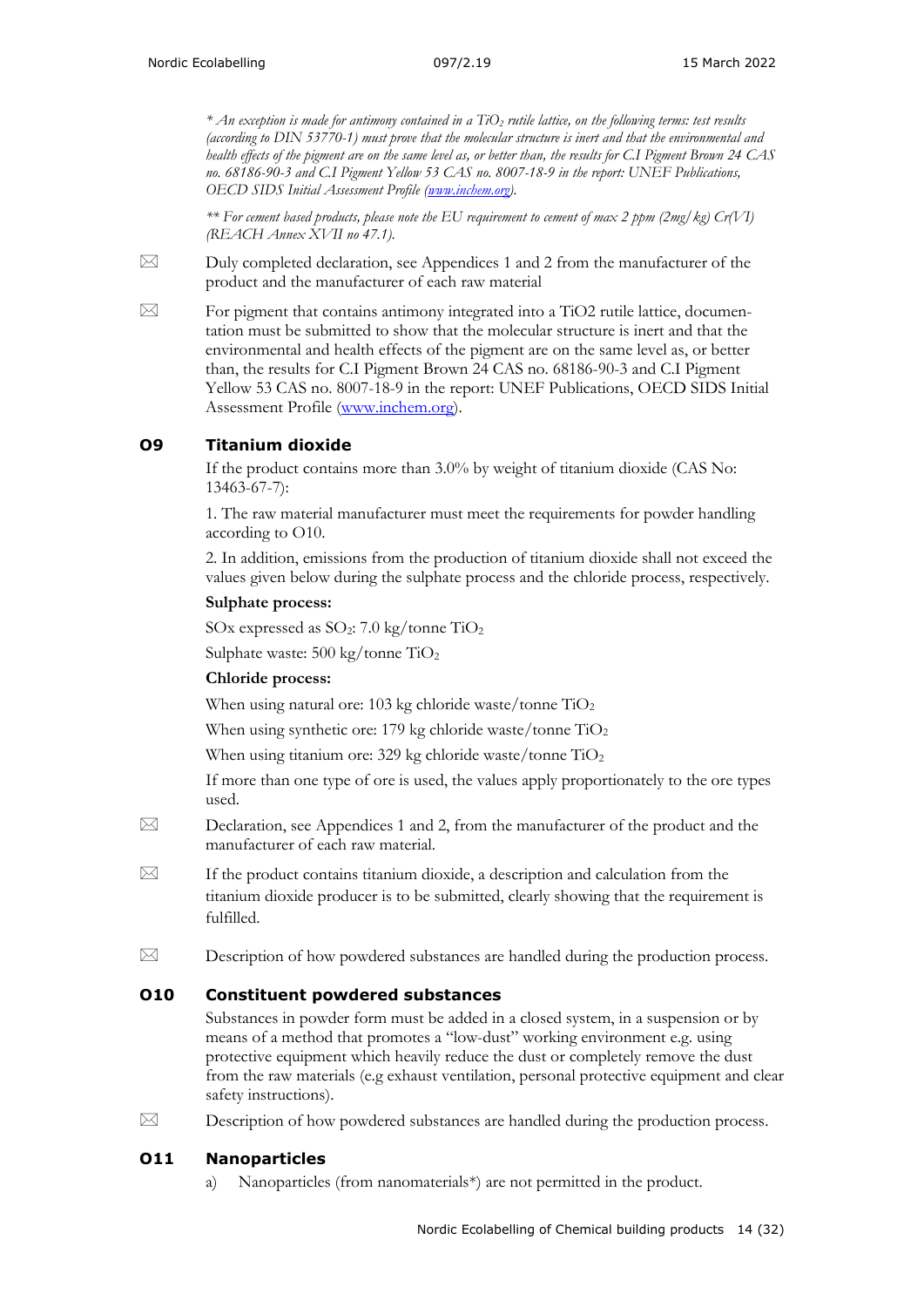The following are exempted from the requirement:

- Pigments\*\*
- Naturally occuring inorganic fillers\*\*\*
- Synthetic amorphous silica\*\*\*\* and precipitated calcium carbonate (PCC)
- Polymer dispersions

*\* The definition of nanomaterials follows the European Commission's definition from 18 October 2011 (2011/696/EU): "A nanomaterial is a natural, incidental or purposely manufactured material containing particles, in an unbound state or as an aggregate or as an agglomerate and where, for at least 50% of the particles in the number size distribution, one or more external dimensions is in the size range 1-100 nm."*

*\*\* Nano-titaniumdioxide (nano-TiO2) is not considered a pigment and is therefore covered by this requirement.*

*\*\*\* This applies to fillers covered by appendix V point 7 in REACH.*

*\*\*\*\* This applies to traditional synthetic amorphous silica. Chemically modified collodial silica can be included in the products as long as the silica particles form aggregates in the final product. Surface-treated nanoparticles must fulfill requirement O3 (classification of constituent chemical substances) and requirement O12 (Other substances excluded from use).*

b) The producer must declare any nanomaterials present in the product.

 $\boxtimes$  Declaration in line with Appendices 1 and 2 from the manufacturer of the product and the manufacturer of each raw material.

#### **O12 Other substances excluded from use**

The product must not contain:

- Substances on the Candidate List\*.
- Substances evaluated by EU as PBT (Persistent, bioaccumulable and toxic) or vPvB (very persistent and very bioaccumulable), in accordance with the criteria in appendix XIII in REACH.
- Substances considered to be potential endocrine disruptors in category 1 or 2 on the EU's priority list of substances that are to be investigated further for endocrine disruptive effects. See the following link: http://ec.europa.eu/environment/archives/docum/pdf/bkh\_annex\_10.pdf
- Organotin compounds
- Phthalates
- APEO alkylphenol ethoxylates and alkylphenol derivatives (substances that release alkylphenols on degradation).
- Halogenated organic substances.

Exemptions

- o Preservatives that fulfil O5
- o Paint pigments that meet the EU's requirements concerning colourants in food packaging under Resolution AP (89) point 2.5
- o Polymers containing polymerized vinylchloride are permitted in adhesives and sealants, in concentrations under 2.0 % in the final product. Requirement O7 regarding rest mononomers needs to be fulfilled.
- o Dries in oxidative drying paints, see also O3 regarding classifications.
- Isocyanates– Exemption for water-borne polyisocyanates with a chain length of more than 10, where the concentration of isocyanates with a chain length of less than 10 as an impurity is documented.
- **Fragrances**

*\* The Candidate List can be found on the ECHA website at: [http://echa.europa.eu/candidate-list-table.](http://echa.europa.eu/candidate-list-table)*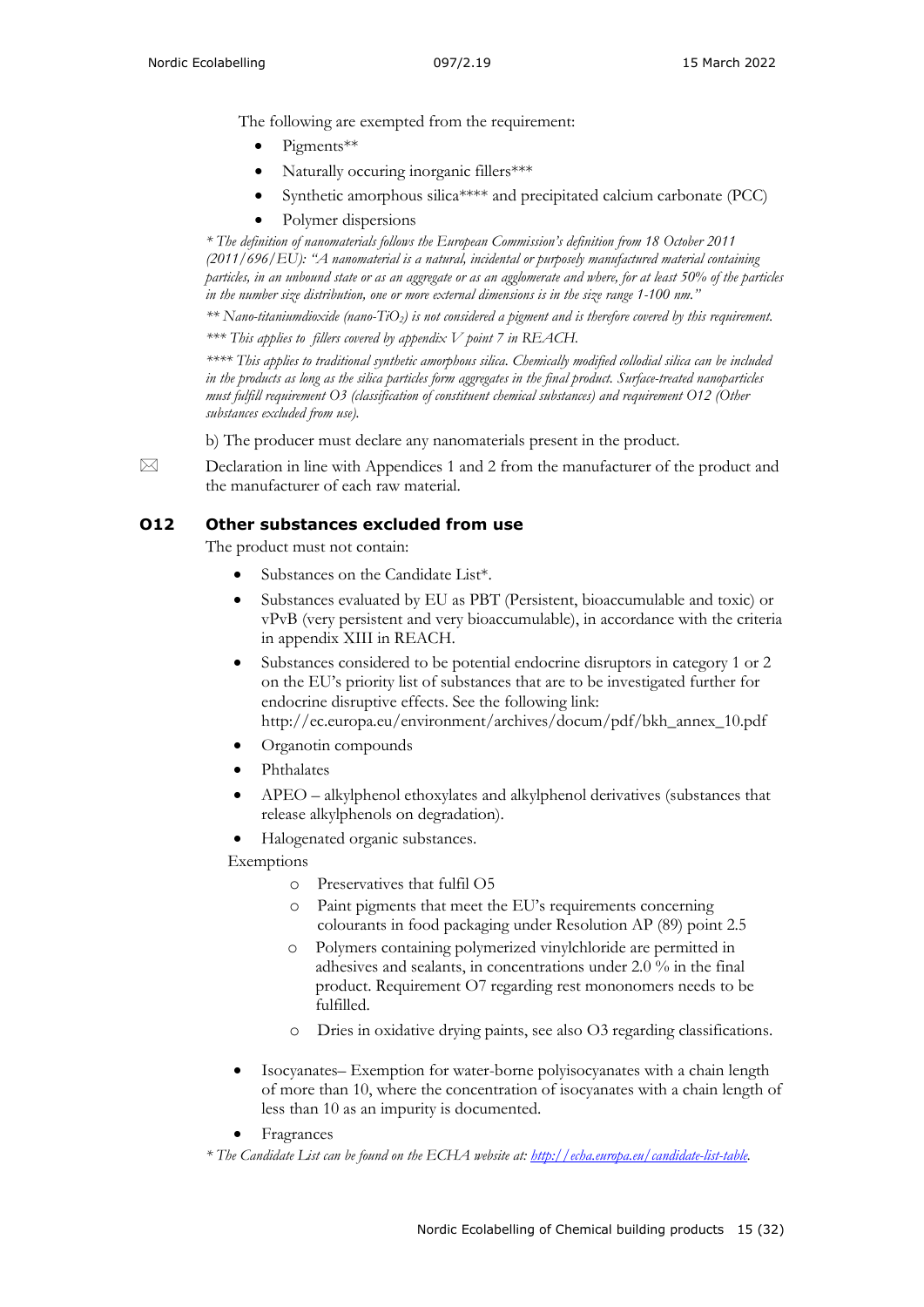*Note the national legislations concerning PFOA in the Nordic countries. In Norway PFOA is regulated in «Forskrift om begrensning i bruk av helse- og miljøfarlige kjemikalier og andre produkter (produktforskriften)», §2- 32.*

- $\boxtimes$  Declaration in line with Appendices 1 and 2 from the manufacturer of the product and the manufacturer of each raw material.
- $\boxtimes$  If halogenated organic pigments are used, a declaration is required from the pigment supplier confirming that the pigment meets the EU's requirement concerning colourants in food packaging under Resolution AP (89) point 2.5.

## <span id="page-15-0"></span>**2 Product specific requirements**

### <span id="page-15-1"></span>**2.1 Adhesives, incl. multipurpose adhesives/construction adhesives**

#### **O13 Volatile organic compounds (VOC) and volatile aromatic hydrocarbons (VAH)**

Volatile aromatic hydrocarbons (VAH) must not be actively added to the product, but may occur as residues or impurities to a maximum of  $100$  ppm  $(0.01\%$  by weight,  $100$ mg/kg) in the final product.

Adhesives that are intended for frostproof use during the winter may contain maximum 6.0% by weight volatile organic compounds.

Other adhesives may contain a maximum of 1.0% by weight volatile organic compounds.

Note that if, during use, volatile organic compounds form, these must meet all applicable obligatory requirements.

*Volatile organic compounds (VOC) are defined here as any organic compound having an initial boiling point less than or equal to 250°C measured at a standard pressure of 101.3 kPa. VOC content is measured according to the methods in the VOC Directive (2004/42/EC).*

*Volatile aromatic hydrocarbons are volatile organic compounds where one or more benzene rings are contained within the molecule.* 

- $\boxtimes$  Declaration in line with Appendices 1 and 2 from the manufacturer of the product and the manufacturer of each raw material.
- $\boxtimes$  Specification of the level of volatile aromatic hydrocarbons and calculation of VOC in the product (based on data for all ingoing ingredients).

### **O14 Emission of total volatile compounds (TVOC)**

The total level of volatile organic compounds in adhesives must not exceed the following (depending on which test is used):

- M1:  $0.2 \text{ mg/m}$ <sup>2</sup>h converted into toluene equivalents after 4 weeks
- or
- EMICODE EC1:  $100 \mu g/m^3$  after 28 days
- or
- Blaue Engel RAL UZ 113:  $100 \mu g/m^3$  after 28 days

Note: If the product is intended for both outdoor and indoor use, it must meet the requirements concerning indoor adhesives.

Adhesives for indoor use sold in packs of less than 125 ml are exempted from this requirement.

 $\boxtimes$  Specification of pack size.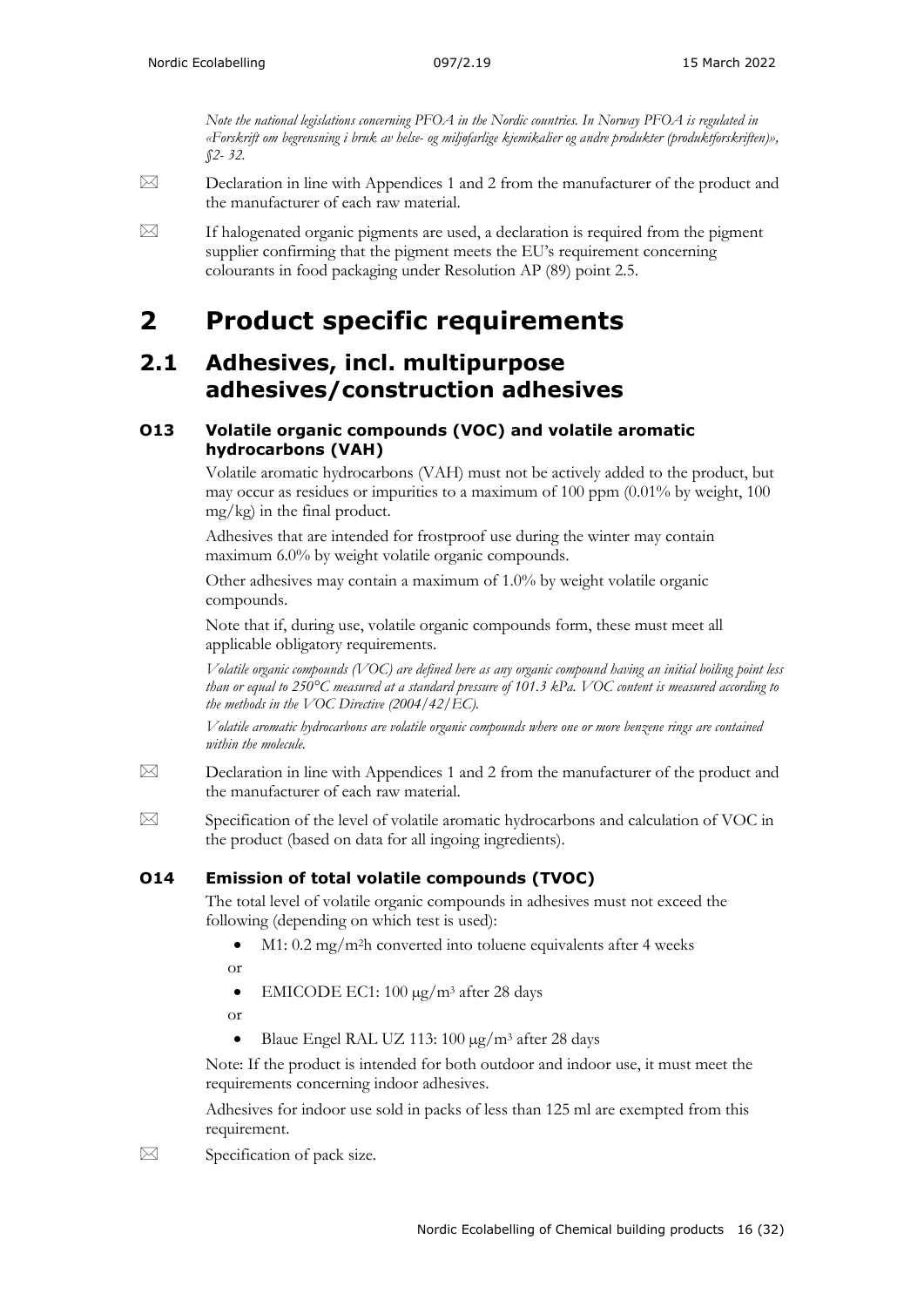$\boxtimes$  Test report in line with ISO EN 16000, parts 1, 3, 6, 9, 10, 11 for products sold in packs greater than 125 ml. The test laboratory must be accredited for the test method in line with standard EN ISO/IEC 17025 and that the laboratory fulfills the requirements in appendix 5.

#### **O15 Quality requirements**

Adhesives are to be tested in accordance with the standards stated in the table below.

| Types                                               | <b>Test method</b>                                                                                                                                                                                                            |
|-----------------------------------------------------|-------------------------------------------------------------------------------------------------------------------------------------------------------------------------------------------------------------------------------|
| Adhesives for wall and<br>floor coverings           | EN 1372, EN 1373, EN 1902 or equivalent methods. At least<br>one comparable reference product is to be tested.                                                                                                                |
| Ceramic tile adhesive                               | For dispersion adhesives: EN 1324 or equivalent methods.<br>For cement-based adhesive: EN 1348 or equivalent.<br>The adhesive must meet the minimum requirements in<br>standard EN 12004 for the particular type of adhesive. |
| Wallpaper paste                                     | Comparative test (see Appendix 4) that clearly shows the<br>quality of the adhesive.                                                                                                                                          |
| Wood adhesive                                       | EN 205:2003 or equivalent methods. At least one comparable<br>reference product is to be tested.                                                                                                                              |
| Multipurpose<br>adhesives/construction<br>adhesives | EAD 330449-01-0601 that has resulted in ETA approval.                                                                                                                                                                         |
| Other adhesives                                     | Methods that apply for these products or comparative test<br>(see Appendix 4) that clearly shows the quality of the<br>adhesive.                                                                                              |

 $\boxtimes$  Test report from a laboratory in line with Appendix 5 or comparative test in line with Appendix 4, which clearly shows that the requirement is fulfilled.

## <span id="page-16-0"></span>**2.2 Sealant**

#### **O16 Volatile organic compounds (VOC) and volatile aromatic hydrocarbons (VAH)**

Volatile aromatic hydrocarbons (VAH) must not be actively added to the product, but are permitted as residues or impurities to a maximum of 100 ppm (0.01% by weight, 100 mg/kg) in the final product.

Sealants are permitted to contain no more than 3.0% by weight volatile organic compounds.

Note that if volatile organic compounds form during the use of the sealant, these must meet all applicable obligatory requirements.

*Volatile organic compounds (VOC) are defined here as any organic compound having an initial boiling point less than or equal to 250°C measured at a standard pressure of 101.3 kPa. VOC content is measured according to the methods in the VOC Directive (2004/42/EC).*

*Volatile aromatic hydrocarbons are volatile organic compounds where one or more benzene rings are contained within the molecule.*

- $\boxtimes$  Declaration in line with Appendices 1 and 2 from the manufacturer of the product and the manufacturer of each raw material.
- $\boxtimes$  Specification of the level of volatile aromatic hydrocarbons and calculation of VOC in the product based on data all ingoing ingredients.

#### **O17 Emission of total volatile compounds (TVOC)**

The total level of volatile organic compounds in sealants must not exceed the following (depending on which test is used):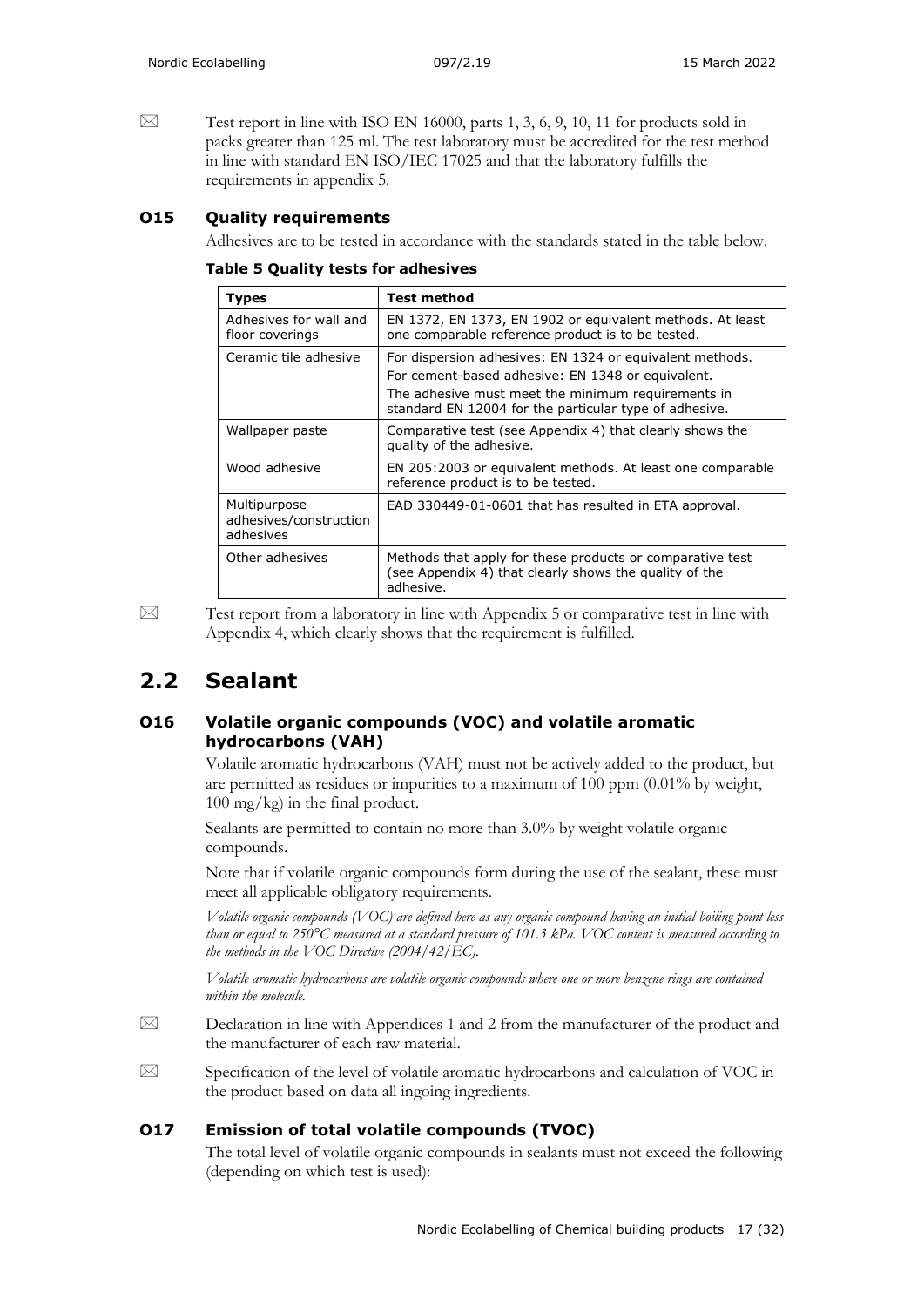• EMICODE EC1: 100 µg/m3 after 28 days

or

• Blaue Engel RAL-UZ 123:  $300 \mu g/m^3$  after 28 days

If the product is intended for both outdoor and indoor use, it must meet the requirements concerning sealants for indoor use.

Sealants for indoor use sold in packs of less than 125 ml are exempted from this requirement.

 $\boxtimes$  Specification of pack size.

 $\boxtimes$  Test report in line with ISO EN 16000, parts 1, 3, 6, 9, 10, 11 for products sold in packs greater than 125 ml. The test laboratory must be accredited for the test method in line with standard EN ISO/IEC 17025 and that the laboratory fulfills the requirements in appendix 5.

#### **O18 Quality requirements**

The sealant must, where appropriate, be tested in accordance with ISO 11600. Other sealants are to be subject to a comparative test (see Appendix 4) that clearly shows the quality of the sealant.

For cement based products within Sealants NS-EN 13888:2009 Grout for tiles, or equivalent methods, are accepted.

 $\boxtimes$  Test report from a laboratory in line with Appendix 5 or comparative test in line with Appendix 4, which clearly shows that the requirement is fulfilled.

## <span id="page-17-0"></span>**2.3 Filler**

#### **O19 Volatile organic compounds (VOC) and volatile aromatic hydrocarbons (VAH)**

Volatile aromatic hydrocarbons (VAH) must not be actively added to the product, but are permitted as residues or impurities to a maximum of  $100$  ppm  $(0.01\%$  by weight, 100 mg/kg) in the final product.

Fillers are permitted to contain no more than 3.0% by weight volatile organic compounds in ready-mixed filler.

Note that if, during use, volatile organic compounds form, these must meet all applicable obligatory requirements.

*Volatile organic compounds (VOC) are defined here as any organic compound having an initial boiling point less than or equal to 250°C measured at a standard pressure of 101.3 kPa. VOC content is measured according to the methods in the VOC Directive (2004/42/EC).*

*Volatile aromatic hydrocarbons are volatile organic compounds where one or more benzene rings are contained within the molecule.*

- $\boxtimes$  Specification of the level of volatile aromatic hydrocarbons and calculation of VOC in the product based on all ingoing ingredients.
- $\boxtimes$  Declaration in line with Appendices 1 and 2 from the manufacturer of the product and the manufacturer of each raw material.

#### **O20 Emission of total volatile compounds (TVOC)**

The total level of volatile organic compounds in fillers must not exceed the following (depending on which test is used):

 $M1: 0.2$  mg/m<sup>2</sup>h converted into toluene equivalents after 4 weeks

or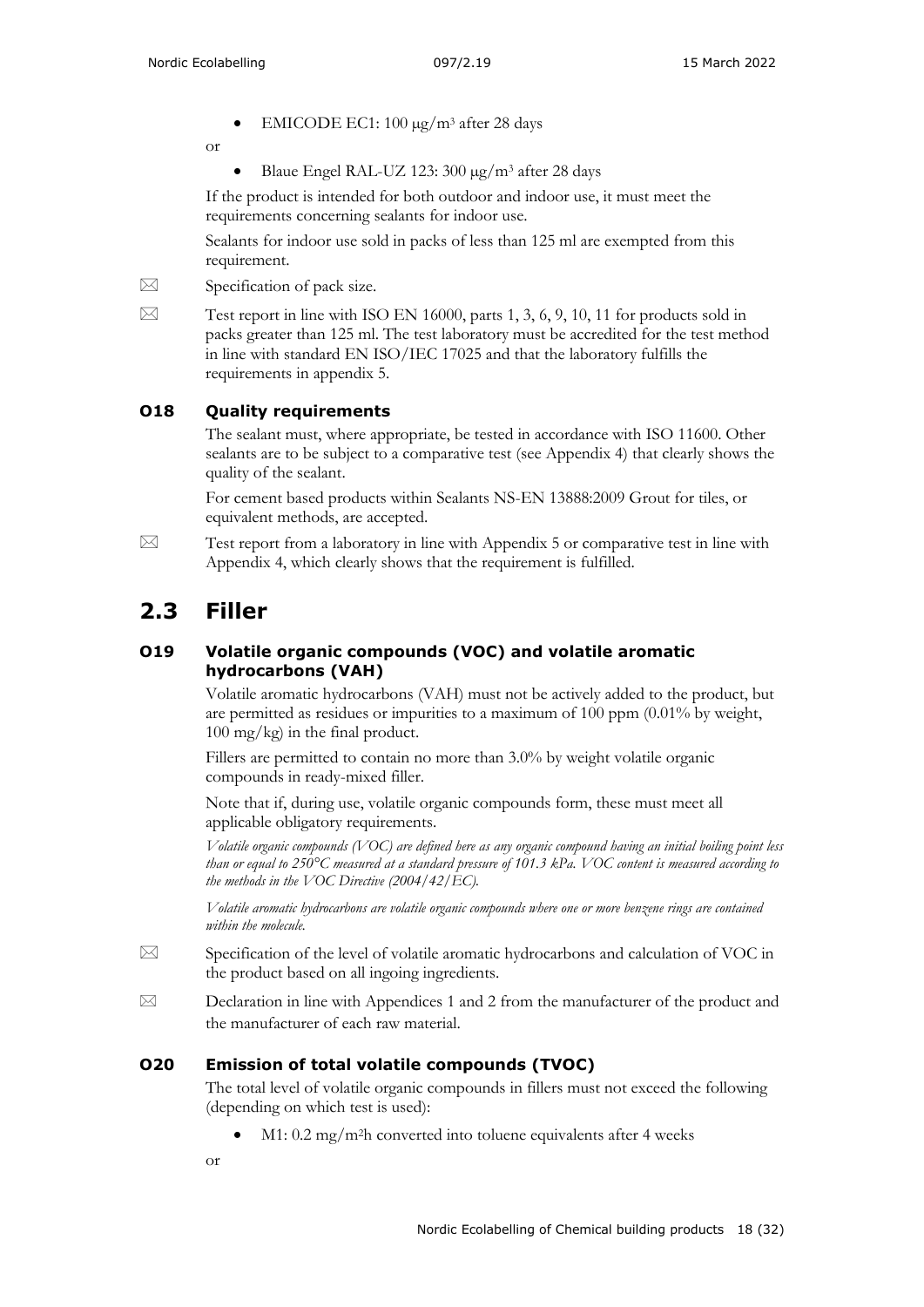• EMICODE EC1: 100 µg/m3 after 28 days

If the product is intended for both outdoor and indoor use, it must meet the requirements concerning fillers for indoor use.

Fillers for indoor use sold in packs of less than 125 ml are exempted from this requirement.

- $\boxtimes$  Specification of pack size.
- 

 $\boxtimes$  Test report in line with ISO EN 16000, parts 1, 3, 6, 9, 10, 11 for products sold in packs greater than 125 ml. The test laboratory must be accredited for the test method in line with standard EN ISO/IEC 17025 and that the laboratory fulfills the requirements in appendix 5.

### **O21 Quality requirements**

The manufacturer must describe how the filler is tested in order to ensure good, consistent quality, particularly in terms of viscosity, adhesion, gap-filling properties, shrinkage, minimal sinking and durability.

Test of filler for plasterboard conducted in accordance with the standard EN 13963. Test of other filler in accordance with EN 15824 or other relevant harmonised standards. For fillers tests of adhesion can also be approved according to EN 16566 and for products to be used in wet areas it is also required to do wet scrub measurements according to the standard.

The products can also be tested using a comparative test (see Appendix 4) that clearly shows the quality of the filler.

For cement based products within Fillers/Screed NS-EN 13813:2002+NA:2011 with relevant measurements according to table 1 chapter 5.2 in the standard, or equivalent methods, are accepted.

 $\boxtimes$  Test report from a laboratory in line with Appendix 5 or comparative test in line with Appendix 4, which clearly shows that the requirement is fulfilled.

## <span id="page-18-0"></span>**2.4 Outdoor paints and varnishes**

#### **O22 Volatile organic compounds (VOC) and volatile aromatic hydrocarbons (VAH)**

Volatile aromatic hydrocarbons (VAH) must not be actively added to the product, but are permitted as residues or impurities to a maximum of 100 ppm (0.01% by weight, 100 mg/kg) in the final product.

Outdoor paints and varnishes may contain the amount of volatile organic compounds stated in Table 6.

Note that if, during use, volatile organic compounds form, these must meet all applicable obligatory requirements.

*Volatile organic compounds (VOC) are defined here as any organic compound having an initial boiling point less than or equal to 250°C measured at a standard pressure of 101.3 kPa. VOC content is measured according to the methods in the VOC Directive (2004/42/EC).*

*Volatile aromatic hydrocarbons are volatile organic compounds where one or more benzene rings are contained within the molecule.*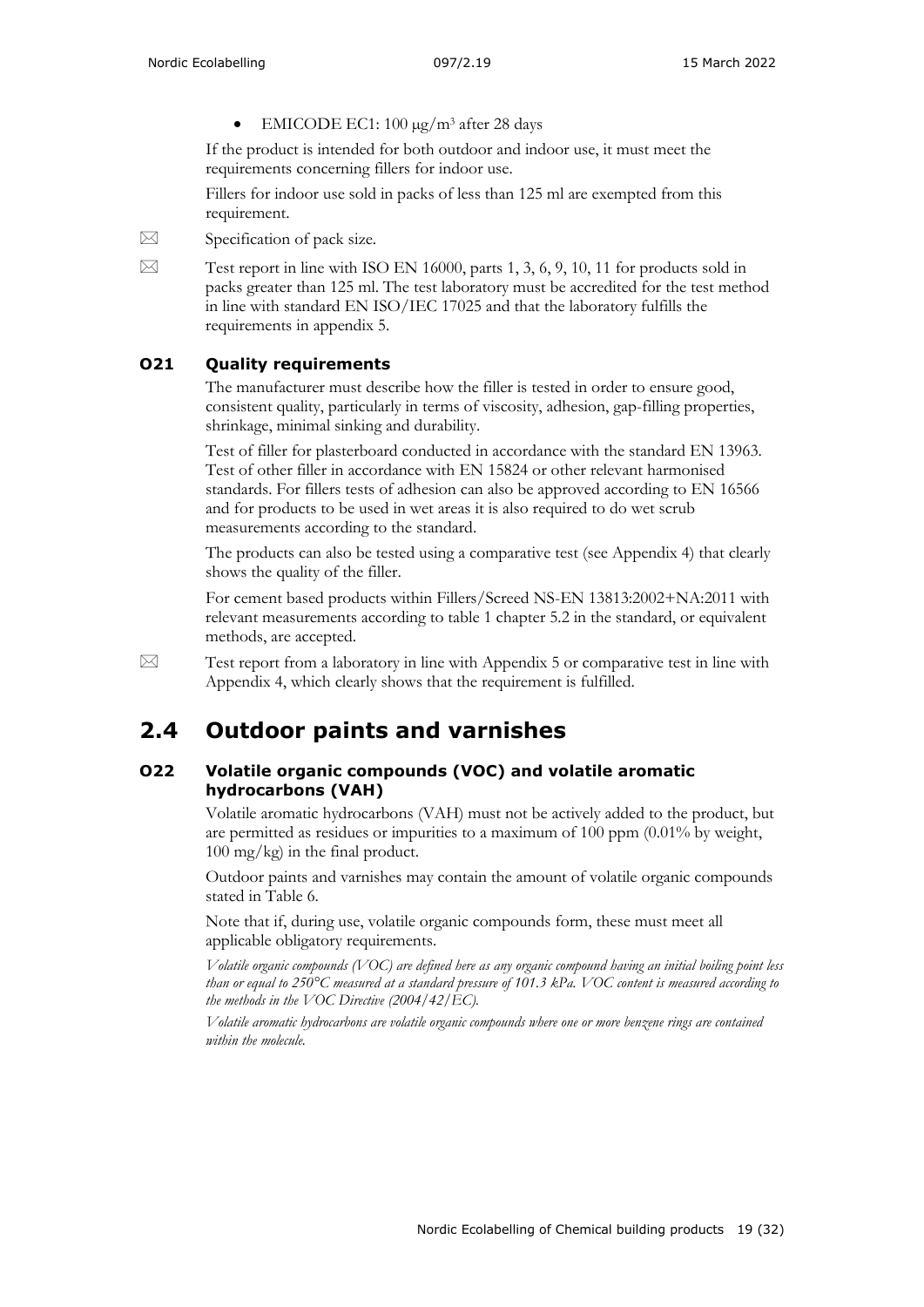| Table 6. VOC limits for outdoor paints and varnishes |  |
|------------------------------------------------------|--|
|------------------------------------------------------|--|

|              | Product classification, cf. 2004/42/EC                                                | Maximum permissible<br>quantity of VOC stated<br>in g/l (incl. water) |
|--------------|---------------------------------------------------------------------------------------|-----------------------------------------------------------------------|
| C            | Exterior walls of mineral substrate                                                   | 25                                                                    |
| D.           | Interior/Exterior trim and cladding paints for wood and metal<br>including undercoats | 75                                                                    |
| E            | Interior/Exterior trim varnishes and woodstains, including<br>opaque woodstains       | 65                                                                    |
| F            | Interior and exterior minimal build woodstains                                        | 50                                                                    |
| F            | <b>Primers</b>                                                                        | 10                                                                    |
| H            | Binding primers                                                                       | 10                                                                    |
| $\mathbf{I}$ | One-pack performance coatings                                                         | 80                                                                    |
| $\mathbf{J}$ | Two-pack reactive performance coatings for specific end use<br>such as floors         | 65                                                                    |

 $\boxtimes$  Declaration in line with Appendices 1 and 2 from the manufacturer of the product and the manufacturer of each raw material.

 $\boxtimes$  Specification of the level of volatile aromatic hydrocarbons and calculation of VOC in the product, based on all ingoing ingredients, showing that the relevant limit above is fulfilled.

#### **O23 Quality requirement**

If there is no relevant quality test for a specific product mentioned below, Nordic Ecolabelling can extend the requirements for quality tests during the validity of the criteria to include other relevant tests.

For all the following tests all test laboraties must fulfill the general requirements according to standard EN ISO/IEC 17025 or be an official GLP approved laboratory. Alterntively the companies own laboratory can work as a test laboratory if the laboratory is included by the company quality system, see appendix 5.

**1. Weathering test:** Products shall be exposed to artificial weathering in special apparatus including UV fluorescent lamps and condensation or water spray according to the respective tests mentioned.

- Masonry paints shall be exposed to test conditions for 1000 hours (6 weeks) (UVA  $4t/60^{\circ}\text{C}$  + humidity  $4t/50^{\circ}\text{C}$ ) according to ISO 11507: 2007.
- Metal finishes shall be exposed to test conditions for 500 hours (6 weeks) (UVA  $4t/60^{\circ}\text{C}$  + humidity  $4t/50^{\circ}\text{C}$ ) according to ISO 11507: 2007.
- Wood paints, wood stains and wood varnishes shall be exposed to test conditions for 2000 hours (12 weeks) according to EN 927-6.

#### **2. The following results of the weathering test are also to be reported:**

- Flaking (according to ISO 4628-5:2003). Product is to have a flake density of 2 or less, and a flake size of 2 or less.
- Cracking (according to ISO 4628-4:2003). The product is to have a crack quantity of 2 or less and a crack size of 3 or less.
- Blistering (according to ISO 4628-2:2003). The product is to have a blister quantity of 3 or less and a blister size of 3 or less.
- The colour change (according to ISO 7724-2 or ISO 11664-4/6) shall not exceed  $\Delta E^*$ =4 with respect to the initial value.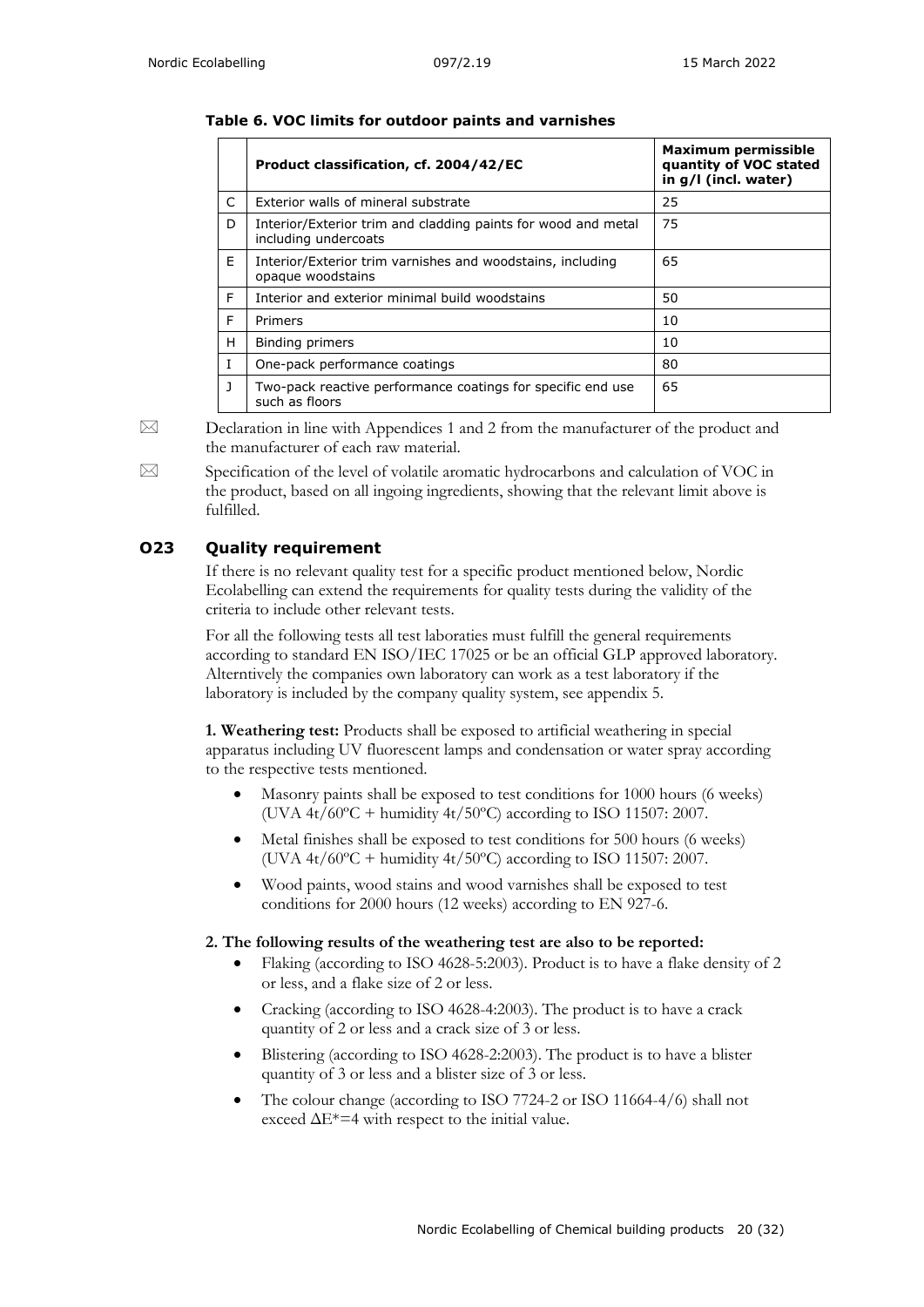- Decrease in gloss (according to EN ISO 2813) shall not be greater than 30% of initial value – matte paints and varnishes with an initial gloss value less than 60% are exempted from the requirement.
- Chalking (according to EN ISO 4628-6:2007) for masonry paints and metal finishes. The product shall achieve at least 1.5 or more, i.e. 0.5 or 1.0. In the standard there are pictorial reference standards.
- General appearance (according to EN ISO 4628-1:2003).

If an entire paint system is ecolabelled, all bases and colours must fulfil the requirements. This can be documented by testing at least three representative products – at least one white, one intermediate colour and one dark colour – to show fulfilment of the quality requirement.

 $\boxtimes$  Test report from a laboratory in line with Appendix 5 which clearly shows that the requirement is fulfilled.

> **3. Water vapour permeability, Class II:** If masonry and concrete paints are marketed as water vapour permeable or similar claims are made, the paints are to be classified as Class II, i.e. with average water vapour permeability or better according to test method EN ISO 7783-2 and classified according to EN 1062-1 or EN 1504-2\*. Due to large numbers of possible tinting colours, this criterion will be restricted to testing of the base paint. This method is not applicable for transparent primers.

*\* Facade paints tested according to EN1504-2 must fulfill class I.*

 $\boxtimes$  Test report from a laboratory in line with Appendix 5 which clearly shows that the requirement is fulfilled.

> **4. Liquid water permeability, Class III:** If masonry and concrete paints are marketed as water repellent/hydrophobic or similar claims are made, the paints are to be classified as Class III, i.e. with low liquid water permeability according to DIN EN 1062-3: 2008. Due to large numbers of possible tinting colours, this criterion will be restricted to testing of the base paint.

 $\boxtimes$  Test report from a laboratory in line with Appendix 5 which clearly shows that the requirement is fulfilled.

> **5. Fungal growth:** If the product is classified with Xi R43 or "Contains (name of the sensitising substance), may cause an allergic reaction" because of the use of isothiazolinones or iodopropynyl butylcarbamate, IPBC, the product must pass the relevant fungal growth test, see below. If the product is marketed as "resistant to fungal growth" or similar, a test must be conducted that documents this.

Products intended for mineral substrates must achieve a score of 2 (under 10% fungal growth) or better, as established in BS 3900:G6 or equivalent.

Products intended for wood are to be tested according to EN-927-3 or equivalent. No detectable defects (class 0) and no defects visible under 10 times magnification (class 0) according to EN ISO 4628-1.

If an equivalent method is used, for example PREN 15457, the applicant must document that the test is equivalent to the tests specified in the criteria document.

Due to large numbers of possible tinting colours, this criterion will be restricted to testing of the base paint.

 $\boxtimes$  Test report from a laboratory in line with Appendix 5 which clearly shows that the requirement is fulfilled.

> **6. Powder paints:** Powder paints for outdoor use must meet the quality requirements in Qualicoat or in the GSB standard GSB AL 631 (Aluminium) or GSB ST 663 (Steel and Galvanised steel).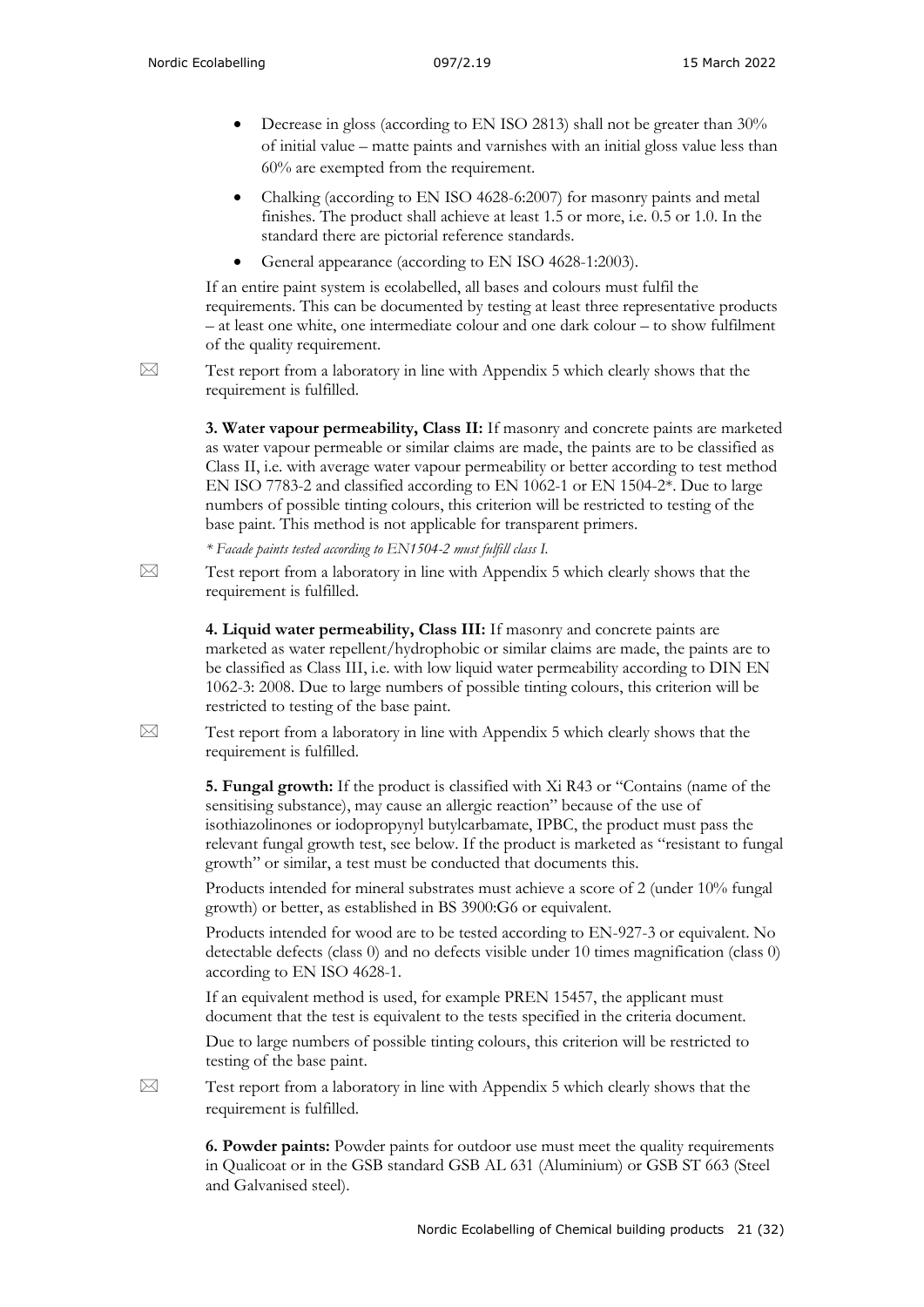$\boxtimes$  Certificate from Qualicoat or GSB showing that the product meets the requirements applicable to the product.

#### **7. Cement-based masonry paints**

The following alternative tests are accepted for cement-based masonry paints:

#### Water vapour resistance:

NS-EN ISO 12572:2001 "Hygrothermal performance of building materials and products - Determination of water vapour transmission properties", resistance against water vapour is measured.

#### Driving rain:

The method NBI-29/1983 "Mortars, resistance against driving rain", resistance agains water penetration during driving rain is measured.

#### Weathering:

The method NBI-83 / 1983 with 28 days exposure time in climate carousel, equivalent to 1,5 years in real conditions. Colour change, bond strength and lime precipitation are measured as parameters for weathering resistance.

 $\boxtimes$  Test report from a laboratory in line with Appendix 5 which clearly shows that the requirement is fulfilled.

## <span id="page-21-0"></span>**2.5 Industrial paints and varnishes**

#### **O24 Volatile organic compounds (VOC) and volatile aromatic hydrocarbons (VAH)**

Volatile aromatic hydrocarbons (VAH) must not be actively added to the product, but are permitted as residues or impurities to a maximum of 100 ppm (0.01% by weight, 100 mg/kg) in the final product.

Note that if, during use, volatile organic compounds form, these must meet all applicable obligatory requirements.

Industrial paints and varnishes must not contain more than 130g/liter VOC.

*Volatile organic compounds (VOC) are defined here as any organic compound having an initial boiling point less than or equal to 250°C measured at a standard pressure of 101.3 kPa. VOC content is measured according to the methods in the VOC Directive (2004/42/EC).*

*Volatile aromatic hydrocarbons are volatile organic compounds where one or more benzene rings are contained within the molecule.*

Industrial powder paints and varnishes are exempted from this requirement.

- $\boxtimes$  Specification of the level of volatile aromatic hydrocarbons and calculation of VOC in the product (based on the data for all ingoing ingredients), showing that the product does not exceed the limit above.
- $\boxtimes$  Declaration in line with Appendices 1 and 2 from the manufacturer of the product and the manufacturer of each raw material.

### **2.5.1 Quality requirements for industrial paints and varnishes**

The quality of industrial paints and varnishes is to be quality tested according the test methods relevant for the paint/varnish's usage. The quality requirements are diveded as follows:

- Industrial paints and varnishes for exterior use has to fulfill the relevant parts of O23
- Furniture O25 ("möbelfakta")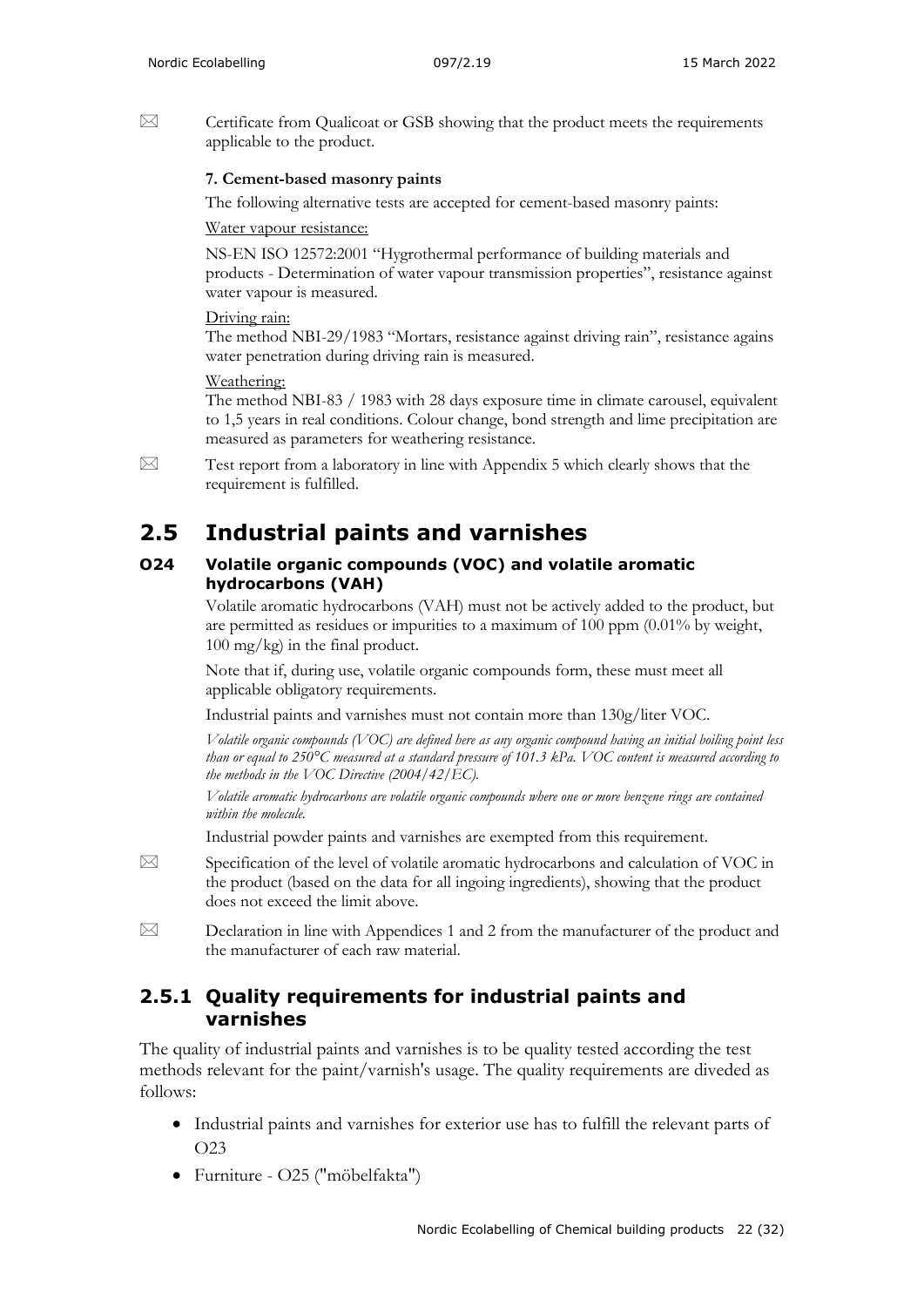- Panels and such materials O26 (scratch resistance)
- Paints and varnishes for painting/coating floors O27 and O28 (Abrasion/wear and water reistance)

If there is no relevant quality test for a specific product mentioned above, Nordic Ecolabelling can extend the requirements for quality tests during the validity of the criteria to include other relevant tests.

For all the following tests all test laboraties must fulfill the general requirements according to standard EN ISO/IEC 17025 or be an official GLP approved laboratory. Alterntively the companies own laboratory can work as a test laboratory if the laboratory is included by the company quality system, see appendix 5.

#### **O25 Quality requirements for industrial paints and varnishes for furniture**

Industrial paints and varnishes for furniture must fulfil the requirements as set out in the Tables 8 and 9 below.

 **Table 8 Requirement levels for varnished surfaces in different furniture groups.**

| <b>Seating</b>          | Seat and armrest                                                            | Requirement level 2 |
|-------------------------|-----------------------------------------------------------------------------|---------------------|
| <b>Storage</b><br>units | External horizontal surfaces (up to 1.25 m), shelves<br>and bases           | Requirement level 3 |
| <b>Tables</b>           | Private use and normal public use                                           | Requirement level 4 |
|                         | Intensive public use (restaurant/café)                                      | Requirement level 5 |
| Kitchen                 | Internal surfaces, including drawer bottoms,<br>excluding shelves and bases | Requirement level 1 |
|                         | External horizontal surfaces, shelves and bases                             | Requirement level 3 |
|                         | Worktops (table tops)                                                       | Requirement level 6 |

| Table 9 Test methods and requirement levels for furniture tests |
|-----------------------------------------------------------------|
|-----------------------------------------------------------------|

| <b>Requirement category</b> |    |                                        | <b>Requirement levels</b> |                          |         |                |                          |                          |
|-----------------------------|----|----------------------------------------|---------------------------|--------------------------|---------|----------------|--------------------------|--------------------------|
| Test:                       |    | <b>References:</b>                     | 1                         | $\overline{2}$           | 3       | 4              | 5                        | 6                        |
| Water                       | 1) | EN 12720                               | 6h                        | 16h                      | 16h     | 24h            | 24h                      | 24h                      |
| Grease                      | 1) | EN 12720                               | 24h                       | 24h                      | 24h     | 24h            | 24h                      | 24h                      |
| Grease + scratches          | 1) | SS 83 91 22                            | $\overline{\phantom{a}}$  |                          |         | $24h+3N$       | $24h+3N$                 | $24h+3N$                 |
| Scratches                   | 2) | SS 83 91 17                            | $\blacksquare$            | 3N                       | 3N      | 5N             | 5N                       | 5N                       |
| Alcohol                     | 1) | EN 12720                               | $\overline{\phantom{a}}$  | $\overline{\phantom{m}}$ |         | 1 <sub>h</sub> | 1h                       | 1 <sub>h</sub>           |
| Coffee                      | 1) | EN 12720                               | $\overline{\phantom{a}}$  | $1h*$                    | 1h      | 1 <sub>h</sub> | 1 <sub>h</sub>           | 1 <sub>h</sub>           |
| Heat, dryness               | 1) | EN 12722                               | $\overline{\phantom{a}}$  |                          |         | 70°C           | $70^{\circ}$ C           |                          |
| Heat, dryness               | 1) | EN 12722                               | $\overline{\phantom{a}}$  |                          |         |                |                          | $180^{\circ}$ C          |
| Heat, moisture              | 1) | EN 12721                               | $\blacksquare$            |                          |         |                |                          | 85°C                     |
| Heat on edge                | 1) | <b>NS 8061</b>                         | $\overline{\phantom{a}}$  | $\overline{\phantom{a}}$ |         | ۰              | $\overline{\phantom{a}}$ | 85°C                     |
| Water on edge               | 1) | SS 83 91 20<br><b>NS8062</b><br>DS2175 | $\overline{\phantom{a}}$  | $\overline{\phantom{a}}$ | $1h***$ |                | $\overline{\phantom{a}}$ | $\overline{\phantom{0}}$ |
| Sweat, acid and<br>alkaline | 1) | ISO 105E04                             | $\overline{\phantom{a}}$  | $1h^{**}$                |         |                |                          |                          |

*1) = A result of 4 is a pass score in the assessment. Assessment after 24 h.* 

*2) = Maximum scratch width 0.5 mm. Penetration of the varnish layer is not acceptable.* 

*\* = Applies to storage units – external horizontal surfaces ≤ 1,250 mm above floor-level.*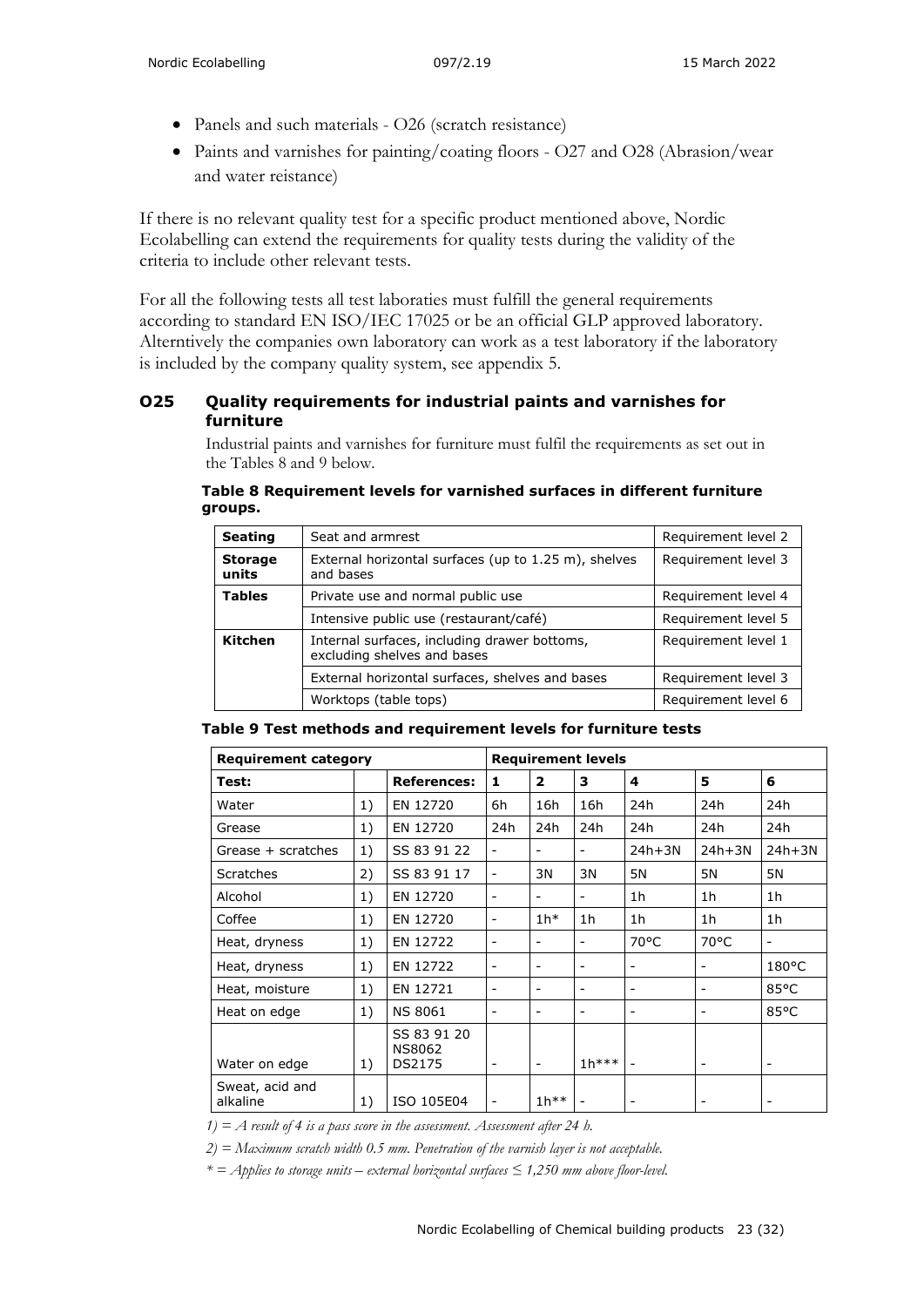*\*\* = Applies to armrests. \*\*\* = Applies to doors and drawer fronts.*

 $\boxtimes$  Information on which function/end use the paints or varnishes have been tested for and which standard has been used, the test institute and a full test report clearly showing that the requirement is fulfilled.

#### **O26 Quality requirements for industrial paints and varnishes for panels, floors and similar**

Scratch resistance can be tested using the following methods or equivalent:

- Scratch resistance ASTM D2794 [\(http://www.astm.org/Standards/D2794.htm\)](http://www.astm.org/Standards/D2794.htm)
- "Sheen Automatic Scratch Tester" according to ISO 1518 (1992)
- $\boxtimes$  Complete test report showing that the paint/varnish has satisfactory scratch resistance for its intended purpose.

#### **O27 Abrasion/wear for surfaces subject to heavy wear, e.g. floors and sheeting**

Floor paints, floor coatings and other products subject to an equivalent level of wear must have an abrasion resistance not exceeding 70 mg weight loss after 1000 test cycles with a 1000 g load and a CS10 wheel according to EN ISO 7784-2:2006.

Alternatively a test according to ISO 5470-1 can be performed with 1000 test cycles with 1000 gram load and H22-wheel where the weight loss is maximum 3000 mg.

 $\boxtimes$  The applicant must submit a test report showing that this requirement has been fulfilled in accordance with EN ISO 77842:2006 or ISO 5470-1.

#### **O28 Water resistance (floors)**

Varnishes, floor coatings and floor paints shall have a resistance to water, as determined by ISO 2812-3, such that after 24 hours' exposure and 16 hours' recovery no change of gloss or of colour occurs.

 $\boxtimes$  Assessment and verification: The applicant shall provide a test report using the method ISO 2812-3 (Paints and varnishes – determination of resistance to liquids – Part 3: Method using an absorbent medium).

### <span id="page-23-0"></span>**2.6 Impregnating agents for tile, stone and concrete**

#### **O29 Impregnating agents for tile, stone and concrete - Volatile organic compounds (VOC) and volatile aromatic hydrocarbons (VAH)**

Volatile aromatic hydrocarbons (VAH) must not be actively added to the product.

*Volatile organic compounds (VOC) are defined here as any organic compound having an initial boiling point less than or equal to 250°C measured at a standard pressure of 101.3 kPa. VOC content is measured according to the methods in the VOC Directive (2004/42/EC).*

*Volatile aromatic hydrocarbons are volatile organic compounds where one or more benzene rings are contained within the molecule.*

 $\boxtimes$  Declaration in line with Appendices 1 and 2 from the manufacturer of the product and the manufacturer of each raw material.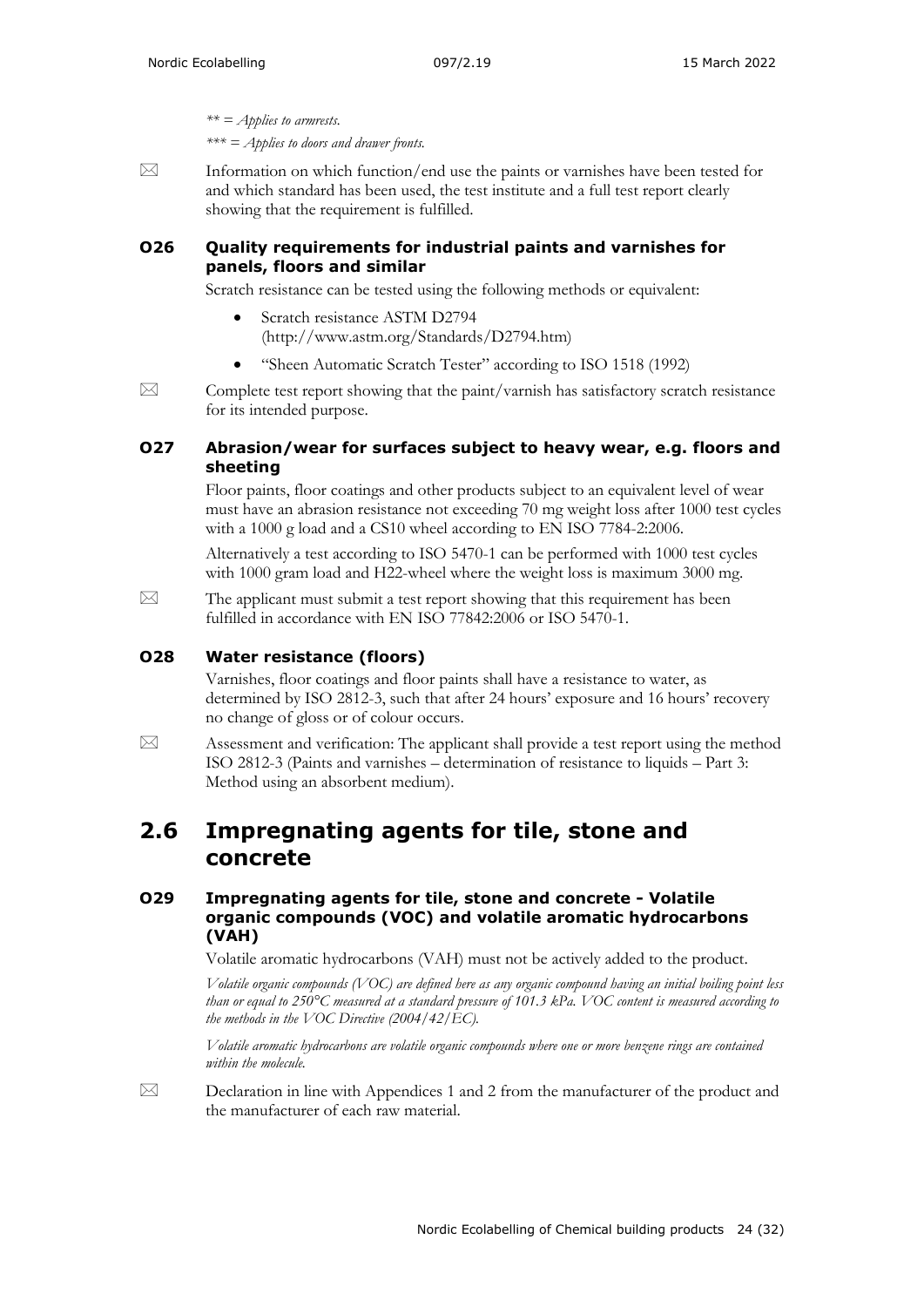#### **O30 Quality requirements for impregnating agents for tile, stone and concrete**

A test must be carried out for wear according to EN 13892-4. The product must live up to the minimum AR 1 (i.e. AR 1 or lower numerical value for AR).

If the product is claimed to reduce coatings and fouling, a field test must be performed where tiles, stone or concrete with impregnation are applied according to the instructions for the product and visually compared with identical untreated tiles, stone or concrete. The test period must be appropriate so that the effect can be detected.

The applicant must show that the product is effective in relation to the claims of the product. The applicant must describe the test method, send photo documentation and describe how the results are evaluated.

For other claims, the applicant must perform tests that demonstrate compliance with the claims on the product. The applicant must state the test method, any data, how the results are evaluated and send photo documentation.

 $\boxtimes$  Test report for EN 13892-4, which clearly shows that the requirement is met.

For claims: Test report with the test method description, possible data, description of how results are evaluated and photo documentation.

### <span id="page-24-0"></span>**2.7 Anti-corrosion paint for industry and infrastructure**

#### **O31 Volatile organic compounds (VOC) and volatime aromatic hydrocarbons (VAH)**

Volatile aromatic hydrocarbons (VAH) must not be actively added to the product.

*Volatile organic compounds (VOC) are defined here as any organic compound having an initial boiling point less than or equal to 250°C measured at a standard pressure of 101.3 kPa. VOC content is measured according to the methods in the VOC Directive (2004/42/EC).*

*Volatile aromatic hydrocarbons are volatile organic compounds where one or more benzene rings are contained within the molecule.*

 $\boxtimes$  Declaration in line with Appendices 1 and 2 from the manufacturer of the product and the manufacturer of each raw material.

#### **O32 Quality requirements for anti-corrosion paint for industry and infrastructure**

#### **Anti-corrosion paints containing zinc:**

Paint systems shall be tested according to the methods relevant to the purpose of the treatment, i.e. C5 or alternatively CX.

- Metallic zinc included in the product must be of Type II or higher grade according to ASTM D520.
- The paints must meet the requirements for corrosion class C5 (Very High) according to EN-ISO 12944-6 and test for immersion category: Im 1 (fresh water), Im 2 (salt water) and Im 3 (soil) according to EN ISO 12944-6, and test EN ISO 2812-2 (synthetic seawater) made with scratched samples according to EN-ISO 12944-9.
- If the intended use of the paints is offshore or equivalent, the paints must meet the requirement for corrosion class CX (Offshore). If cathodic protection is to be used, the paints must meet the requirement of Im 4 according to EN ISO 12944-9.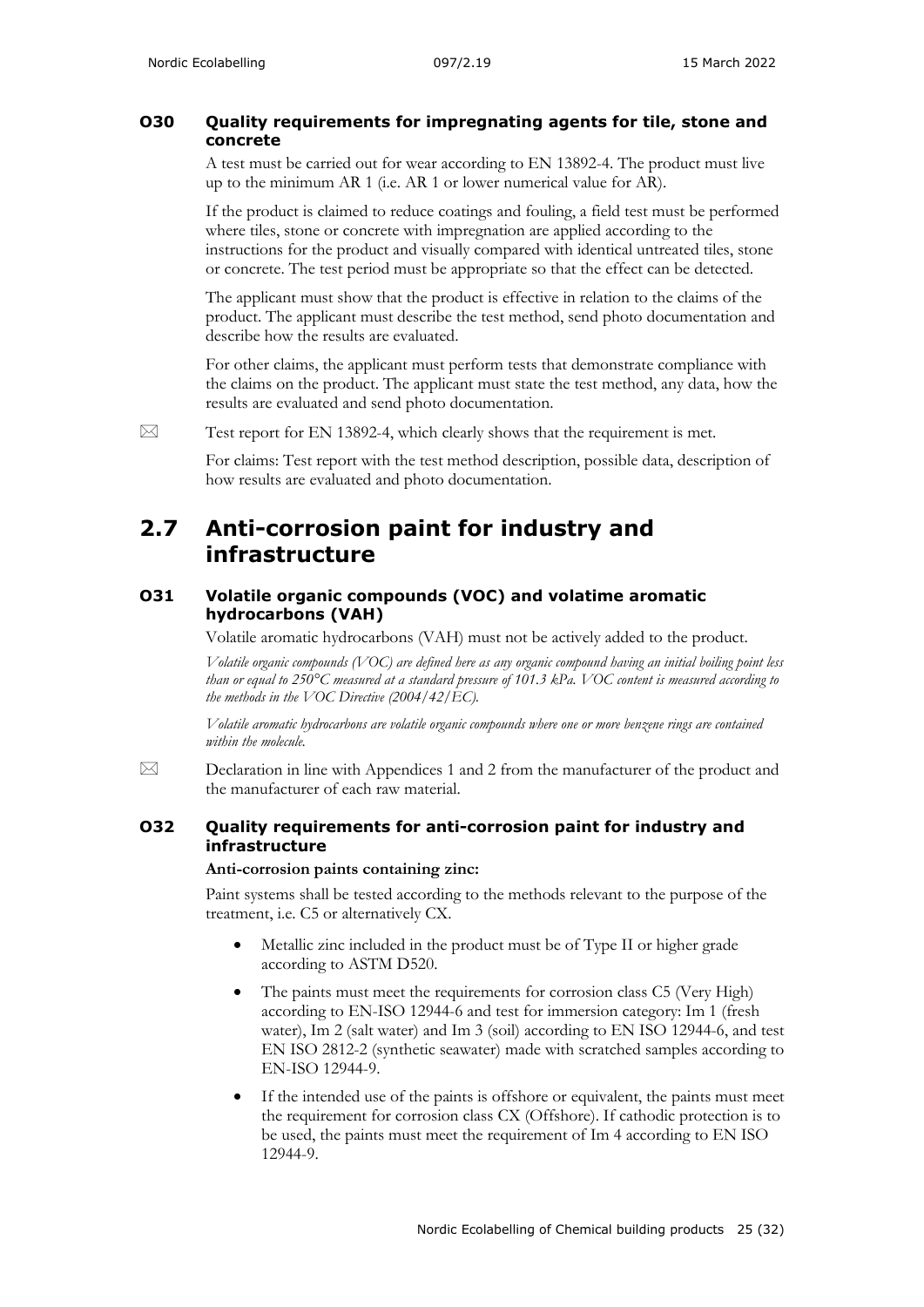#### **Anti-corrosion paints without zinc:**

Paint systems shall be tested according to the methods relevant to the purpose of the treatment, i.e. C5 or alternatively CX.

- The paints must meet the requirements for corrosion class C5 (Very High) according to EN-ISO 12944-6.
- If the paint is to be used immersed in water or in soil, it must also pass tests according to Im1 (fresh water), Im2 (salt water) and Im3 (in soil) according to EN-ISO 12944-6, as well as testing EN ISO 2812-2 for immersion category Im 4 (synthetic sea water) according to EN ISO 12944-9.
- If the intended use of the paint is offshore or equivalent, the paints must meet the requirement for corrosion class CX (Offshore). If cathodic protection is to be used, the paints must meet the requirement of Im 4 according to EN ISO 12944-9.
- $\boxtimes$  Test report for metallic zinc according to ASTM D520.
- Test report for anti-corrosion protection according EN ISO 12944-6 or EN ISO 12944-9 depending on relevant method which clearly shows that the requirement is met.

## <span id="page-25-0"></span>**3 Requirements concerning packaging, labelling, consumer information and recycling**

### **O33 Packaging**

Packaging must be resealable, unless documentation can be provided that the entire product will always be used in one go.

The type of plastic material must be documented by the manufacturer. Labels and product packaging must not contain halogenated plastic.

Packaging and any surface coating must not contain halogens.

- $\boxtimes$  Packaging sample or photo of the packaging showing that the packaging can be resealed.
- $\boxtimes$  Description of the packaging type and size.
- $\boxtimes$  Descriptions of whether the entire product is always used in one go.
- $\boxtimes$  Declaration from the packaging manufacturer that no halogenated plastics have been used or product data sheets clearly showing that the requirement is met by all parts of the packaging, including lids, caps, etc.
- $\boxtimes$  Declaration from the packaging manufacturer that the packaging has not been surface coated, or that the surface coating does not contain halogens.
- $\boxtimes$  Declaration from the label producer that no halogenated plastics have been used.

#### **O34 Label/product packaging**

The label/product packaging must carry the Nordic Swan Ecolabel logo, licence number and product group or relevant category (eg filler or adhesive) designation.

 $\boxtimes$  Label/product packaging – a PDF file is acceptable for this.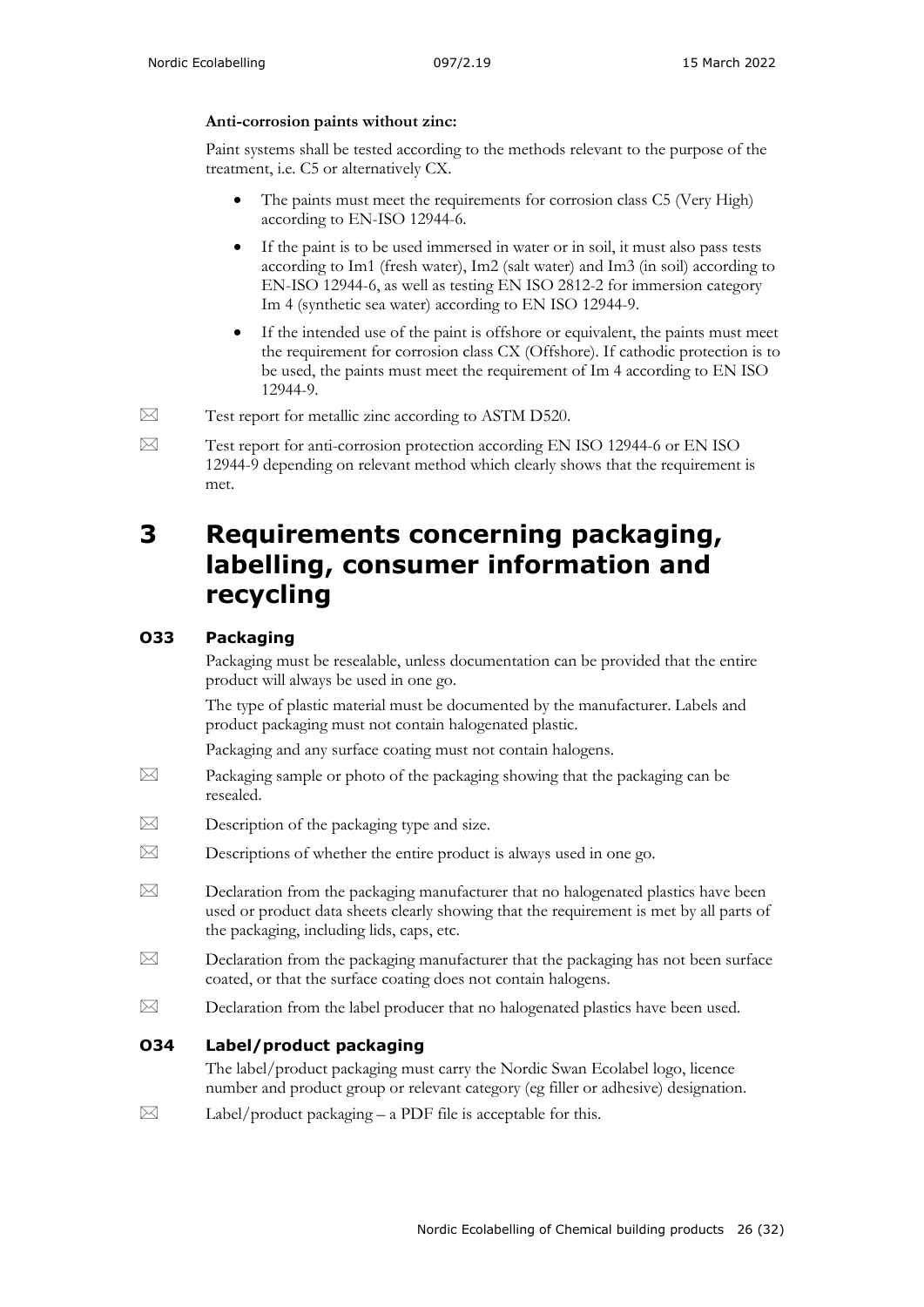### **O35 Consumer information**

The following information must be placed on the packaging or enclosed with each individual product:

- The purpose, substrate and other conditions of application for which the product is intended. This shall include advice on preparation and so on, e.g. correct preparation of the substrate, outdoor use (if relevant) or temperature.
- Estimate of "normal" coverage (e.g.  $1/m^2$ ,  $g/m$  or equivalent).
- Recommended preventive safety measures for users, such as safety equipment and ventilation (particularly when working in enclosed spaces or similar, or when using industrial paints).
- Recommendations on cleaning used tools and how waste products from cleaning can best be disposed of (to limit water pollution). These recommendations are to be adapted to the product types and areas of application. Pictograms may also be used where appropriate.
- Sealants: A recommendation that the sealant should be finished using a smoother/sponge/cloth or similar is to be included in the product description, and it is not to be recommended that this is done with a thumb/finger.
- Recommendations on how the product is to be stored after opening, including safety instructions where relevant.
- Recommendations on the disposal of residual product and packaging.
- $\boxtimes$  Label, product sheet or equivalent and description of how the information accompanies each product.

#### **O36 Take-back system**

The Nordic Ecolabelling's Criteria Group decided on the 9 October 2017 to remove this requirement.

#### **O37 Sorting and handling of waste**

The manufacturer of the chemical building product must have a plan for the sorting and handling of waste.

The quantity of hazardous waste is to be reported.

- $\boxtimes$  Report on how waste is handled and sorted, including a sorting plan.
- $\boxtimes$  Report on the quality of hazardous production waste.

## <span id="page-26-0"></span>**4 Quality, management, regulatory and marketing requirements**

To ensure that Nordic Ecolabelling requirements are fulfilled, the following procedures must be implemented.

If manufacturer's environmental management system is certified to ISO 14 001 or EMAS, and the following procedures implemented, it is sufficient for the accredited auditor to certify that the requirements are observed.

### **O38 Laws and regulations**

The licensee shall ensure compliance with all applicable local laws and provisions at all production facilities for the Nordic Swan Ecolabelled product, e.g. with regard to safety, working environment, environmental legislation and site specific requirements/concessions.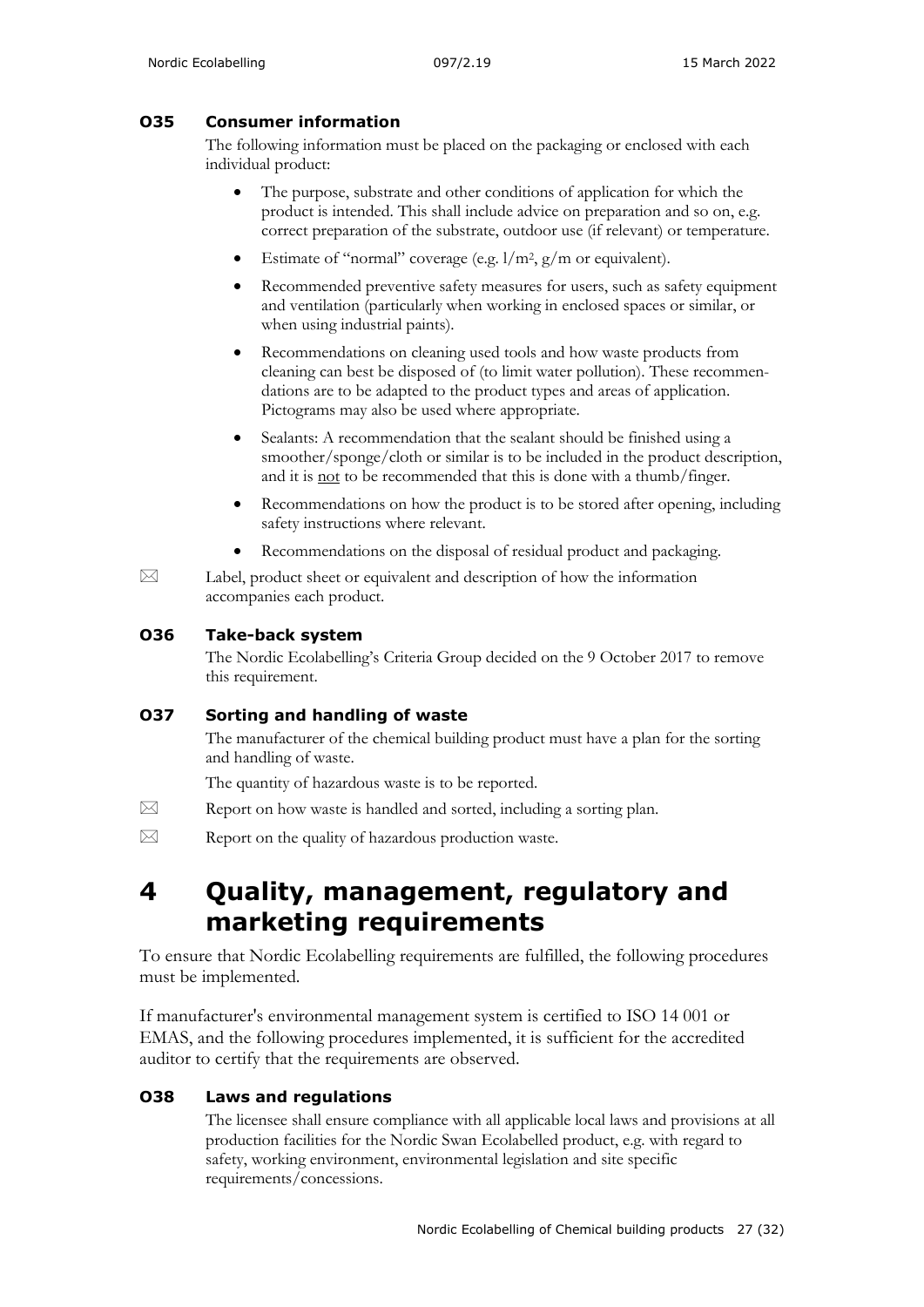$\boxtimes$  Declaration from the licensee (signed application form) that the requirement is fulfilled, plus a report to the regulatory authority.

#### **O39 Licence administrators**

The company shall appoint an individual responsible for ensuring the fulfilment of Nordic Ecolabelling requirements, and a contact person for communications with Nordic Ecolabelling.

 $\boxtimes$  Organisational chart showing who is responsible for the above.

#### **O40 Documentation**

The licensee must be able to present a copy of the application and factual and calculation data supporting the documents submitted with the application (including test reports, documents from suppliers and suchlike).

۹ On-site inspection.

#### **O41 Product quality**

The licensee must guarantee that the quality of the Nordic Swan Ecolabelled product is maintained throughout the validity period of the licence.

 $\boxtimes$  Procedures for collating and, where necessary, dealing with claims and complaints regarding the quality of the Nordic Swan Ecolabelled product.

#### **O42 Planned changes**

Written notice of planned product and marketing changes that affect the Nordic Ecolabelling requirements must be given to Nordic Ecolabelling.

 $\boxtimes$  Procedures detailing how planned product and marketing changes are dealt with.

#### **O43 Unforeseen non-conformities**

Unforeseen non-conformities that affect Nordic Ecolabelling requirements must be reported to Nordic Ecolabelling in writing and logged.

 $\boxtimes$  Procedures detailing how unforeseen non-conformities are handled.

#### **O44 Traceability**

The licensee must have a traceability system for the production of the Nordic Swan Ecolabelled product.

 $\boxtimes$  Description of/procedures for fulfilment of the requirement.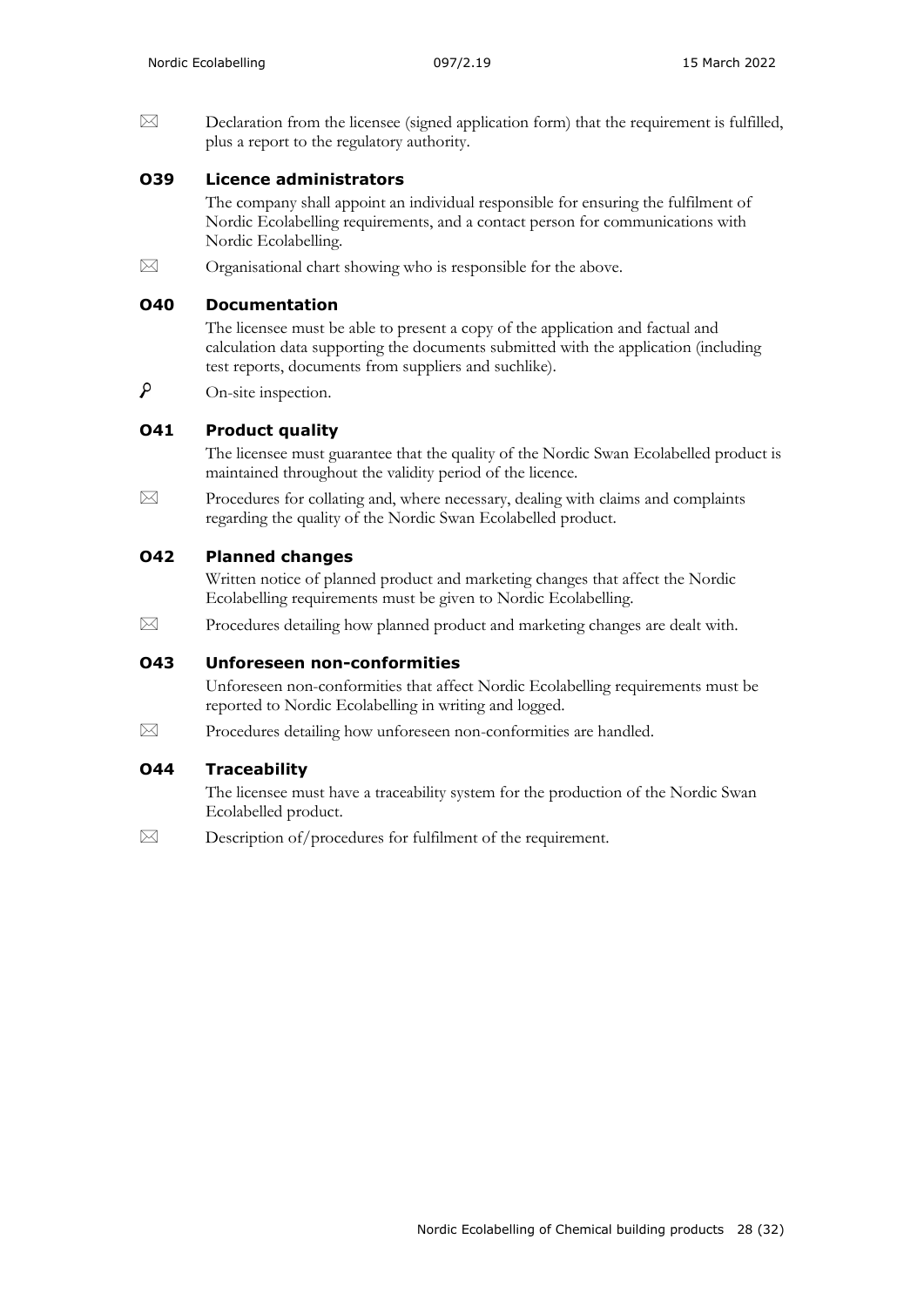# <span id="page-28-0"></span>**Regulations for the Nordic Ecolabelling of products**

When the Nordic Swan Ecolabel is used on products the licence number shall be included.

More information on graphical guidelines , regulations and fees canbe found at [www.svanen.se/regulations/](http://www.svanen.se/regulations/) or at [www.nordic-ecolabel.org/regulations](http://www.nordic-ecolabel.org/regulations)

# <span id="page-28-1"></span>**Follow-up inspections**

Nordic Ecolabelling may decide to check whether the chemical building product fulfils Nordic Ecolabel requirements during the licence period. This may involve a site visit, random sampling or similar test.

The licence may be revoked if it is evident that chemical building product does not meet the requirements.

Random samples may also be taken in-store and analysed by an independent laboratory. If the requirements are not met, Nordic Ecolabelling may charge the analysis costs to the licensee.

# <span id="page-28-2"></span>**Criteria version history**

Nordic Ecolabelling adopted version 2 of the criteria for chemical building products on 19 March 2014. The criteria are valid until 31 March 2019.

The Board of Directors decided on 3 September 2014 to include a change in requirement O3 regarding construction adhesives. The new version is called 2.1.

The Nordic Ecolabelling Board decided on 16 December 2014 to include a change in requirement O3 regarding driers. On 17 November 2014 The Board of Directors decided to remove requirement O41 Marketing. The new version is called 2.2.

The Nordic Ecolabelling Board decided 25 February 2015 to include an exception in requirement O2 and O4. Simultaneously the text in table 5 was made clearer. 17 March 2015 Nordic Ecolabelling's Criteria Group decided to adjuste the requirement O7. The new version is called 2.3.

Nordic Ecolabelling's Criteria Group decided on 16 June 2015 to ease requirement O4. On 9 September 2015 a change in requirement O7 as well as adjustments in "What can carry the Nordic Ecolabel" and requirements O2, O3, O4, O6, O8, O11, O18, O21, O23, O24, Appendix 1 and Appendix 2 were adopted. The new version is called 2.4.

Nordic Ecolabelling's Criteria Group decided per capsulam on 17 February 2016 to include exemptions in requirement O3 regarding glyoxal, sodium nitrite and neutralizing agents. The new version is called 2.5.

Nordic Ecolabelling's Criteria Group decided on April 19 2016 to include an exemption in O12 for polymerized vinylchloride. The new version is called 2.6.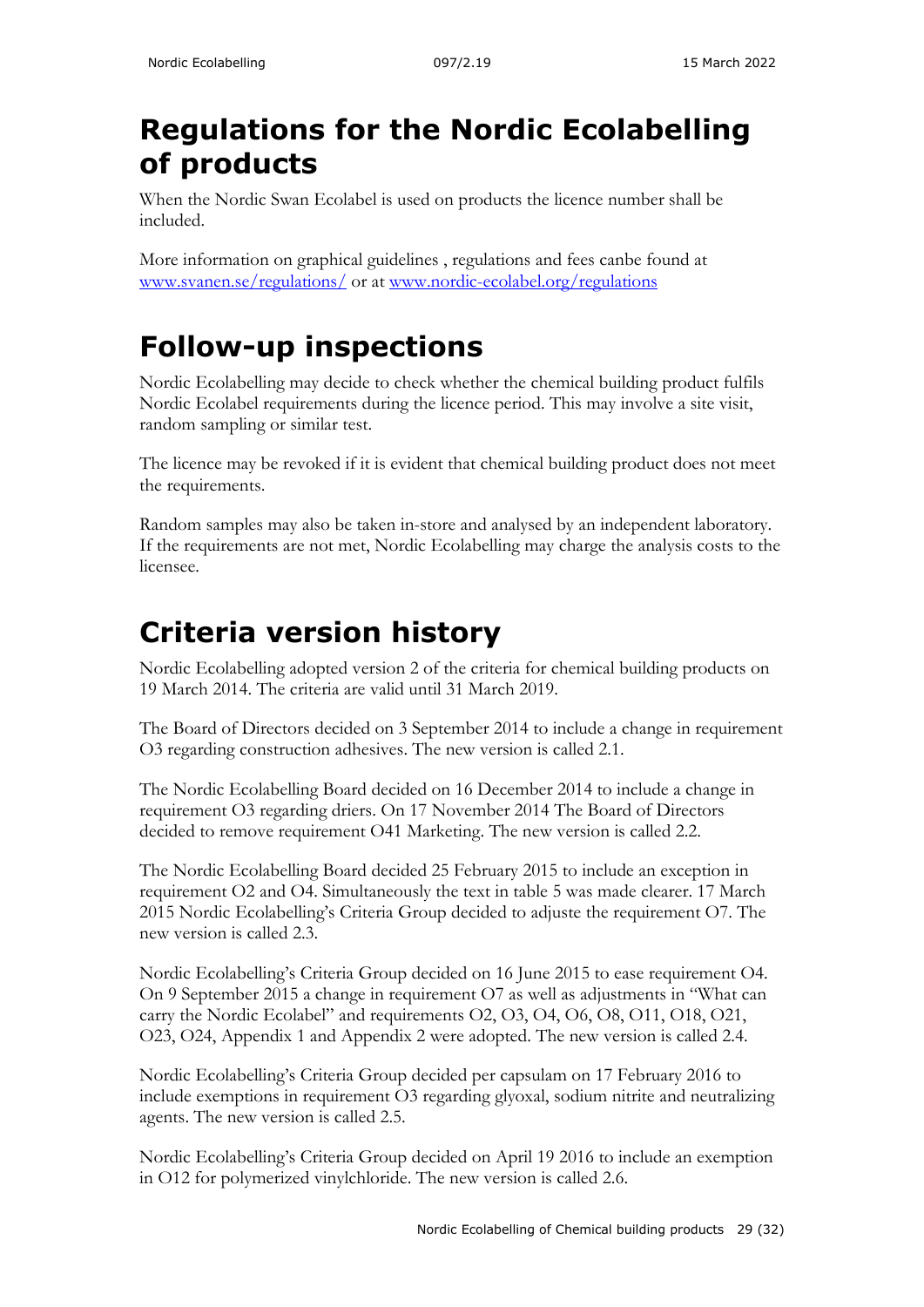Nordic Swan Ecolabelling's Criteria Group decided per capsulam on 1 June, 7 September and 11 October 2016 to include exemptions in requirement O3 and O12 regarding driers and to allow that raw materials classify with acute tox. At the same time several exemptions were removed from O3 and classification with acute tox was deleted from the list of residual monomers in polymers that can not be present in 100 ppm in O7. Since the temporary exemption for driers in the exterior paint and industrial indoor paint are phased out an excemption was added to O3 and O12 to allow alternative driers. Prohibition of metal packaging for pacs of less than 1 liter was deleted too. The new version was called 2.7 and now 2.8.

Nordic Ecolabelling's Criteria Group decided per capsulam on 7 February 2017 to change the requirement O7 Residual monomers in polymers. The new version is called 2.9.

Nordic Ecolabelling's Criteria Group decided per capsulam on 15 March 2017 to change the requirement O3 Classification of constituent chemical substances to allow that raw materials classify with STOT SE 2 or STOT RE 2. The new version is called 2.10.

On 9 October 2017 Nordic Ecolabelling's Criteria Group decided to remove O32 Takeback system. Futhermore Nordic Ecolabelling's Criteria Group decided per capsulam on 20 December 2018 to change the requirement O21, Quality requirements for fillers, to allow an alternative testmethod for fillers. The Nordic Ecolabelling's Criteria Group decided on 15 March 2018 to make an adjustment to O6 regarding formaldehyde releasing substances to harmonize with the criteria for indoor paints. The criteria document was also prolonged until 30 June 2021. The new version is called 2.11.

Nordic Ecolabelling decided on 7 November 2018 to expand the criteria with multipurpose adhesives/construction adhesives. What can carry the Nordic Swan Ecolabel, O2 classification of product and product-specific adhesive requirements (section 2.1) have been adjusted. The VOC ban of wallpaper paste was deleted in O13 at the same time. The new version is called 2.12.

Nordic Ecolabelling decided on 12 March 2019 to expand the criteria with impregnating agents for tile, stone and concrete. What can carry the Nordic Swan Ecolabel and O5 Preservatives have been adjusted. New sections for product-specific requirements (section 2.6) have been added. The new version is called 2.13.

Nordic Ecolabelling decided on 25 June 2019 to adjust requirements O4 Environmentally harmful substances and O5 Preservatives. These requirements are harmonised with the criteria for indoor paints and varnishes. The new version is called 2.14.

Nordic Ecolabelling decided on 31 March 2020 to expand the criteria for chemical building products with anti-corrosion paints for industry and infrastructure. What can carry the Nordic Swan Ecolabel, O2 Classification and O5 Preservatives hav been adjusted. New sections for product-specific requirements (section 2.7.) have been added. Furthermore, the requirements for O5 Preservatives have been adjusted to harmonize isothiazolinones with current EU-legislation. Lastly, a time-based exemption was added to O3 Classification of constituent chemical substances. Furthermore, the validity of the criteria was prolonged until 30 June 2023. The new version is called 2.15.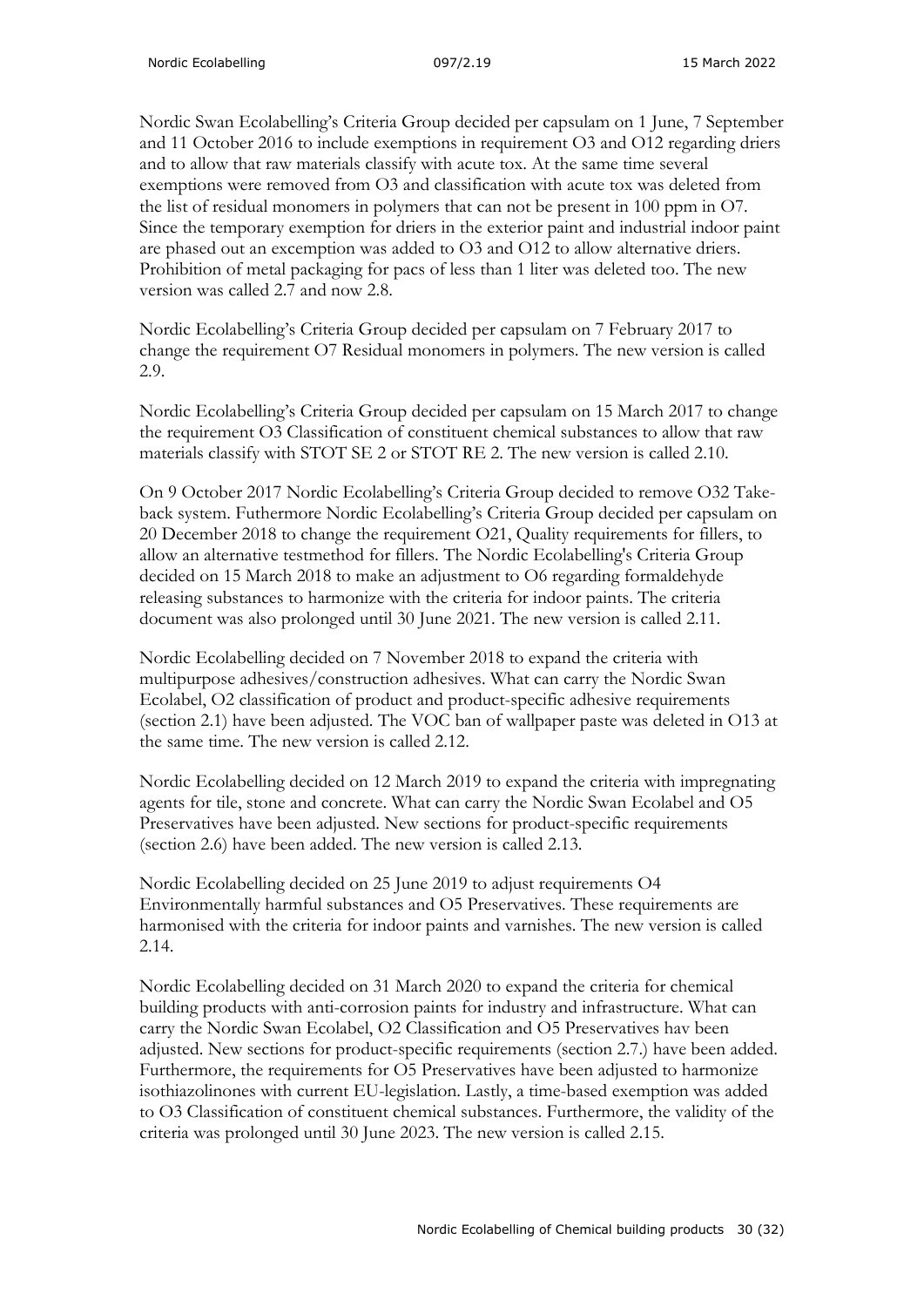Nordic Ecolabelling decided on 23 June 2020 to adjust the requirements for O3 Classification of chemical substances included in as constituents, O9 Titanium dioxide and O11 Nanoparticles. On 25 August 2020, the product definition for Impregnating agents for tiles, stone and concrete was clarified to apply to both indoor and outdoor products. The new version is called 2.16.

Nordic Ecolabelling deciced on 23 February 2021 to prolong the criteria with 12 months to the 30 June 2024. The new version is called 2.17.

On 5 October 2021, Nordic Ecolabelling decided to adjust the time-based exemption for trimethylol propane (TMP). The current exemption will last during the validity of the criteria and TMP will be reevaluated during the development of new criteria. The new version is called 2.18.

Nordic Ecolabelling decided on 15 March 2022 to adjust the limit value for isothiazolinones for the product group adhesives, sealant and multipurpose adhesives. The adjustment means that the total amount of isothiazolinones allowed increases to 300 ppm. The new version is called 2.19.

# <span id="page-30-0"></span>**New criteria**

- Review the opportunity to expand the product group to include "Industrial adhesives".
- Review potential environmental gains by requirements to SVOC (Semi Volatile Organic Compounds) in paints and varnishes (exterior and industrial).
- Review the requirements for industrial paints and varnishes to see what other environmental gains that can be made.
- Review the possibility of further limit the amounts of isothiazolinones.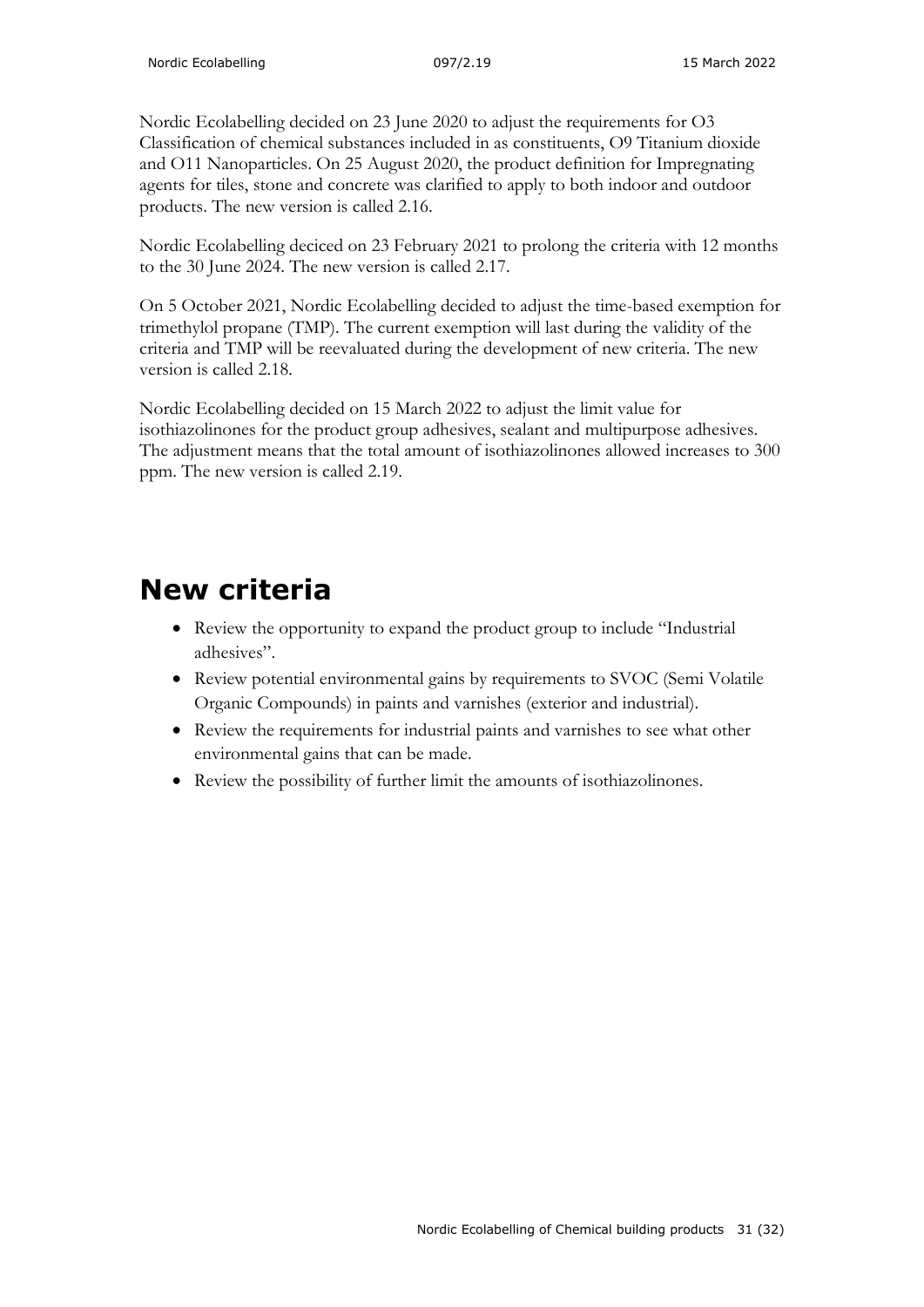# <span id="page-31-0"></span>**Terms and definitions**

| Term             | <b>Explanation or definition</b>                                                                                                                                 |
|------------------|------------------------------------------------------------------------------------------------------------------------------------------------------------------|
| <b>CLP</b>       | Classification, Labelling and Packaging of<br>substances and mixtures - EU Regulation                                                                            |
| CMIT/MIT         | CMIT/MIT is a blend of 5-chloro-2-methyl-2H-<br>isothiazol-3-one and 2-methyl-2H-isothiazol-<br>3-one in a ratio of 3:1. The blend is used as a<br>preservative. |
| <b>IPBC</b>      | Iodopropynyl butylcarbamate, used as a<br>preservative in products such as paints.                                                                               |
| Isothiazolinones | Used as a preservative in products such as<br>paints and sealants. This group includes MIT<br>and BIT.                                                           |
| <b>SVHC</b>      | Substances of Very High Concern                                                                                                                                  |
| <b>TVOC</b>      | <b>Total VOC</b>                                                                                                                                                 |
| VAH              | Volatile Aromatic Hydrocarbons, which are a<br>subset of VOC.                                                                                                    |
| VOC              | <b>Volatile Organic Compounds</b>                                                                                                                                |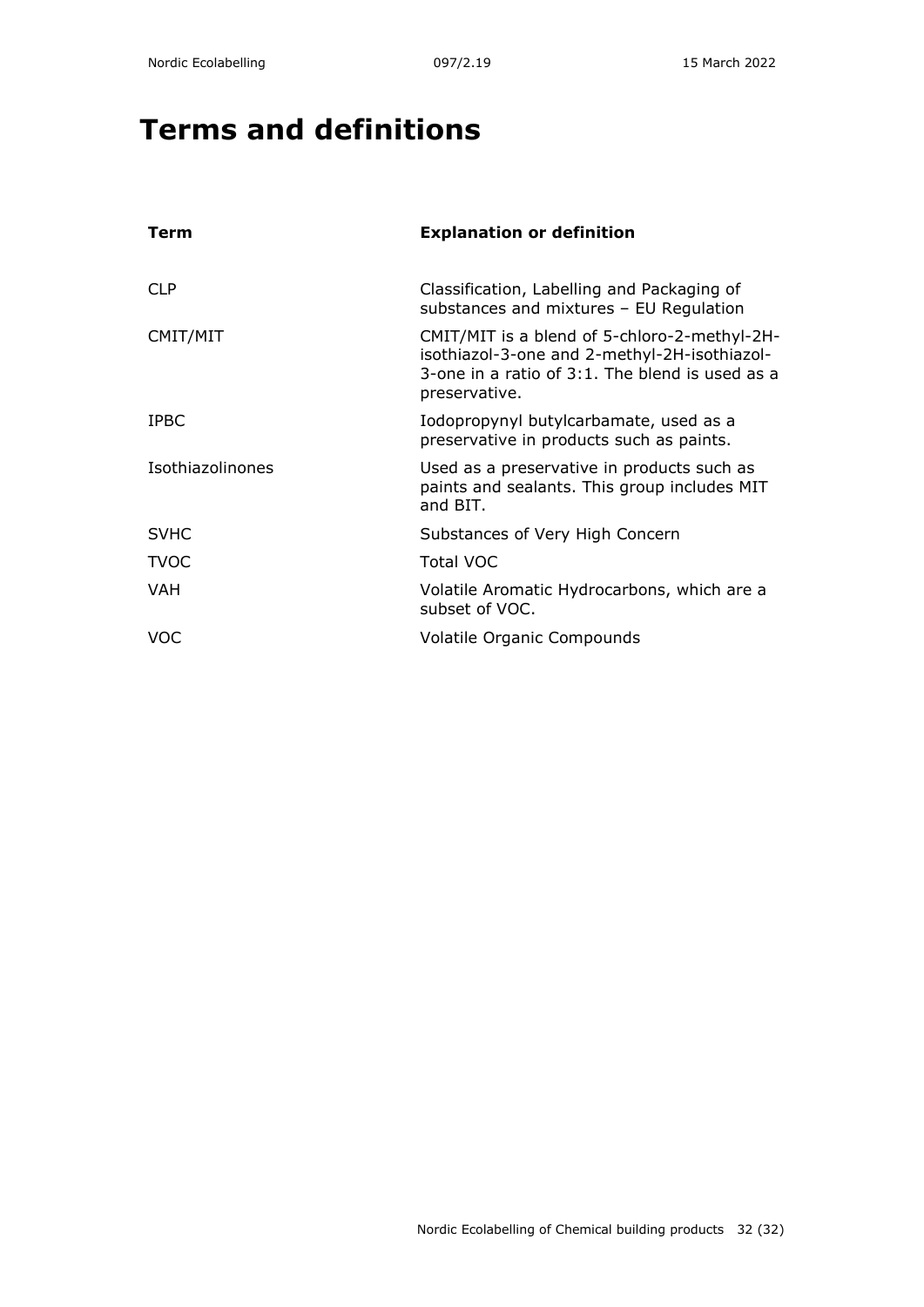## <span id="page-32-0"></span>**Appendix 1 Declaration from the manufacturer of the chemical building product**

To be used in conjunction with an application for a licence for the Nordic Ecolabelling of chemical building products. To complete the following declaration, you will need declarations for all raw materials (Appendix 2 or equivalent declaration).

This declaration is based on the knowledge we have at the time of the application, based on tests and/or declarations from raw material manufacturers, with reservations for new advances and new knowledge. Should such new knowledge arise, the undersigned is obliged to submit an updated declaration to Nordic Ecolabelling.

Product name:

Product's function/product group (e.g. adhesive, paint):

*The term constituent substance refers to all substances in the product, including additives in the ingredients (such as preservatives and stabilisers) but does not include impurities from primary production. Impurity refers to residues from primary production which may be found in the finished product at concentrations below 100 ppm (0.0100% by weight, 100 mg/kg), but not substances that have been added to a raw material or the product actively and for a particular purpose, irrespective of quantity.*

*Impurities of over 1.0% concentration in the primary product are, however, regarded as constituent substances. Substances known to be degradation products of the constituent substances are also themselves considered to be constituent substances.* 

| 03: Does the product contain substances classified with any of<br>the hazard phrases below?                                                                                                                       | Yes | Nο |
|-------------------------------------------------------------------------------------------------------------------------------------------------------------------------------------------------------------------|-----|----|
| H350 - Carcinogenic, hazard category 1A and 1B<br>H350i - May cause cancer by inhalation<br>H351 - Carcinogenic, hazard category 2                                                                                |     |    |
| H340 – May cause genetic defects, hazard category 1A and 1B<br>H341 - May cause genetic defects, hazard category 2                                                                                                |     |    |
| H360 – Toxic for reproduction, hazard category 1A and 1B<br>H361 - Toxic for reproduction, hazard category 2<br>$H362$ – Toxic for reproduction – effects on or through breastfeeding<br>(supplementary category) |     |    |
| $H334$ – Airway sensitising category $1/1A/B$                                                                                                                                                                     |     |    |
| STOT SE 1 H370<br><b>STOT RE 1 H372</b>                                                                                                                                                                           |     |    |

If yes, specify which substance, CAS no., function, classification and concentration in ppm:  $\_$  ,  $\_$  ,  $\_$  ,  $\_$  ,  $\_$  ,  $\_$  ,  $\_$  ,  $\_$  ,  $\_$  ,  $\_$  ,  $\_$  ,  $\_$  ,  $\_$  ,  $\_$  ,  $\_$  ,  $\_$  ,  $\_$  ,  $\_$  ,  $\_$  ,  $\_$  ,  $\_$  ,  $\_$  ,  $\_$  ,  $\_$  ,  $\_$  ,  $\_$  ,  $\_$  ,  $\_$  ,  $\_$  ,  $\_$  ,  $\_$  ,  $\_$  ,  $\_$  ,  $\_$  ,  $\_$  ,  $\_$  ,  $\_$  ,

|                                                                                                                                                            | Yes | No. |
|------------------------------------------------------------------------------------------------------------------------------------------------------------|-----|-----|
| <b>O4: Does the product contain any substances classified as</b><br>harmful to the environment with the following risk phrases or<br>combinations of them? |     |     |

H410 – Aquatic Chronic 1 H411 – Aquatic Chronic 2 H412 – Aquatic Chronic 3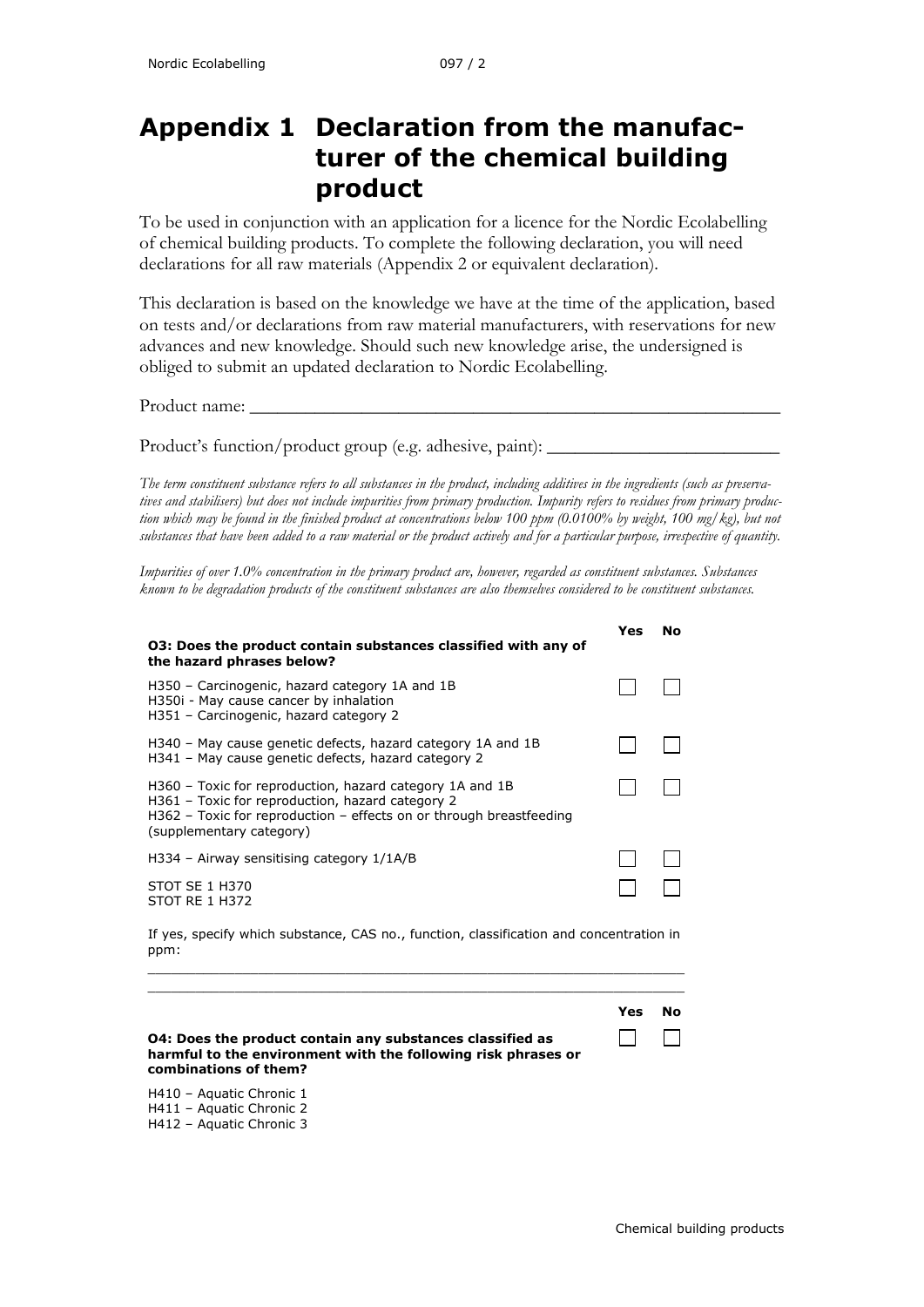If yes, state which substance, CAS no., function, classification and concentration in ppm:  $\_$  ,  $\_$  ,  $\_$  ,  $\_$  ,  $\_$  ,  $\_$  ,  $\_$  ,  $\_$  ,  $\_$  ,  $\_$  ,  $\_$  ,  $\_$  ,  $\_$  ,  $\_$  ,  $\_$  ,  $\_$  ,  $\_$  ,  $\_$  ,  $\_$  ,  $\_$ 

|                                                                                                                                                                                                                                                                                  | Yes | No |
|----------------------------------------------------------------------------------------------------------------------------------------------------------------------------------------------------------------------------------------------------------------------------------|-----|----|
| 05: Does the product contain any preservatives?                                                                                                                                                                                                                                  |     |    |
| If yes, state log Kow/BCF or E-number for each<br>preservative: when the contract of the contract of the contract of the contract of the contract of the contract of the contract of the contract of the contract of the contract of the contract of the contract of the contrac |     |    |
| State, for each preservative: CAS no. and concentration in ppm:                                                                                                                                                                                                                  |     |    |
|                                                                                                                                                                                                                                                                                  |     |    |
| Is/are the preservative(s) approved in The Biocidal Product Regulation<br>(Regulation (EU) 528/2012)?                                                                                                                                                                            | Yes | No |
|                                                                                                                                                                                                                                                                                  | Yes | No |
| 06: Does the final product contain formaldehyde or<br>formaldehyde-releasing substances?                                                                                                                                                                                         |     |    |
| O6: Does the product contain more than 10 ppm formaldehyde?                                                                                                                                                                                                                      |     |    |
| If yes, is it due to preservatives that are formaldehyde releasers                                                                                                                                                                                                               |     |    |
| required as in-can preservative?<br>- and is the formaldehyde level below 25 ppm (0,0025 weight percent,<br>25 mg/kg)?                                                                                                                                                           |     |    |
| Please attach test report according to Merckoguant method, EPA 8315A<br>or other equivalent test method.                                                                                                                                                                         |     |    |
|                                                                                                                                                                                                                                                                                  | Yes | No |
| O8: Does the product contain any heavy metals (cadmium, lead,<br>chromium <sup>vI</sup> , mercury, arsenic, barium, selenium, antimony)?                                                                                                                                         |     |    |
| Barium sulphate and other insoluble barium compounds are exempted<br>An exemption is also made for antimony contained in a $TiO2$ rutile lattice, on the<br>following terms: test results must prove that the molecular structure is inert and that the                          |     |    |

*environmental and health effects of the pigment are on the same level as, or better than, the results for C.I Pigment Brown 24 CAS no. 68186-90-3 and C.I Pigment Yellow 53 CAS no. 8007-18-9 in the report: UNEF Publications, OECD SIDS Initial Assessment Profile [\(www.inchem.org\)](http://www.inchem.org/).*

*For antimony in pigments that are included in this exemption: Please enclose a test report according to DIN 53770-1or equivalent, which shows that the conditions are fulfilled.* 

If yes, specify in the table below which heavy metal(s), concentration in ppm for each one, and whether the heavy metal is actively added or an impurity.

| <b>Heavy</b><br>metal | Concentratio<br>n ppm | <b>Actively added/impurity?</b> |
|-----------------------|-----------------------|---------------------------------|
| Cadmium               |                       |                                 |
| Lead                  |                       |                                 |
| Chromium 6            |                       |                                 |
| Mercury               |                       |                                 |
| Arsenic               |                       |                                 |
| <b>Barium</b>         |                       |                                 |
| Selenium              |                       |                                 |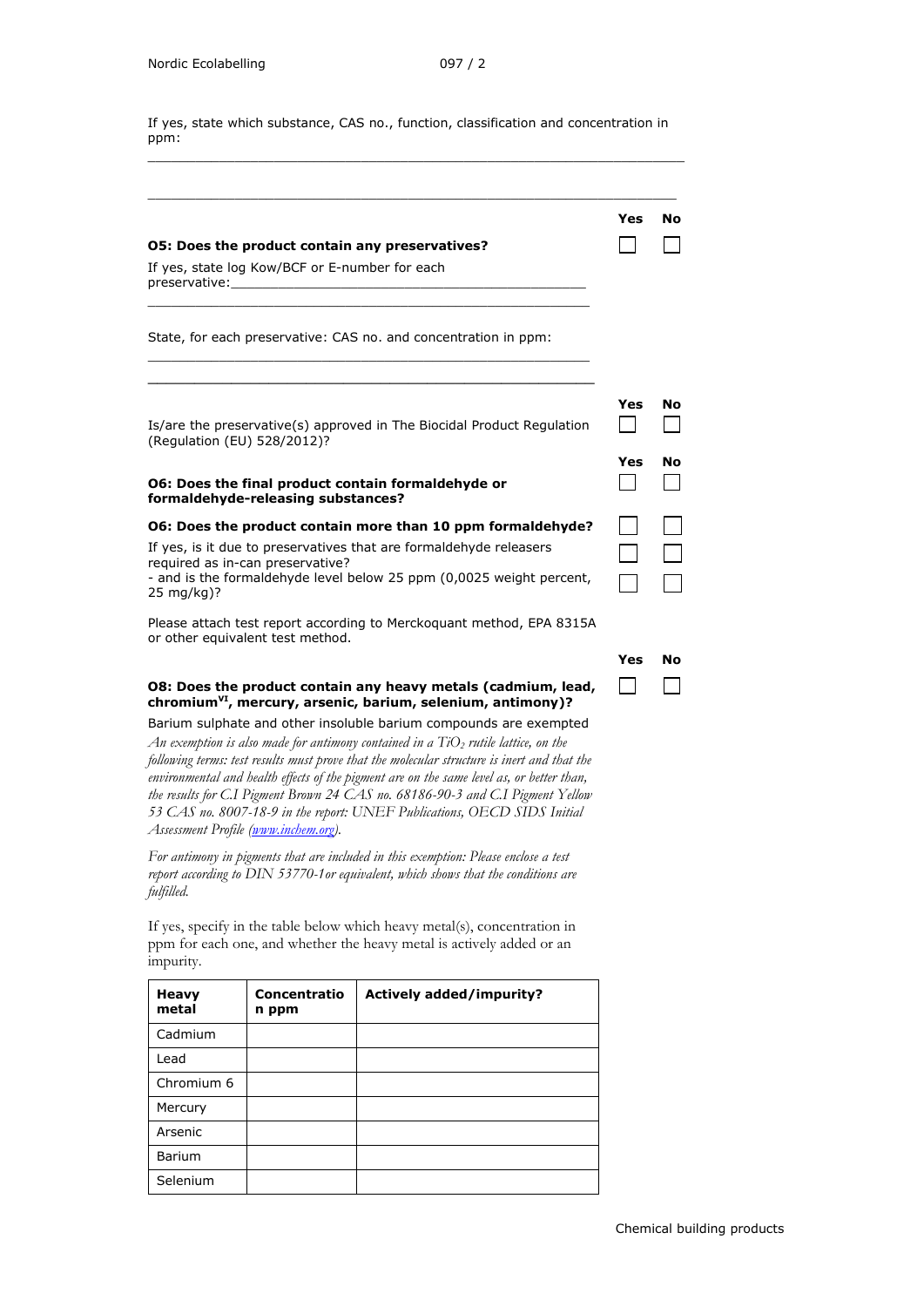| Antimony |                    |                                              |                                                                                                                                                                                                                                                                                      |     |    |
|----------|--------------------|----------------------------------------------|--------------------------------------------------------------------------------------------------------------------------------------------------------------------------------------------------------------------------------------------------------------------------------------|-----|----|
|          |                    |                                              |                                                                                                                                                                                                                                                                                      |     |    |
|          |                    |                                              |                                                                                                                                                                                                                                                                                      | Yes | No |
|          |                    |                                              | O9: Does the product contain titanium dioxide?                                                                                                                                                                                                                                       |     |    |
|          |                    | If yes, state the weight-% titanium dioxide: |                                                                                                                                                                                                                                                                                      |     |    |
| dioxide: |                    |                                              | If more than 3 weight-%, state the manufacturer of the totanium                                                                                                                                                                                                                      |     |    |
|          |                    |                                              |                                                                                                                                                                                                                                                                                      | Yes | No |
|          | dioxide)? Yes - No |                                              | 011: Does the product contain any nanomaterials according to<br>the EU definition, 2011/696/EU, (including nanotitanium                                                                                                                                                              |     |    |
|          |                    | dimensions is in the size range 1-100 nm.    | Definition: A nanomaterial is a natural, incidental or purposely<br>manufactured material containing particles, in an unbound state or as<br>an aggregate or as an agglomerate and where, for at least 50% of the<br>particles in the number size distribution, one or more external |     |    |
|          |                    | If yes, what kind of nanomaterial is it?     |                                                                                                                                                                                                                                                                                      |     |    |
|          |                    | If yes, please explain why:                  | Does it qualify for the exemption in requirement O11?                                                                                                                                                                                                                                |     |    |
|          |                    | fulfil the requirements O3 and O12.          | If the product contains synthetic amorphous silica, please inform about the surface-<br>treatment of the nano particles. And state whether the surface-treated nano particles                                                                                                        |     |    |
|          |                    |                                              |                                                                                                                                                                                                                                                                                      |     |    |
|          |                    |                                              |                                                                                                                                                                                                                                                                                      |     |    |
|          |                    |                                              | 012: Does the product contains any of the following substances?                                                                                                                                                                                                                      | Yes | No |
|          |                    |                                              | Substances on the candidate list (The Candidate List can be                                                                                                                                                                                                                          |     |    |
|          |                    | found on the ECHA website at:                | http://echa.europa.eu/candidate-list-table)                                                                                                                                                                                                                                          |     |    |
| ٠        |                    |                                              | Substances evaluated by EU as PBT (Persistent,                                                                                                                                                                                                                                       |     |    |
|          |                    | XIII in REACH.                               | bioaccumulable and toxic) or vPvB (very persistent and very<br>bioaccumulable), in accordance with the criteria in appendix                                                                                                                                                          |     |    |
|          |                    | list can be read in its entirety at          | Substances considered to be potential endocrine disruptors in<br>category 1 or 2 on the EU's priority list of substances that are<br>to be investigated further for endocrine disruptive effects. The<br>http://ec.europa.eu/environment/archives/docum/pdf/bkh_an                   |     |    |
|          |                    | nex 10.pdf, See Appendix L                   |                                                                                                                                                                                                                                                                                      |     |    |
|          |                    | Tin-organic compounds                        |                                                                                                                                                                                                                                                                                      |     |    |
|          | Phthalates         |                                              |                                                                                                                                                                                                                                                                                      |     |    |
|          |                    |                                              | APEO - alkylphenol ethoxylates and alkylphenol derivatives<br>(substances that release alkylphenols on degradation).                                                                                                                                                                 |     |    |
|          | $\circ$            |                                              | Halogenated organic substances. Exemptions:<br>preservatives that fulfil O5 and paint pigments that<br>meet the EU's requirements concerning colourants in                                                                                                                           |     |    |
|          | $\circ$            |                                              | food packaging under Resolution AP (89) point 2.5,<br>polymers containing polymerized vinylchloride in<br>adhesives and sealants, in concentrations under 2.0<br>% in the final product (requirement O7 regarding rest<br>mononomers needs to be fulfilled) and                      |     |    |
|          | $\circ$            |                                              | dries in oxidative drying paints (note: see O3)                                                                                                                                                                                                                                      |     |    |
|          |                    | documented).                                 | Isocyanates (water-based polyisocyanates with a chain length<br>of more than 10 are exempted, where the concentration of iso-<br>cyanates with a chain length of less than 10 as an impurity is                                                                                      |     |    |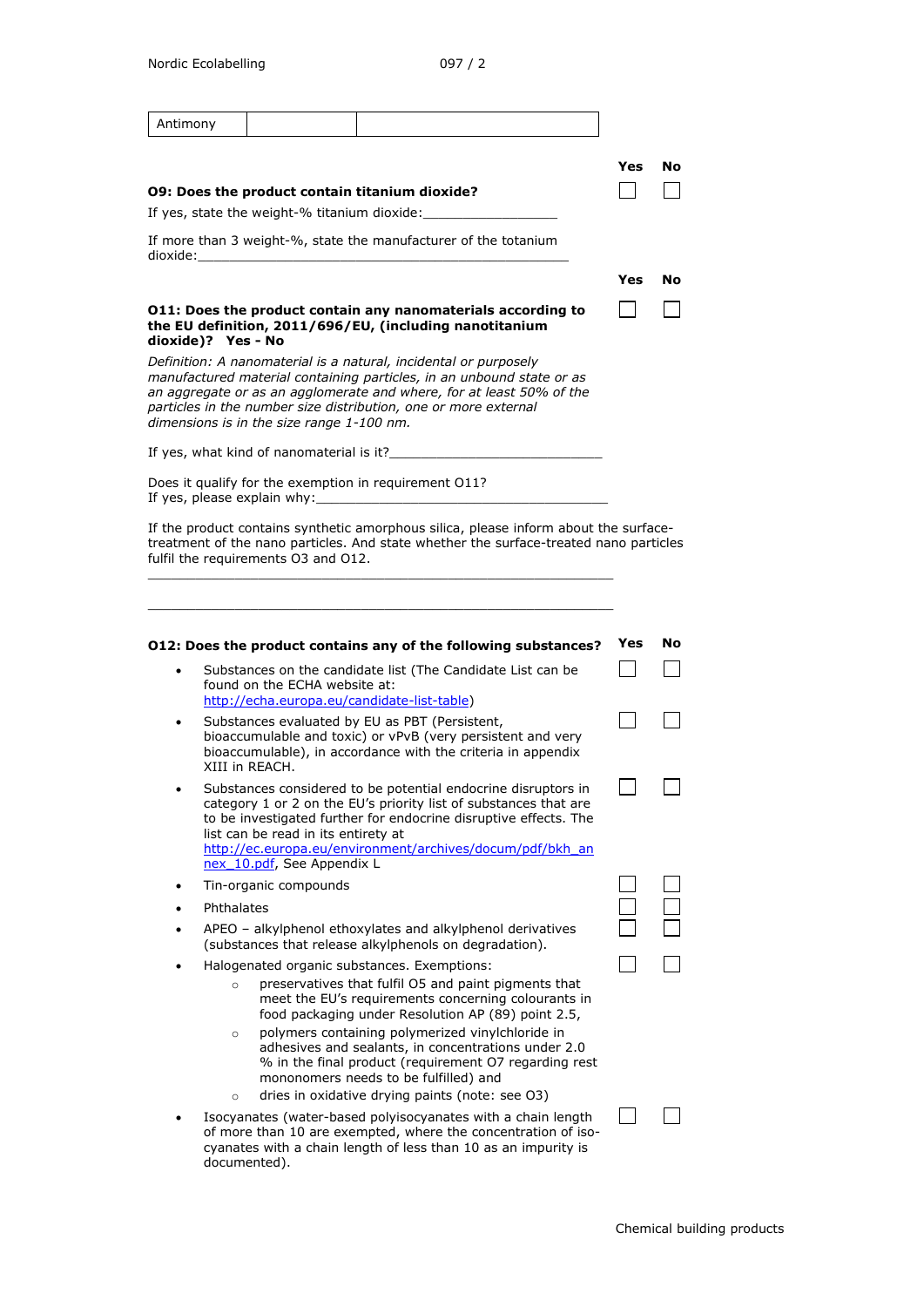| Fragrances                                                                                                                                                                                                        |     |    |
|-------------------------------------------------------------------------------------------------------------------------------------------------------------------------------------------------------------------|-----|----|
| If yes, state the CAS no. (ifpossible), chemical name and concentration<br>(in ppm, weight-% or mg/kg). Also state whether the substance is present<br>as an impuritiy or an added substance.                     |     |    |
|                                                                                                                                                                                                                   | Yes | Nο |
| 013, 016, 019, 022, 024, 029 Does the product contain:<br>Volatile organic compounds (VOC)                                                                                                                        |     |    |
| If yes, state the CAS no. (if possible), chemical name, concentration (in ppm,<br>weight-% or mg/kg) and the boiling point. Also state whether the substance<br>is present as an impuritiy or an added substance. |     |    |
|                                                                                                                                                                                                                   | Yes | No |
| 013, 016, 019, 022, 024, 029 Does the product contain:                                                                                                                                                            |     |    |
| Volatile aromatic hydrocarbons (VAH)                                                                                                                                                                              |     |    |
| If yes, state the CAS no. (if possible), chemical name, concentration (in ppm,<br>weight-% or mg/kg) and the boiling point. Also state whether the substance<br>is present as an impuritiy or an added substance. |     |    |
|                                                                                                                                                                                                                   |     |    |
|                                                                                                                                                                                                                   |     |    |

In the event of any change to the composition of the product, a new declaration of fulfilment of the requirements is to be submitted to Nordic Ecolabelling.

| Place and date     | Company name/stamp              |
|--------------------|---------------------------------|
| Responsible person | Signature of responsible person |
| Phone              | E-mail                          |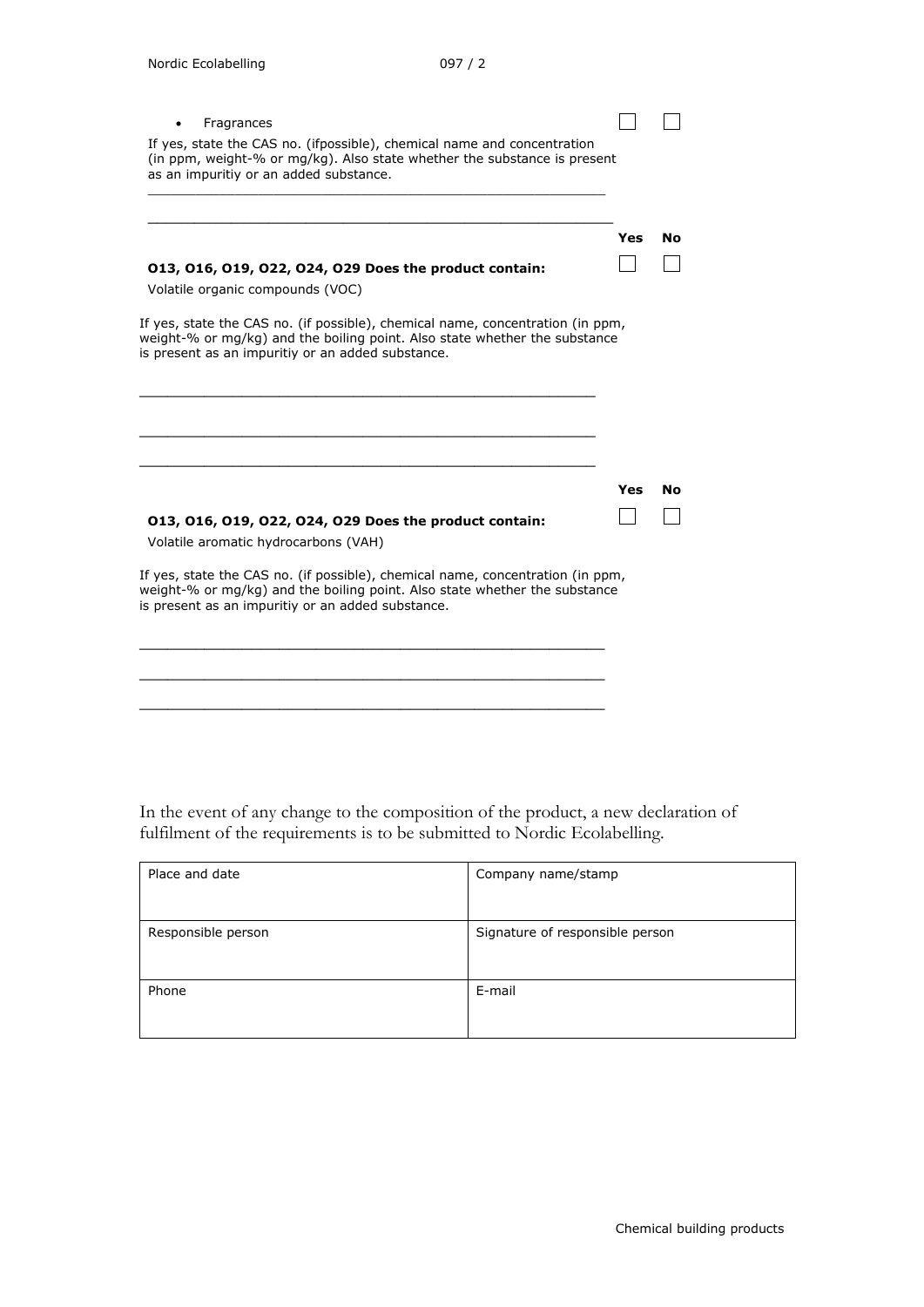## <span id="page-36-0"></span>**Appendix 2 Declaration from the manufacturer of the raw material/ingredient**

To be used in conjunction with an application for a licence for the Nordic Ecolabelling of chemical building products.

This declaration is based on the knowledge we have at the time of the application, based on tests and/or declarations from raw material manufacturers, with reservations for new advances and new knowledge. Should such new knowledge arise, the undersigned is obliged to submit an updated declaration to Nordic Ecolabelling.

Raw material/Ingredient name:

Raw material's/ingredient's function:

*The term constituent substance refers to all substances in the product, including additives in the ingredients (such as preservatives and stabilisers) but does not include impurities from primary production. Impurity refers to residues from primary production which may be found in the finished product at concentrations below 100 ppm (0.0100% by weight, 100 mg/kg), but not substances that have been added to a raw material or the product actively and for a particular purpose, irrespective of quantity.*

*Impurities of over 1.0% concentration in the primary product are, however, regarded as constituent substances. Substances known to be degradation products of the constituent substances are also themselves considered to be constituent substances.* 

| 03: Does the raw material contain substances classified with<br>any of the hazard phrases below?                                                                                                                  |  |
|-------------------------------------------------------------------------------------------------------------------------------------------------------------------------------------------------------------------|--|
| H350 - Carcinogenic, hazard category 1A and 1B<br>H350i - May cause cancer by inhalation<br>H351 - Carcinogenic, hazard category 2                                                                                |  |
| H340 – May cause genetic defects, hazard category 1A and 1B<br>H341 - May cause genetic defects, hazard category 2                                                                                                |  |
| H360 – Toxic for reproduction, hazard category 1A and 1B<br>H361 - Toxic for reproduction, hazard category 2<br>$H362$ – Toxic for reproduction – effects on or through breastfeeding<br>(supplementary category) |  |
| $H334$ – Airway sensitising category $1/1A/B$                                                                                                                                                                     |  |
| STOT SE 1 H370<br><b>STOT RE 1 H372</b>                                                                                                                                                                           |  |

If yes, specify which substance, CAS no., function, classification and concentration in ppm:

\_\_\_\_\_\_\_\_\_\_\_\_\_\_\_\_\_\_\_\_\_\_\_\_\_\_\_\_\_\_\_\_\_\_\_\_\_\_\_\_\_\_\_\_\_\_\_\_\_\_\_\_\_\_\_\_\_ **\_\_\_\_\_\_\_\_\_\_\_\_\_\_\_\_\_\_\_\_\_\_\_\_\_\_\_\_\_\_\_\_\_\_\_\_\_\_\_\_\_\_\_\_\_\_\_\_ \_\_\_\_\_\_\_\_\_\_\_\_\_\_\_\_\_\_\_\_\_\_\_\_\_\_\_\_\_\_\_\_\_\_\_\_\_\_\_\_\_\_\_\_\_\_\_\_**

**Yes No**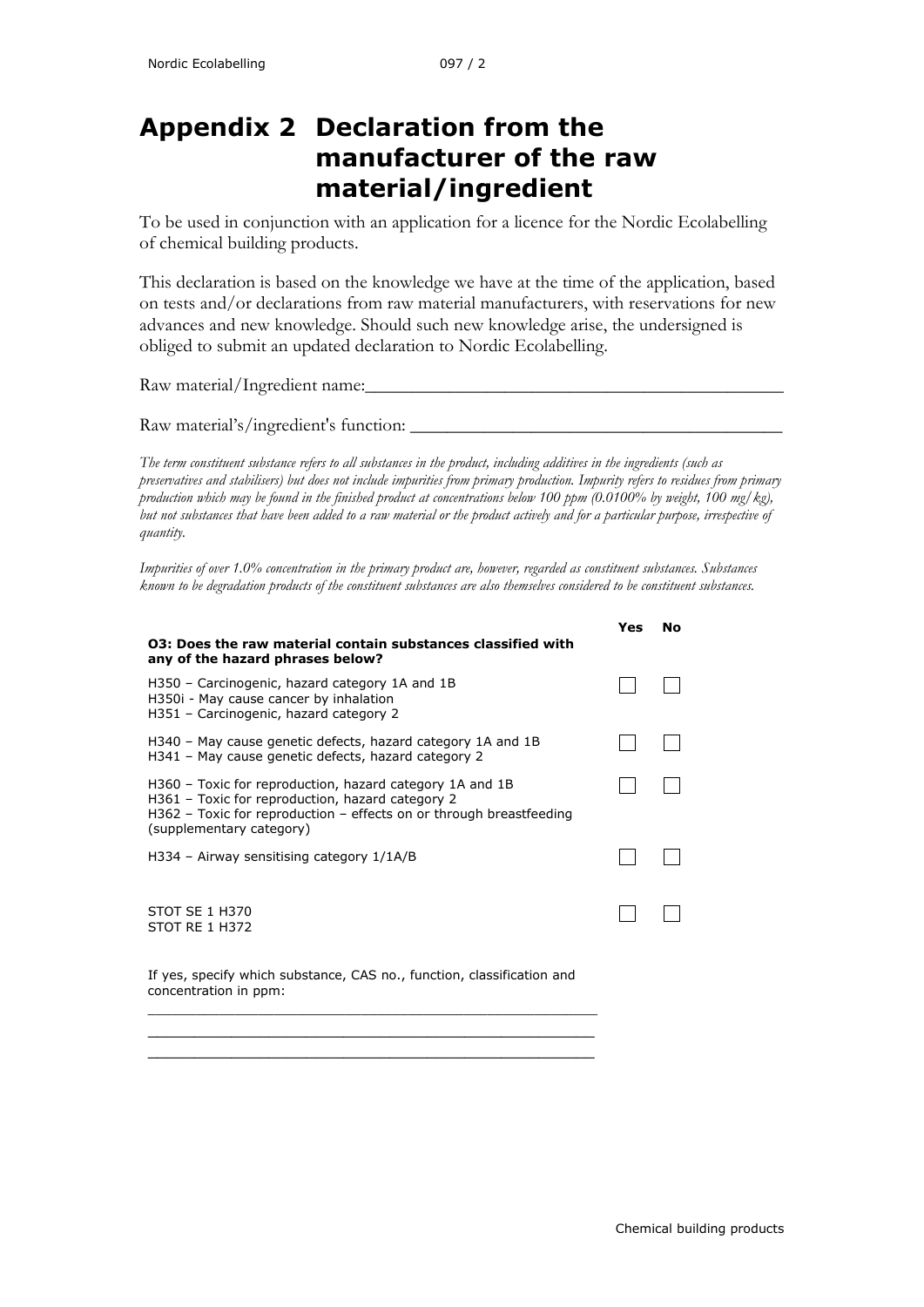with repeated exposure

Respiratory sensitisation | H334

STOT RE 1-2

|                                                                                                       |                                                                                                                                 | Yes | No |
|-------------------------------------------------------------------------------------------------------|---------------------------------------------------------------------------------------------------------------------------------|-----|----|
| combinations of them?                                                                                 | 04: Does the raw material contain any substances classified as<br>harmful to the environment with the following risk phrases or |     |    |
| H410- Aquatic Chronic 1<br>H411- Aquatic Chronic 2<br>H412- Aquatic Chronic 3                         |                                                                                                                                 |     |    |
| If yes, state which substance, CAS no., function, classification and<br>concentration in ppm:         |                                                                                                                                 |     |    |
|                                                                                                       |                                                                                                                                 |     |    |
|                                                                                                       |                                                                                                                                 | Yes | No |
| O5: Does the raw material contain any preservatives?                                                  |                                                                                                                                 |     |    |
| If yes, state log Kow/BCF or E-number for each preservative:                                          |                                                                                                                                 |     |    |
| State, for each preservative: CAS no. and concentration in ppm:                                       |                                                                                                                                 |     |    |
|                                                                                                       |                                                                                                                                 | Yes | No |
|                                                                                                       | Is/are the preservative(s) approved in The Biocidal Product Regulation                                                          |     |    |
| (Regulation (EU) 528/2012)?                                                                           |                                                                                                                                 |     |    |
|                                                                                                       |                                                                                                                                 | Yes | Nο |
| releasing substances?                                                                                 | O6: Does the raw material contain formaldehyde or formaldehyde                                                                  |     |    |
|                                                                                                       | If yes, specify in which raw materials(s), and the concentration of free                                                        |     |    |
| formaldehyde in ppm in the final product:                                                             |                                                                                                                                 |     |    |
|                                                                                                       |                                                                                                                                 | Yes | No |
| the raw material?                                                                                     | Is formaldehyde or formaldehyde releasing substances actively added to                                                          |     |    |
|                                                                                                       |                                                                                                                                 | Yes | No |
|                                                                                                       | O7: Does the raw material contain residual monomers that are                                                                    |     |    |
| classified with any of the following hazards?<br>Classification according to CLP Regulation 1272/2008 |                                                                                                                                 |     |    |
| <b>Hazard class and category</b>                                                                      | H-phrase                                                                                                                        |     |    |
| Carcinogenic                                                                                          | H350, H351                                                                                                                      |     |    |
| Category Carc 1A/1B/2                                                                                 |                                                                                                                                 |     |    |
| Mutagenic<br>Category Mut 1A/B/2                                                                      | H340, H341                                                                                                                      |     |    |
| Toxic for reproduction                                                                                | H360, H361, H362                                                                                                                |     |    |
| Repr 1A/1B/2                                                                                          |                                                                                                                                 |     |    |
| Specific target organ toxicity                                                                        | H370, H371                                                                                                                      |     |    |
| with single exposure<br>STOT SE 1-2                                                                   |                                                                                                                                 |     |    |
| Specific target organ toxicity                                                                        | H372, H373                                                                                                                      |     |    |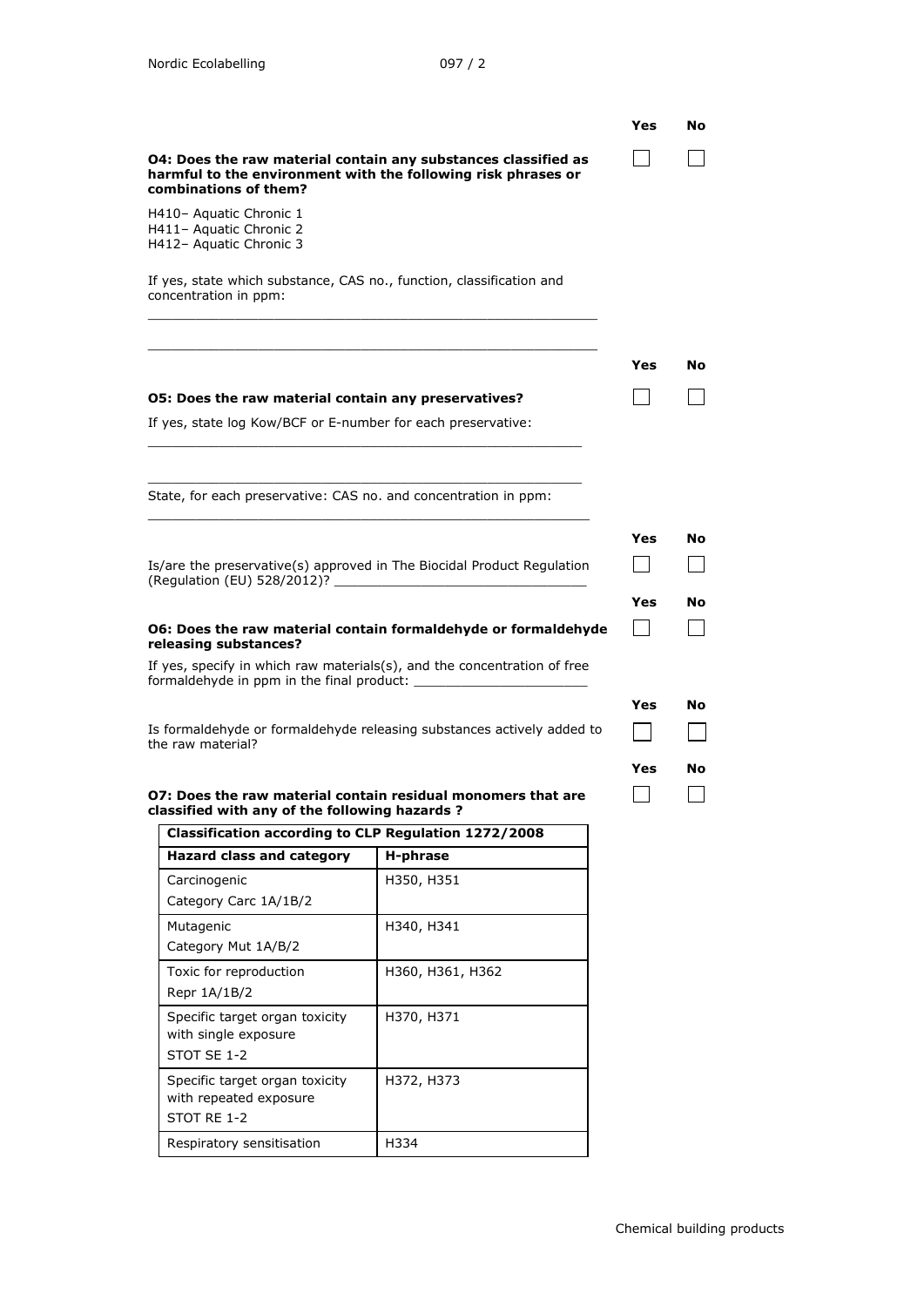If yes, state which substance(s), classification and concentration in ppm: **\_\_\_\_\_\_\_\_\_\_\_\_\_\_\_\_\_\_\_\_\_\_\_\_\_\_\_\_\_\_\_\_\_\_\_\_\_\_\_\_\_\_\_\_\_\_**

**\_\_\_\_\_\_\_\_\_\_\_\_\_\_\_\_\_\_\_\_\_\_\_\_\_\_\_\_\_\_\_\_\_\_\_\_\_\_\_\_\_\_\_\_\_\_\_\_\_\_\_ \_\_\_\_\_\_\_\_\_\_\_\_\_\_\_\_\_\_\_\_\_\_\_\_\_\_\_\_\_\_\_\_\_\_\_\_\_\_\_\_\_\_\_\_\_\_\_\_\_\_\_**

| Y<br>w<br>п<br>ı<br>M.<br>w<br>۰,<br>۰. |
|-----------------------------------------|
|                                         |

| O8: Does the raw material contain any heavy metals (cadmium,       |
|--------------------------------------------------------------------|
| lead, chromium <sup>vI</sup> , mercury, arsenic, barium, selenium, |
| antimony)?                                                         |

Barium sulphate and other insoluble barium compounds are exempted *An exemption is also made for antimony contained in a TiO2 rutile lattice, on the following terms: test results must prove that the molecular structure is inert and that the environmental and health effects of the pigment are on the same level as, or better than, the results for C.I Pigment Brown 24 CAS no. 68186-90-3 and C.I Pigment Yellow 53 CAS no. 8007-18-9 in the report: UNEF Publications, OECD SIDS Initial Assessment Profile [\(www.inchem.org\)](http://www.inchem.org/).*

*For antimony in pigments that are included in this exemption: Please enclose a test report according to DIN 53770-1or equivalent, which shows that the conditions are fulfilled.* 

If yes, specify in the table below which heavy metal(s), concentration in ppm for each one, and whether the heavy metal is actively added or an impurity.

| <b>Heavy</b><br>metal | Concentration<br>ppm | <b>Actively added/impurity?</b> |
|-----------------------|----------------------|---------------------------------|
| Cadmium               |                      |                                 |
| Lead                  |                      |                                 |
| Chromium 6            |                      |                                 |
| Mercury               |                      |                                 |
| Arsenic               |                      |                                 |
| <b>Barium</b>         |                      |                                 |
| Selenium              |                      |                                 |
| Antimony              |                      |                                 |

#### **O9: Does the raw material contain titanium dioxide?**

If yes, state the weight-% titanium dioxide:

If more than 3 weight-%, state the manufacturer of the titanium dioxide:

#### **O11: Does the raw material contain any nanomaterials according to the EU definition, 2011/696/EU, (including nanotitanium dioxide)?**

*Definition: A nanomaterial is a natural, incidental or purposely manufactured material containing particles, in an unbound state or as an aggregate or as an agglomerate and where, for at least 50% of the particles in the number size distribution, one or more external dimensions is in the size range 1-100 nm.*

If yes, what kind of nanomaterial is it?\_

|    | а |
|----|---|
| M. |   |
| ۰. |   |
|    |   |
|    |   |

ſ

| Yes | No |
|-----|----|
|     |    |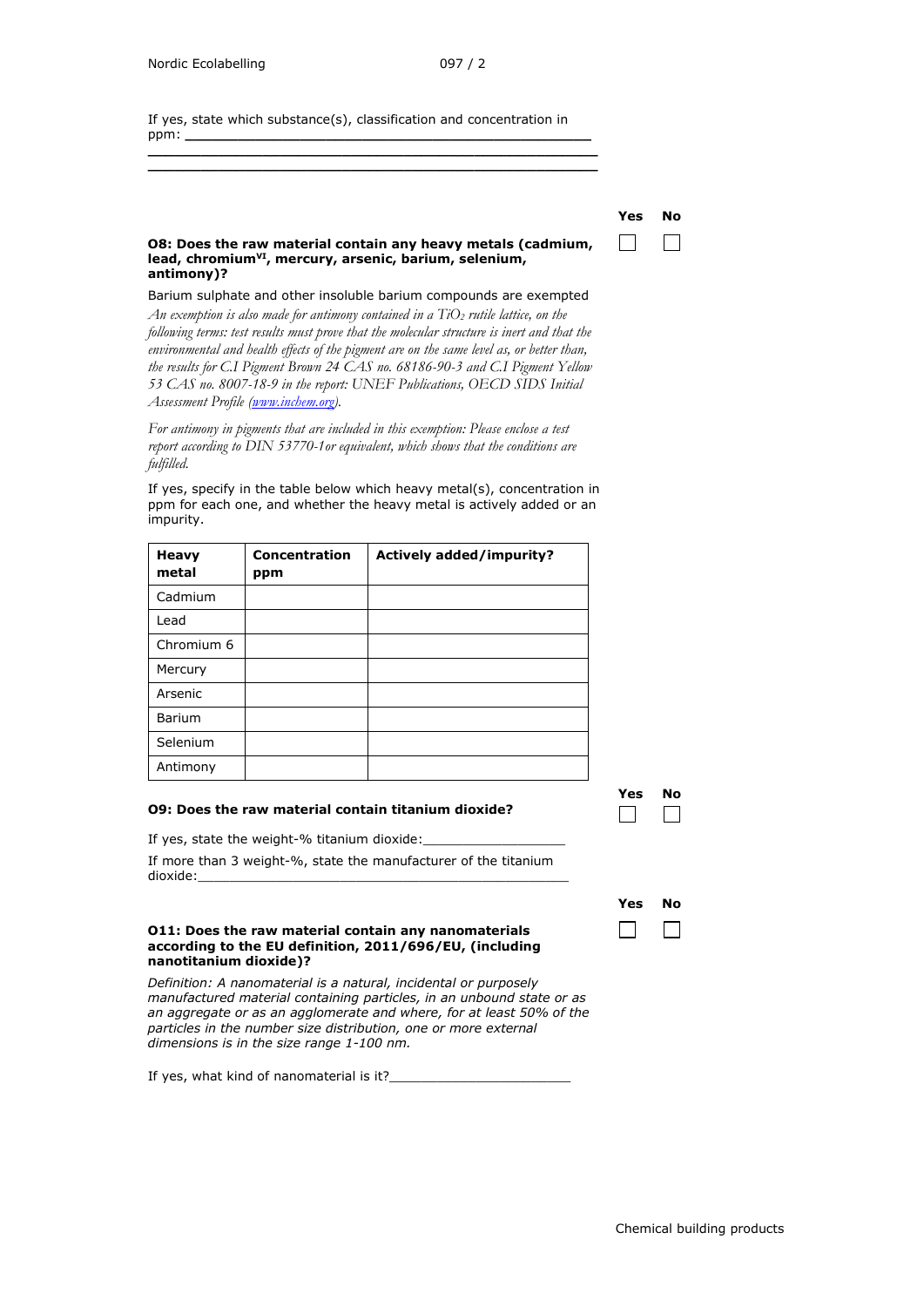|                                                                                                                                                                                                                        | Does it qualify for the exemption in requirement 011?<br>If yes, please explain why:                                                                                                                                                                                                                                                                                                                                                                               | Yes | No |  |
|------------------------------------------------------------------------------------------------------------------------------------------------------------------------------------------------------------------------|--------------------------------------------------------------------------------------------------------------------------------------------------------------------------------------------------------------------------------------------------------------------------------------------------------------------------------------------------------------------------------------------------------------------------------------------------------------------|-----|----|--|
| If the product contains synthetic amorphous silica, please inform about<br>the surface-treatment of the nano particles.<br>And state whether the surface-treated nano particles fulfil the<br>requirements O3 and O12. |                                                                                                                                                                                                                                                                                                                                                                                                                                                                    |     |    |  |
| substances?                                                                                                                                                                                                            | 012: Does the raw material contains any of the following                                                                                                                                                                                                                                                                                                                                                                                                           | Yes | No |  |
| ٠                                                                                                                                                                                                                      | Substances on the candidate list (The Candidate List can be<br>found on the ECHA website at:<br>http://echa.europa.eu/candidate-list-table)                                                                                                                                                                                                                                                                                                                        |     |    |  |
| ٠                                                                                                                                                                                                                      | Substances evaluated by EU as PBT (Persistent,<br>bioaccumulable and toxic) or vPvB (very persistent and very<br>bioaccumulable), in accordance with the criteria in appendix<br>XIII in REACH.                                                                                                                                                                                                                                                                    |     |    |  |
|                                                                                                                                                                                                                        | Substances considered to be potential endocrine disruptors in<br>category 1 or 2 on the EU's priority list of substances that are<br>to be investigated further for endocrine disruptive effects. The<br>list can be read in its entirety at<br>http://ec.europa.eu/environment/archives/docum/pdf/bkh_an<br>nex 10.pdf, see appendix L                                                                                                                            |     |    |  |
| ٠                                                                                                                                                                                                                      | Tin-organic compounds                                                                                                                                                                                                                                                                                                                                                                                                                                              |     |    |  |
|                                                                                                                                                                                                                        | Phthalates                                                                                                                                                                                                                                                                                                                                                                                                                                                         |     |    |  |
|                                                                                                                                                                                                                        | APEO – alkylphenol ethoxylates and alkylphenol derivatives<br>(substances that release alkylphenols on degradation).                                                                                                                                                                                                                                                                                                                                               |     |    |  |
|                                                                                                                                                                                                                        | Halogenated organic substances. Exemptions:                                                                                                                                                                                                                                                                                                                                                                                                                        |     |    |  |
|                                                                                                                                                                                                                        | preservatives that fulfil O5 and paint pigments that<br>$\circ$<br>meet the EU's requirements concerning colourants in<br>food packaging under Resolution AP (89) point 2.5,<br>polymers containing polymerized vinylchloride in<br>$\circ$<br>adhesives and sealants, in concentrations under 2.0<br>% in the final product (requirement O7 regarding rest<br>mononomers needs to be fulfilled) and<br>dries in oxidative drying paints (note: see O3)<br>$\circ$ |     |    |  |
|                                                                                                                                                                                                                        | Isocyanates (water-based polyisocyanates with a chain length<br>of more than 10 are exempted, where the concentration of iso-<br>cyanates with a chain length of less than 10 as an impurity is<br>documented).                                                                                                                                                                                                                                                    |     |    |  |
|                                                                                                                                                                                                                        | Fragrances                                                                                                                                                                                                                                                                                                                                                                                                                                                         |     |    |  |
|                                                                                                                                                                                                                        | If yes, state the CAS no. (if possible), chemical name and concentration<br>(in ppm, weight-% or mg/kg). Also state whether the substance is<br>present as an impuritiy or an added substance.                                                                                                                                                                                                                                                                     |     |    |  |
|                                                                                                                                                                                                                        | 013, 016, 019, 022, 024, 029 Does the raw material contain:                                                                                                                                                                                                                                                                                                                                                                                                        | Yes | No |  |
|                                                                                                                                                                                                                        | Volatile organic compounds (VOC)                                                                                                                                                                                                                                                                                                                                                                                                                                   |     |    |  |
|                                                                                                                                                                                                                        | If yes, state the CAS no. (if possible), chemical name, concentration (in ppm,<br>weight-% or mg/kg) and the boiling point. Also state if the substance is present<br>as an impuritiy or an added substance.                                                                                                                                                                                                                                                       |     |    |  |
|                                                                                                                                                                                                                        |                                                                                                                                                                                                                                                                                                                                                                                                                                                                    |     |    |  |

\_\_\_\_\_\_\_\_\_\_\_\_\_\_\_\_\_\_\_\_\_\_\_\_\_\_\_\_\_\_\_\_\_\_\_\_\_\_\_\_\_\_\_\_\_\_\_\_\_\_\_\_\_\_\_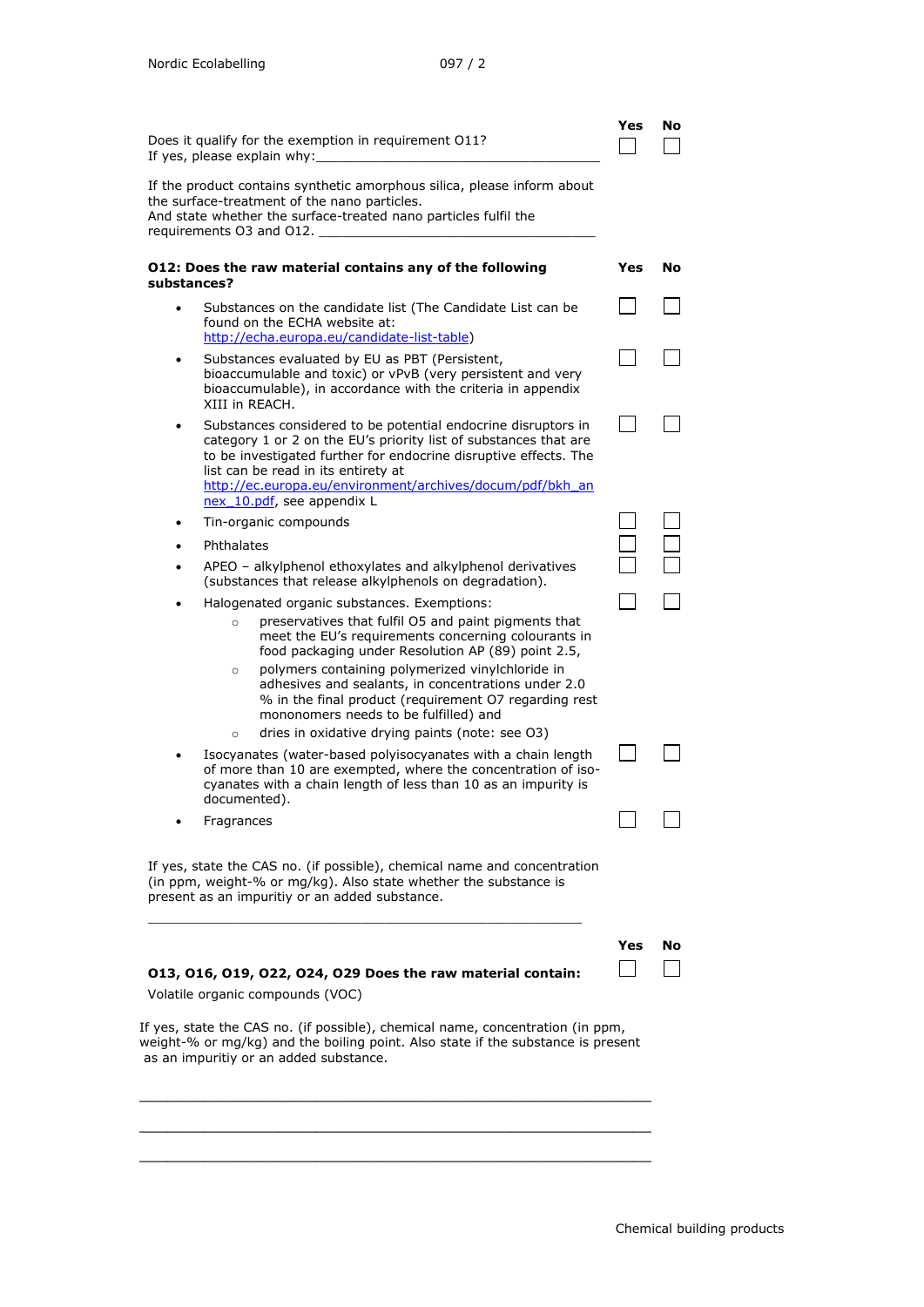| Yes | No |
|-----|----|
|     |    |

| 013, 016, 019, 022, 024, 029 Does the raw material contain: |  |
|-------------------------------------------------------------|--|
| Volatile aromatic hydrocarbons (VAH)                        |  |

If yes, state the CAS no. (if possible), chemical name, concentration (in ppm, weight-% or mg/kg) and the boiling point. Also state if the substance is present as an impuritiy or an added substance.

\_\_\_\_\_\_\_\_\_\_\_\_\_\_\_\_\_\_\_\_\_\_\_\_\_\_\_\_\_\_\_\_\_\_\_\_\_\_\_\_\_\_\_\_\_\_\_\_\_\_\_\_\_\_\_\_\_\_\_ \_\_\_\_\_\_\_\_\_\_\_\_\_\_\_\_\_\_\_\_\_\_\_\_\_\_\_\_\_\_\_\_\_\_\_\_\_\_\_\_\_\_\_\_\_\_\_\_\_\_\_\_\_\_\_\_\_\_\_ \_\_\_\_\_\_\_\_\_\_\_\_\_\_\_\_\_\_\_\_\_\_\_\_\_\_\_\_\_\_\_\_\_\_\_\_\_\_\_\_\_\_\_\_\_\_\_\_\_\_\_\_\_\_\_\_\_\_

In the event of any change to the composition of the product, a new declaration of fulfilment of the requirements is to be submitted to Nordic Ecolabelling.

| Place and date     | Company name/stamp              |
|--------------------|---------------------------------|
| Responsible person | Signature of responsible person |
| Phone              | E-mail                          |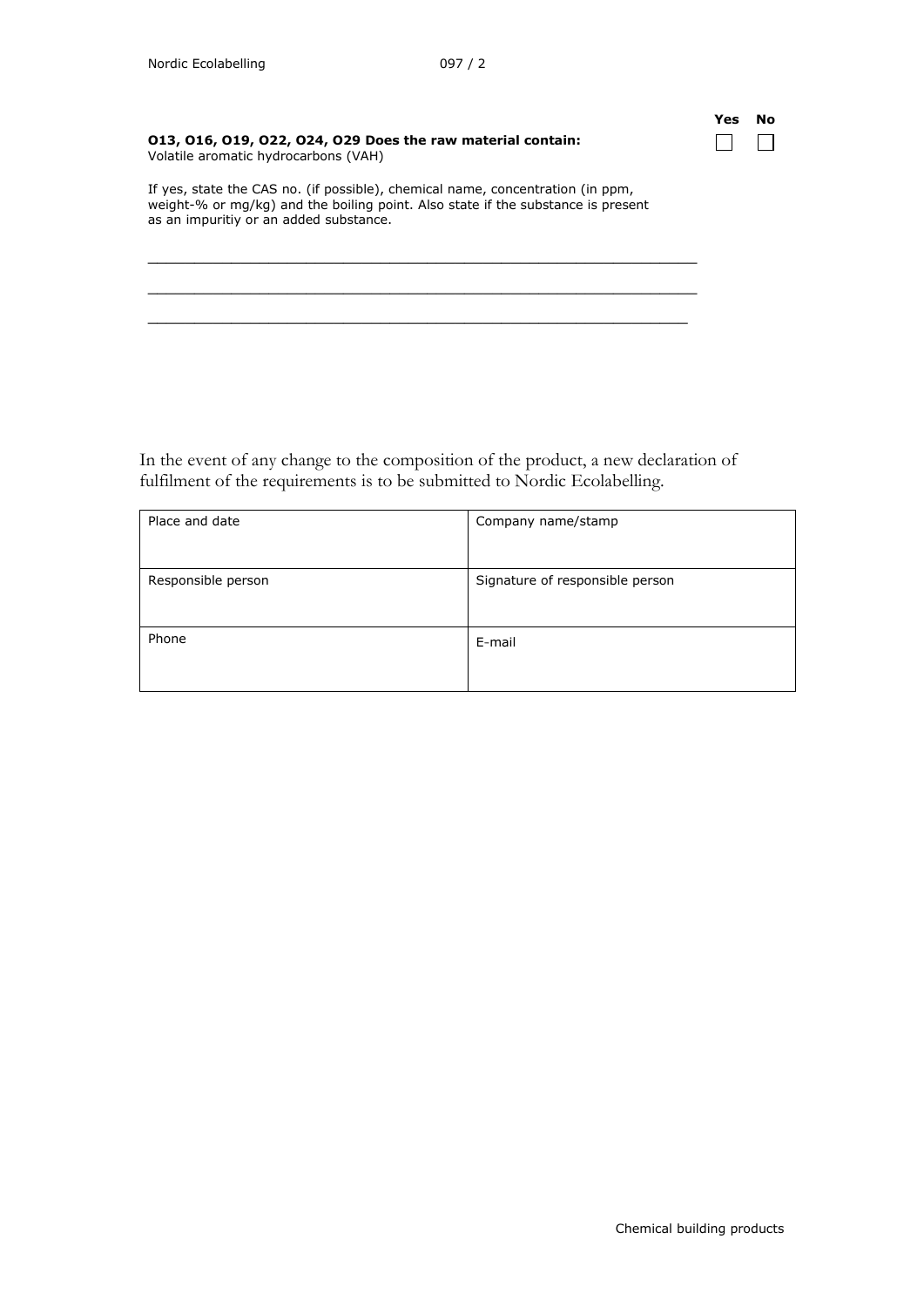## <span id="page-41-0"></span>**Appendix 3 Example of recipe structure**

Example of recipe structure to be used when applying for the Nordic Swan Ecolabel

| Chemicals building Product Name:<br>Xxx |                          |                       |                                                       | Chemical building product Formula nr. Xxx |                                           |                          |                            |                                               |                                                                   |                                                   |
|-----------------------------------------|--------------------------|-----------------------|-------------------------------------------------------|-------------------------------------------|-------------------------------------------|--------------------------|----------------------------|-----------------------------------------------|-------------------------------------------------------------------|---------------------------------------------------|
| Sub-<br>stance<br>refe-<br>rence<br>nr. | Com-<br>pany<br>name     | Pro-<br>duct<br>name: | Function<br>in the<br>chemical<br>building<br>product | CAS<br>nr.                                | Substance<br>content                      | $%$ in<br>sub-<br>stance | CAS nr.                    | Classifi-<br>cation<br>peer<br>compo-<br>nent | Substance<br>content in<br>the<br>chemical<br>building<br>product | Content<br>% peer<br>compo-<br>nent in<br>product |
| 1                                       | $\overline{\phantom{a}}$ | Water                 | Solvent                                               | 7732-<br>$18 - 5$                         | Water                                     | 100,000                  | 7732-18-<br>5              |                                               | 14,97                                                             | 14,9700                                           |
| 2<br>Xxx                                |                          | Xxx                   | pH<br>regu-<br>lator                                  | 1310-<br>$73-2$                           | Sodium<br>hydroxide                       | 95,000                   | 1310-73-<br>$\overline{2}$ | <b>R35</b>                                    | 9                                                                 | 8,5500                                            |
|                                         |                          |                       |                                                       |                                           | Water                                     | 5,000                    | 7732-18-<br>5              |                                               |                                                                   | 0,0000                                            |
| 3                                       | Xxx                      | Xxx                   | Disper-<br>sing<br>agents                             | $\overline{a}$                            | Acrylic<br>Polymers                       | 30,000                   |                            | $\blacksquare$                                | 7                                                                 | 2,1000                                            |
|                                         |                          |                       |                                                       |                                           | Water                                     | 69,995                   | 7732-18-<br>5              |                                               |                                                                   | 0,0000                                            |
|                                         |                          |                       |                                                       |                                           | $1,2-$<br>Benzisothiazo<br>$I-3(2H)$ -one | 0,005                    | 2634-33-<br>5              | R34,<br>R43,<br>R52/53                        |                                                                   | 0,0000                                            |
| 4                                       | Xxx                      | Xxx                   | Pigment                                               | XXXX-<br>$XX-X$                           | Titanium<br>dioxide                       | 96,000                   | 13463-<br>$67 - 7$         |                                               | 20                                                                | 19,2000                                           |
|                                         |                          |                       |                                                       |                                           | Aluminium<br>hydroxide                    | 4,000                    | 21645-<br>$51 - 2$         |                                               |                                                                   | 0,0000                                            |
| 5                                       | Xxx                      | Xxx                   | Light<br>stabi-<br>lizer                              |                                           | Xxx                                       | XX,XX                    | XXXX-XX-X                  | R41                                           | 5                                                                 | $\equiv$                                          |
|                                         |                          |                       |                                                       |                                           | Xxx                                       | XX, XX                   | XXXX-XX-X                  |                                               |                                                                   | $\blacksquare$                                    |
| 6                                       | Xxx                      | Xxx                   | Thicken<br>er/<br>rheology<br>modifier                | XXXX-<br>$XX-X$                           | Acrylic<br>emulsion                       | 30,000                   | XXXX-XX-X                  |                                               | 10                                                                | 3,0000                                            |
|                                         |                          |                       |                                                       |                                           | <b>Xxx</b>                                | XX, XX                   | XXXX-XX-X                  |                                               |                                                                   |                                                   |
|                                         |                          |                       |                                                       |                                           | Xxx                                       | XX,XX                    | XXXX-XX-X                  |                                               |                                                                   | $\overline{\phantom{a}}$                          |
| 7                                       | Xxx                      | Xxx                   | Binder                                                | XXXX-<br>$XX-X$                           | Xxx                                       | XX, XX                   | XXXX-XX-X                  |                                               | 34                                                                | $\equiv$                                          |
|                                         |                          |                       |                                                       |                                           | Xxx                                       | XX,XX                    | XXXX-XX-X                  |                                               |                                                                   | $\blacksquare$                                    |
|                                         |                          |                       |                                                       |                                           | Xxx                                       | XX, XX                   | XXXX-XX-X                  |                                               |                                                                   | $\overline{\phantom{a}}$                          |
| 8                                       | Xxx                      | Xxx                   | Biocide/<br>preserva<br>tives                         | XXXX-<br>$XX-X$                           | $1,2-$<br>Benzisothiazo<br>$I-3(2H)$ -one | 5,000                    | 2634-33-<br>5              | R34,<br>R43,<br>R52/53                        | 0,03                                                              | 0,0015                                            |
|                                         |                          |                       |                                                       |                                           | Xxx                                       | XX,XX                    | XXXX-XX-X                  | R22,<br>R37/38,<br>R41,<br><b>R50</b>         |                                                                   | $\overline{\phantom{a}}$                          |
|                                         |                          |                       |                                                       |                                           | Xxx                                       | XX, XX                   | XXXX-XX-X                  | Xn; N;<br>R22, 41,<br>43, 50                  |                                                                   |                                                   |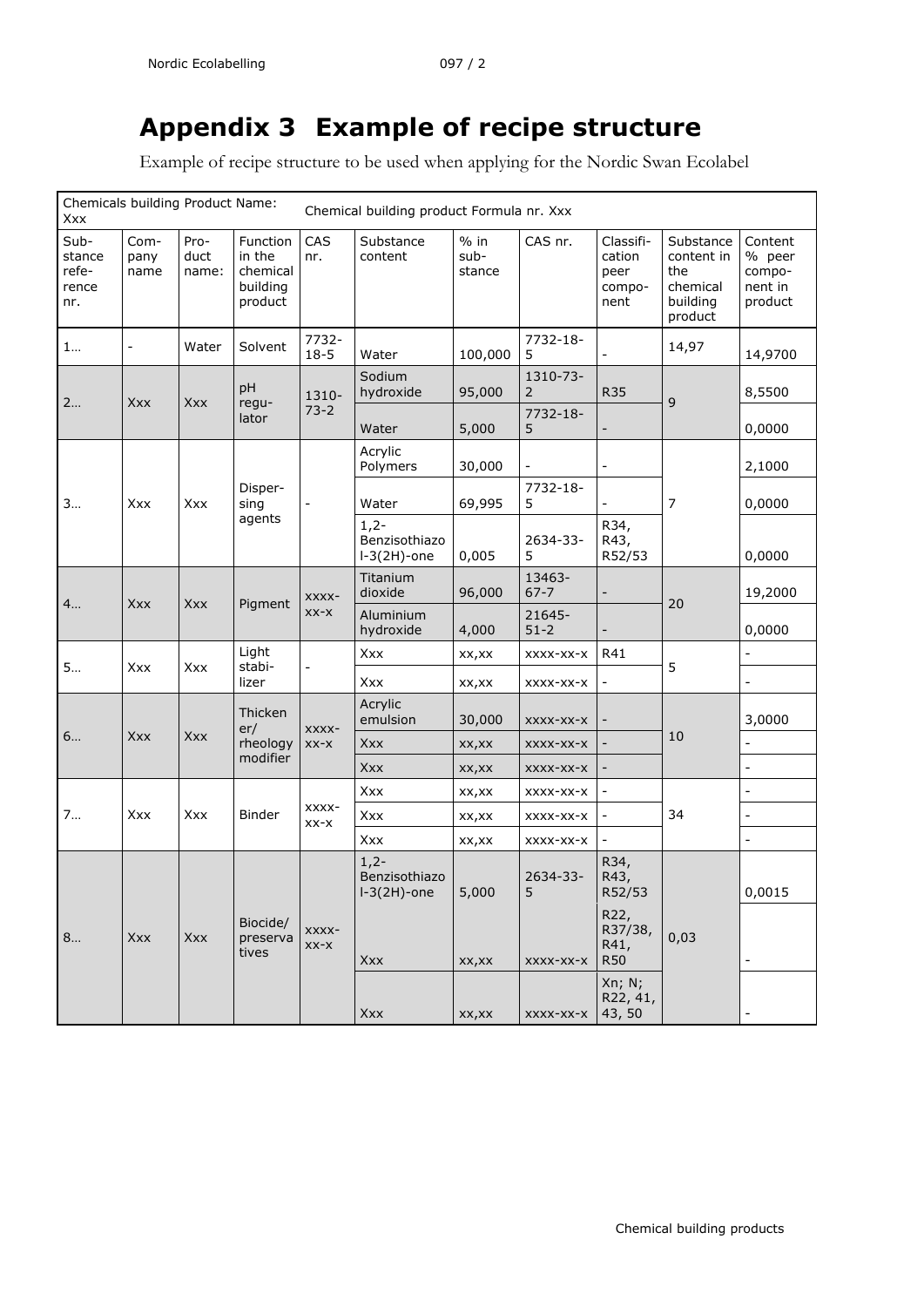<span id="page-42-0"></span>In the requirements concerning quality, there is an option for adhesives (O15), sealants (O18) and fillers (O21) to show the quality of the product by means of comparative tests. The following applies for such comparative tests:

## **1. Testers**

At least 5 professional users must have used the product for at least 3 months (company name, number of years in profession).

### **2. User report**

There must be at least 1 user report for each area of application for which the product is marketed.

Each user report must be signed and dated by the tester.

### **3. Evaluation**

The properties of the product in each specific area of application are to be graded on a scale of 1 to 5 (see table below).

### **Table A5. Grading scale key**

| Grade         | <b>Description</b>      |
|---------------|-------------------------|
|               | Product does not work   |
| $\mathcal{P}$ | Product works poorly    |
| 3             | Product works           |
|               | Product works well      |
|               | Product works very well |

Each user should also make an overall assessment that can include additional parameters beyond the specific properties during use (e.g. ability to remove adhesive or ease of handling).

Parameters that are given a grade of 1-2 are considered not to have passed.

The licence applicant must summarise all the test reports and make an evaluation of the overall results.

### **4. Requirement level**

The product is considered to show satisfactory performance if all the properties achieve a grade of 3 or more.